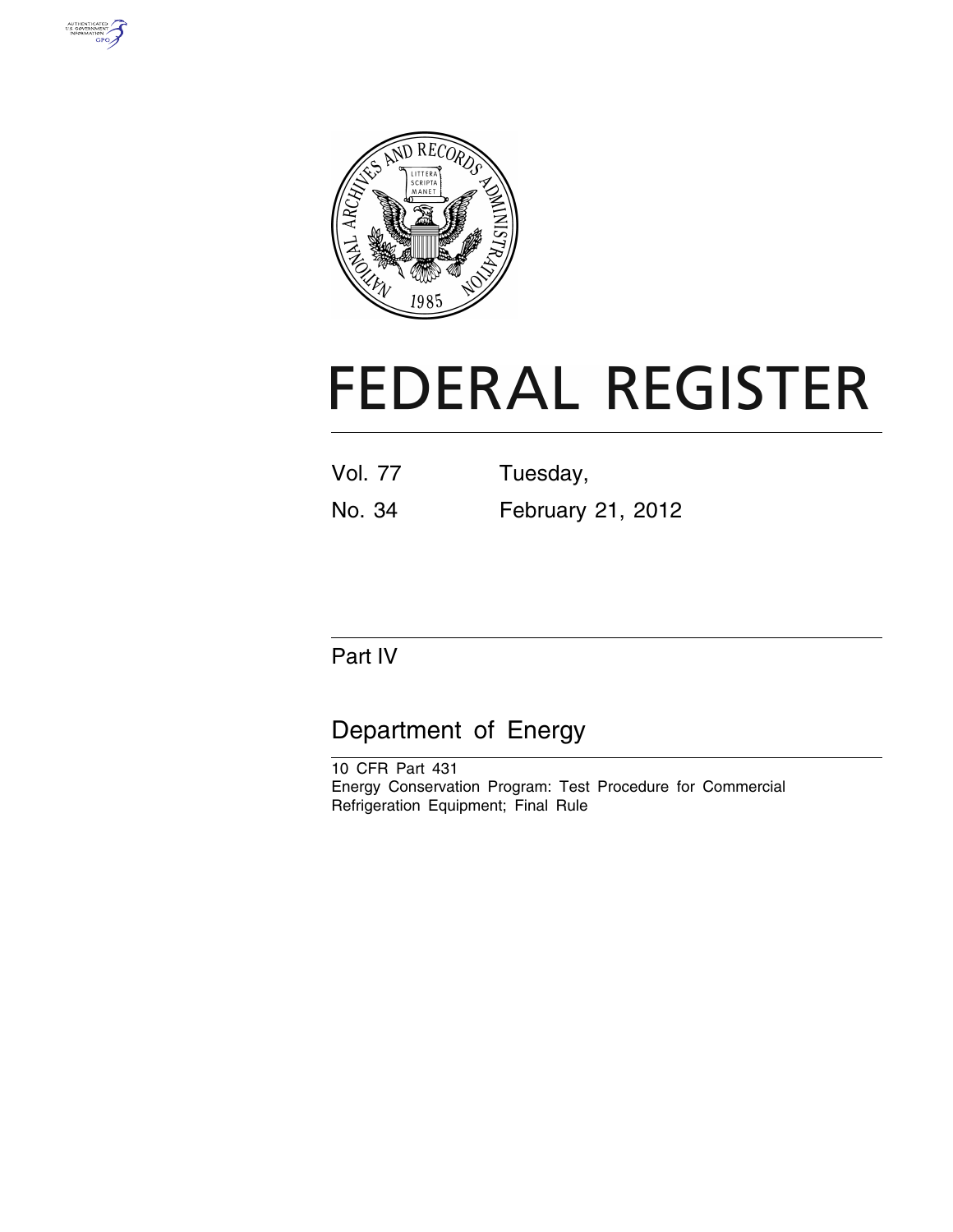# **DEPARTMENT OF ENERGY**

# **10 CFR Part 431**

**[Docket No. EERE–2010–BT–TP–0034] RIN 1904–AC40** 

# **Energy Conservation Program: Test Procedure for Commercial Refrigeration Equipment**

**AGENCY:** Office of Energy Efficiency and Renewable Energy, U.S. Department of Energy.

# **ACTION:** Final rule.

**SUMMARY:** In this final rule, the U.S. Department of Energy (DOE) is amending its test procedure for commercial refrigeration equipment (CRE), incorporating changes that will take effect 30 days after the final rule is published in the **Federal Register**. These changes will be mandatory for equipment testing to demonstrate compliance with the amended energy standards (Docket No. EERE–2010–BT– STD–0003). The amendments to the test procedure adopted in this final rule include updating references to industry test procedures to their current versions, incorporating methods to evaluate the energy impacts resulting from the use of night curtains and lighting occupancy sensors and controls, and allowing testing of certain commercial refrigeration equipment at the lowest temperature at which it is able to operate, referred to as its lowest application product temperature. In response to comments received in response to the relevant November 2010 Notice of Proposed Rulemaking (NOPR), and to minimize the testing burden on manufacturers, DOE is also incorporating provisions to allow manufacturers to test at the rating temperatures and ambient conditions required by NSF International (founded in 1944 as the National Sanitation Foundation, now referred to simply as NSF) for food safety testing.

**DATES:** The effective date of this rule is March 22, 2012. The final rule changes will be mandatory for equipment testing starting on the compliance date of any amended energy conservation standards promulgated as a result of the on-going energy conservation standard rulemaking for commercial refrigeration equipment (Docket No. EERE–2010–BT– STD–0003). Representations either in writing or in any broadcast advertisement with respect to energy consumption of commercial refrigeration equipment must also be made using the revised DOE test procedure beginning on that compliance date.

The incorporation by reference of certain publications listed in this final rule is approved by the Director of the Office of the Federal Register as of March 22, 2012.

**ADDRESSES:** The docket is available for review at regulations.gov, including **Federal Register** notices, framework documents, public meeting attendee lists and transcripts, comments, and other supporting documents/materials. All documents in the docket are listed in the regulations.gov index. However, not all documents listed in the index may be publicly available, such as information that is exempt from public disclosure.

A link to the docket Web page can be found at: *[www1.eere.energy.gov/](http://www1.eere.energy.gov/buildings/appliance_standards/commercial/refrigeration_equipment.html) [buildings/appliance](http://www1.eere.energy.gov/buildings/appliance_standards/commercial/refrigeration_equipment.html)*\_*standards/ [commercial/refrigeration](http://www1.eere.energy.gov/buildings/appliance_standards/commercial/refrigeration_equipment.html)*\_ *[equipment.html.](http://www1.eere.energy.gov/buildings/appliance_standards/commercial/refrigeration_equipment.html)* This Web page will contain a link to the docket for this notice on the regulations.gov site. The regulations.gov Web page will contain simple instructions on how to access all documents, including public comments, in the docket. For further information on how to review the docket, contact Ms. Brenda Edwards at (202) 586–2945 or by email:

*[Brenda.Edwards@ee.doe.gov.](mailto:Brenda.Edwards@ee.doe.gov)* 

**FOR FURTHER INFORMATION CONTACT:** Mr. Charles Llenza, U.S. Department of Energy, Office of Energy Efficiency and Renewable Energy, Building Technologies Program, EE–2J, 1000 Independence Avenue SW., Washington, DC 20585–0121. Telephone: (202) 586–2192. Email: *[Charles.Llenza@ee.doe.gov.](mailto:Charles.Llenza@ee.doe.gov)* 

Ms. Jennifer Tiedeman, U.S. Department of Energy, Office of the General Counsel, GC–71, 1000 Independence Avenue SW., Washington, DC 20585–0121. Telephone: (202) 287–6111. Email:*[Jennifer.Tiedeman@hq.doe.gov.](mailto:Jennifer.Tiedeman@hq.doe.gov)* 

**SUPPLEMENTARY INFORMATION:** This final rule incorporates by reference into Part 431 the following industry standards:

(1) Air-Conditioning, Heating, and Refrigeration Institute (AHRI) Standard 1200 (I–P)–2010, ''2010 Standard for Performance Rating of Commercial Refrigerated Display Merchandisers and Storage Cabinets,'' and

(2) Association of Home Appliance Manufacturers (AHAM) Standard HRF– 1–2008, ''Energy and Internal Volume of Refrigerating Appliances (2008),'' including Errata to Energy and Internal Volume of Refrigerating Appliances, Correction Sheet issued November 17, 2009.

Copies of AHRI standards may be purchased from the Air-Conditioning, Heating, and Refrigeration Institute,

2111 Wilson Blvd., Suite 500, Arlington, VA 22201, 703–524–8800, or at *[www.ahrinet.org.](http://www.ahrinet.org)* 

Copies of AHAM standards may be purchased from the Association of Home Appliance Manufacturers, 1111 19th Street, NW., Suite 402, Washington, DC 20036, 202–872–5955, or at *[www.aham.org.](http://www.aham.org)* 

#### **Table of Contents**

I. Authority and Background

- A. Authority
- B. Background
- C. Test Procedure Rulemaking Requirements and Impact on Energy Conservation Standards
- II. Summary of the Final Rule

# III. Discussion

- A. Amendments to the Test Procedure
- 1. Updated References to Industry Test Procedures to Their Most Current Versions
- 2. Inclusion of a Method for Determining Reduced Energy Consumption Due to the Use of Night Curtains on Open Cases a. Representative Use
- 
- b. Applicable Equipment c. Cost Effectiveness
- 3. Inclusion of a Calculation for Determining Reduced Energy Consumption Due to Use of Lighting
- Occupancy Sensors or Controls a. Definition of Lighting Control and
- Lighting Occupancy Sensor
- b. Manual Controls
- c. Remote Lighting Controls
- d. Representative Energy Savings
- e. Optional Physical Test
- 4. Inclusion of a Provision for Testing at Lowest Application Product Temperature
- a. Definition of Lowest Application Product Temperature
- b. Extension of Lowest Application Product Temperature Rating to All Equipment Classes and Rating Temperatures
- c. Energy Conservation Standard for Equipment Tested at the Lowest Application Product Temperature
- d. Remote Condensing Units and the Lowest Application Product **Temperature**
- 5. Provisions Allowing Testing of
- Equipment at NSF Test Temperatures B. Other Notice of Proposed Rulemaking Comments and DOE Responses
- 1. Equipment Scope
- a. Remote Condensing Racks
- b. Testing of Part-Load Technologies at Variable Refrigeration Load
- 2. Effective Date
- 3. Preemption
- 4. Burden of Testing
- a. Determination of Basic Models in the Context of Night Curtain and Lighting Occupancy Sensor and Scheduled Control Test Provisions
- b. Estimates of Burden
- c. Coordination With ENERGY STAR
- 5. Association With Compliance, Certification, and Enforcement Regulations
- a. Test Tolerances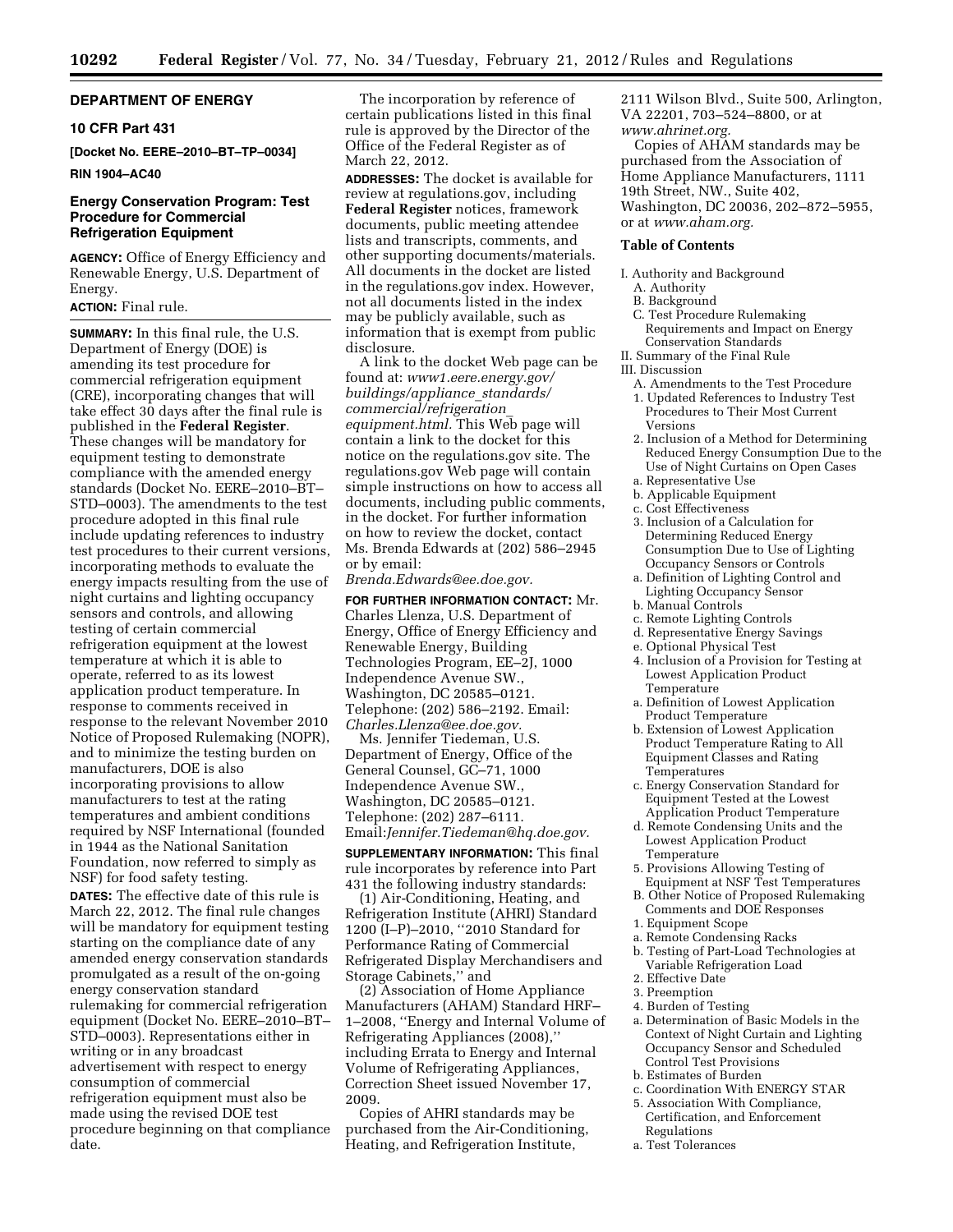6. Alternative Refrigerants

- 7. Secondary Coolant Systems
- IV. Procedural Issues and Regulatory Review
	- A. Review Under Executive Order 12866 B. Review Under the Regulatory Flexibility Act
	- C. Review Under the Paperwork Reduction Act of 1995
	- D. Review Under the National
	- Environmental Policy Act of 1969
	- E. Review Under Executive Order 13132
	- F. Review Under Executive Order 12988
	- G. Review Under the Unfunded Mandates Reform Act of 1995
	- H. Review Under the Treasury and General Government Appropriations Act, 1999
	- I. Review Under Executive Order 12630
	- J. Review Under Treasury and General
	- Government Appropriations Act, 2001 K. Review Under Executive Order 13211
	- L. Review Under Section 32 of the Federal
	- Energy Administration Act of 1974
- M. Congressional Notification

# V. Approval of the Office of the Secretary

# **I. Authority and Background**

#### *A. Authority*

Title III, Part C of the Energy Policy and Conservation Act of 1975 (EPCA), Public Law 94–163 (42 U.S.C. 6311– 6317, as codified), added by Public Law 95–619, title IV, section 441(a), established the Energy Conservation Program for Certain Industrial Equipment, a program covering certain industrial equipment, which includes commercial refrigerators, freezers, and refrigerator-freezers, the subject of this final rule.1

Under EPCA, this program consists essentially of four parts: (1) Testing; (2) labeling; (3) Federal energy conservation standards 2; and (4) certification and enforcement procedures. The testing requirements consist of test procedures that manufacturers of covered equipment must use (1) as the basis for certifying to DOE that their equipment complies with the applicable energy conservation standards adopted under EPCA; and (2) for making representations about the efficiency of those pieces of equipment. Similarly, DOE must use these test requirements to

determine whether the equipment complies with relevant standards promulgated under EPCA. (42 U.S.C. 6315(b), 6295(s), and 6316(a)) The current test procedure for commercial refrigeration equipment appears under Title 10 of the Code of Federal Regulations (CFR) part 431, subpart C.

EPCA requires DOE to conduct an evaluation of each class of covered equipment at least once every 7 years to determine whether to, among other things, amend the test procedure for such equipment. (42 U.S.C. 6314(a)(1)(A)) This rulemaking fulfills DOE's obligation under EPCA to evaluate the test procedure for commercial refrigeration equipment every 7 years.

In addition, EPCA contains specific provisions relating to the test procedure for commercial refrigeration equipment. The test procedure for commercial refrigerators, freezers, and refrigeratorfreezers must be: (1) The test procedure determined to be generally accepted industry testing procedures; or (2) rating procedures developed or recognized by the American Society of Heating, Refrigerating and Air-Conditioning Engineers (ASHRAE) or by the American National Standards Institute  $(ANSI)$ .  $(42 \text{ U.S.C. } 6314(a)(6)(A)(i))$ EPCA also establishes the initial test procedure for self-contained refrigerators, freezers, and refrigeratorfreezers with doors. EPCA established the ASHRAE Standard 117 test procedure, ''Method of Testing Closed Refrigerators,'' (ASHRAE 117–2002) as the initial test procedure for commercial refrigeration equipment, which became effective on January 1, 2005. (42 U.S.C. 6314(a)(6)(A)(ii))

EPCA also establishes that if ASHRAE 117 is amended, the Secretary of Energy (Secretary) must, by rule, amend the DOE test procedure to ensure consistency with the amended ASHRAE 117 standard, unless a case can be made, through certain findings based on clear and convincing evidence, that the amended ASHRAE 117 does not meet the requirements for a test procedure set forth in EPCA. (42 U.S.C. 6314(a)(6)(E) and 6314(2)–(3)) In addition, EPCA states that if a test procedure other than ASHRAE 117 is approved by ANSI, the Secretary must review the relative strengths and weaknesses of such a new test procedure relative to the ASHRAE 117 test procedure and, based on that review, determine whether to adopt the alternate test procedure as the DOE test procedure. (42 U.S.C. 6314(a)(6)(F))

#### *B. Background*

ASHRAE amended ASHRAE 117– 2002 and adopted ASHRAE Standard

72–2005, ''Method of Testing Commercial Refrigerators and Freezers,'' in its place, which was approved by ANSI on July 29, 2005. During the 2006 en masse test procedure rulemaking, which adopted the test procedures specifically established in EPACT 2005, DOE reviewed ASHRAE Standard 72– 2005, as well as ARI Standard 1200– 2006. 71 FR 71357 (Dec. 8, 2006). DOE determined that ARI Standard 1200– 2006 references the test procedure in ASHRAE Standard 72–2005, as well as the rating temperatures prescribed in EPACT 2005 for certain types of commercial refrigerators and freezers.  $(42 \text{ U.S.C. } 6314(a)(6)(B)(i))$  As a result, on December 8, 2006, DOE published a final rule (December 2006 en masse test procedure final rule) that, among other things, adopted ANSI/Air-Conditioning and Refrigeration Institute (ARI) Standard 1200–2006, ''2006 Standard for Performance Rating of Commercial Refrigerated Display Merchandisers and Storage Cabinets,'' (hereafter referenced as ARI Standard 1200–2006) as the referenced test procedure for measuring energy consumption for commercial refrigeration equipment. 71 FR 71370 (Dec. 8, 2006); 10 CFR 431.63–64. ARI Standard 1200–2006 prescribes rating temperature specifications of 38  $\degree$ F ( $\pm$ 2 °F) for commercial refrigerators and refrigerator compartments,  $0 \text{ }^{\circ}F$  ( $\pm 2 \text{ }^{\circ}F$ ) for commercial freezers and freezer compartments, and  $-5$  °F ( $\pm 2$  °F) for commercial ice-cream freezers. Even though ARI Standard 1200–2006 specified a rating temperature for commercial ice-cream freezers, EPACT 2005 did not specify a rating temperature or standards for commercial ice-cream freezers. During the 2006 test procedure rulemaking, DOE determined that testing at a  $-15$  °F (±2 °F) rating temperature was more representative of the actual energy consumption of commercial freezers specifically designed for ice-cream application. 71 FR 71357 (Dec. 8, 2006). Therefore, in the December 2006 en masse test procedure final rule, DOE adopted a  $-15$  °F ( $\pm$ 2 °F) rating temperature for commercial ice-cream freezers, rather than the  $-5 \degree F$  ( $\pm 2 \degree F$ ) prescribed in the ARI Standard 1200– 2006. *Id.* at 71357 (Dec. 8, 2006). In addition, as part of the 2006 en masse test procedure final rule, DOE adopted ANSI/AHAM Standard HRF–1–2004, ''Energy, Performance and Capacity of Household Refrigerators, Refrigerator-Freezers and Freezers,'' (hereafter referred to as AHAM HRF–1–2004) for measuring refrigerated compartment volumes for equipment covered under this rule. *Id.* at 71358 (Dec. 8, 2006).

<sup>1</sup>For editorial reasons, upon codification in the U.S. Code, Part C was re-designated Part A–1.

<sup>2</sup>EPCA prescribes energy conservation standards for self-contained commercial refrigerators, freezers, and refrigerator-freezers with solid or transparent doors designed for holding temperature applications, as well as self-contained refrigerators with transparent doors designed for pull-down applications. (42 U.S.C. 6313(c)(2)–(3)) EPCA also requires DOE to develop standards for ice-cream freezers; self-contained commercial refrigerators, freezers, and refrigerator-freezers without doors; and remote condensing commercial refrigerators, freezers, and refrigerator-freezers. (42 U.S.C. 6313(c)(4)(A)) DOE conducted a rulemaking to establish standards for these equipment classes (2009 energy conservation standards rulemaking) and published a final rule on January 9, 2009 (the January 2009 final rule). 74 FR 1092.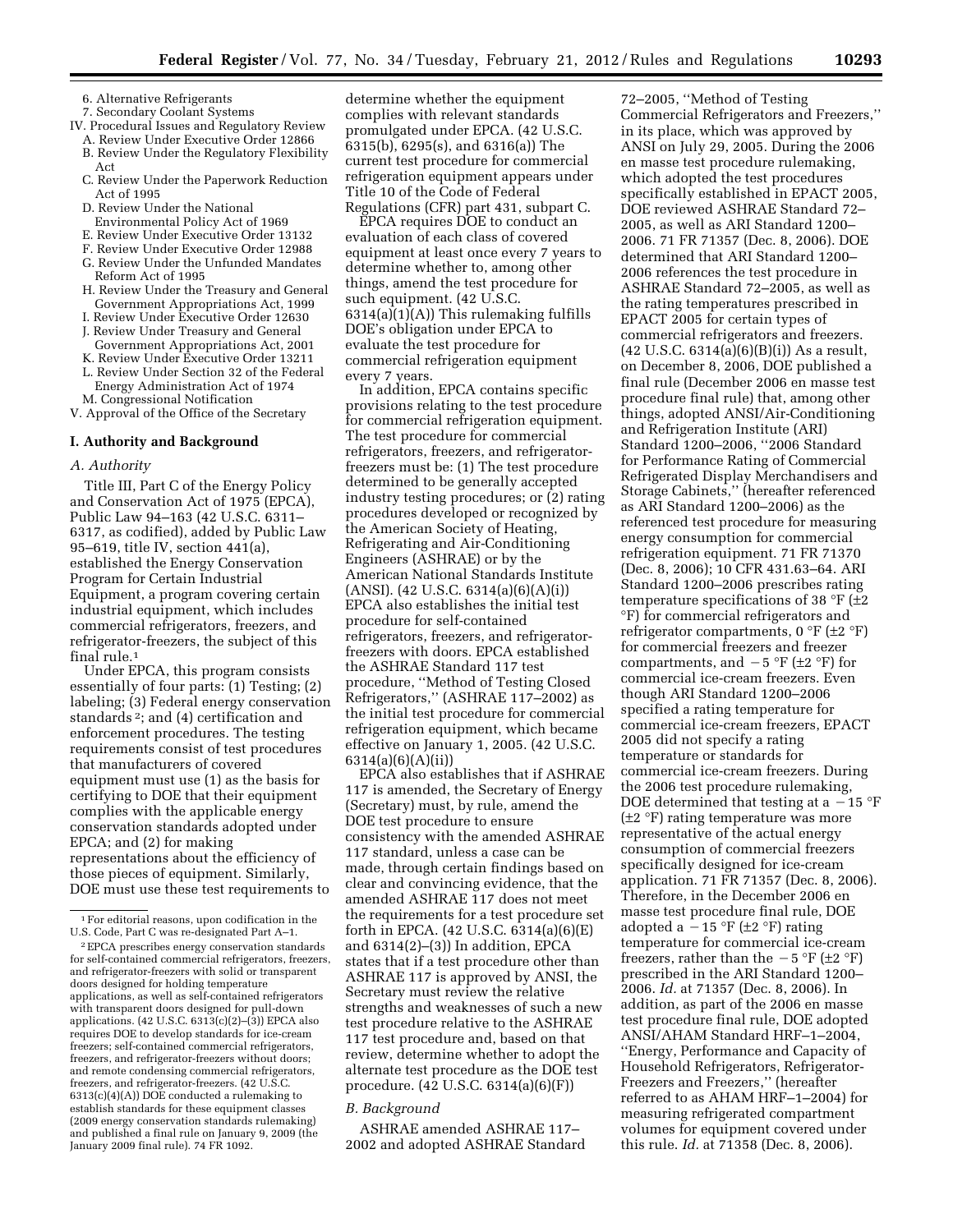Approximately one year after the publication of the December 2006 en masse test procedure final rule, ARI merged with the Gas Appliance Manufacturers Association (GAMA) to form the Air-Conditioning, Heating, and Refrigeration Institute (AHRI), and updated its test procedure, the most recent version of which is AHRI Standard 1200–2010, ''2010 Standard for Performance Rating of Commercial Refrigerated Display Merchandisers and Storage Cabinets,'' (hereafter referenced as AHRI Standard 1200–2010), which was approved by ANSI on January 4, 2011. AHRI Standard 1200–2010 includes changes to (1) the equipment class nomenclature used in the test procedure, (2) the method of normalizing equipment energy consumption, (3) the ice-cream freezer test temperature, and (4) other minor clarifications. These changes aligned the AHRI test procedure with the nomenclature, rating temperatures, and normalization method used in DOE's 2009 energy conservation standards rulemaking for commercial refrigeration equipment. 74 FR 1092, 1093–96 (Jan. 9, 2009).

Similarly, AHAM updated Standard HRF–1–2004 to its most recent version, AHAM HRF–1–2008, ''Energy and Internal Volume of Refrigerating Appliances.'' The changes to this standard were mostly editorial and involved reorganizing some of the sections for greater simplicity and usability. As part of the reorganization, the sections of AHAM HRF–1–2004 that currently are referenced within the DOE test procedure, specifically section 3.21, ''Volume''; sections 4.1 through 4.3, ''Method for Computing Total Refrigerated Volume and Total Shelf Area of Household Refrigerators and Household Wine Chillers''; and sections 5.1 through 5.3, ''Method for Computing Total Refrigerated Volume and Total Shelf Area of Household Freezers''; were reorganized and renumbered in the updated HRF–1–2008. However, the content of those sections was not changed substantially. The newly updated AHRI Standard 1200–2010 references the most recent version of the AHAM standard, AHAM HRF–1–2008. As such, DOE is updating its test procedures to adopt AHRI Standard 1200–2010 as the test procedure for commercial refrigeration equipment and AHAM HRF–1–2008 as the prescribed method for determining refrigerated compartment volume.

DOE is also incorporating new test methods in the DOE test procedure to better address certain energy efficiency features applicable to CRE that cannot be accounted for by the current test

procedure. During the advanced notice of proposed rulemaking phase of the 2009 energy conservation standards rulemaking for commercial refrigeration equipment, DOE screened out several energy efficient technology options because their effects were not captured by the current test procedure. 72 FR 41162, 41179–80 (July 26, 2007). In the amended test procedure described in this final rule, DOE is adopting modifications to its test procedure to better address some of these technologies. Specific changes include provisions for measuring the impact of night curtains 3 and lighting occupancy sensors and controls 4.

On May 18, 2010, DOE held a public meeting (the May 2010 Framework public meeting) to discuss the rulemaking framework for the concurrent CRE energy conservation standards (Docket No. EERE–2010–BT– STD–0003). *See* 75 FR 24824 (May 6, 2010). During the May 2010 Framework public meeting, DOE received comments from several interested parties that additional rating temperatures should be considered in the test procedure for certain types of specialized commercial refrigeration equipment. The commenters stated that some covered commercial refrigeration equipment designed for operation at higher temperatures is not able to be tested at the prescribed 38 °F, and they suggested that DOE consider this in both the test procedure and the standards rulemakings. (Docket No. EERE–2010– BT–STD–0003, California Codes and Standards, No. 1.3.005 5 at p. 3) For example, some equipment is designed for storing goods such as wine, candy, and flowers at temperatures that are held constant, but are higher than the

4Lighting occupancy sensors are devices that automatically shut off or dim the lights in display cases when no motion is detected in the sensor's coverage area for a certain preset period of time. *Scheduled lighting control* means a device which automatically shuts off or dims the lighting in a display case at preset scheduled times throughout the day.

5 In the Framework document docket for commercial refrigeration equipment energy conservation standards, comments were identified using the following format based on when the comment was submitted in the rulemaking process. Section 1.1.XXX refers to **Federal Register**  documents, section 1.2.XXX refers public meeting support documents, and 1.3.XXX refers to comments submitted by interested parties. This particular notation refers to a comment (1) by California Codes and Standards, (2) in document number 5 of the written comments submitted by interested parties, and (3) appearing on page 3.

temperatures typically used in commercial refrigerators for perishable food storage and merchandising. (Docket No. EERE–2010–BT–STD–0003, Structural Concepts, No. 1.2.006 at p. 59) Consequently, in the NOPR DOE issued on November 24, 2010 to propose amendments to the test procedure for commercial refrigeration equipment (November 2010 NOPR), DOE proposed provisions for testing commercial refrigeration equipment that is designed to operate at temperatures higher than 38 °F at the lowest integrated average product temperature the equipment can achieve, defined as the lowest possible application product temperature. 76 FR 71596, 71605. On January 6, 2011, DOE held a public meeting (January 2011 NOPR public meeting) to discuss the amendments proposed in the November 2010 NOPR and to provide an opportunity for interested parties to comment (*[www1.eere.energy.gov/](http://www1.eere.energy.gov/buildings/appliance_standards/commercial/pdfs/fr_cre_nopr_11_24_2010.pdf)  [buildings/appliance](http://www1.eere.energy.gov/buildings/appliance_standards/commercial/pdfs/fr_cre_nopr_11_24_2010.pdf)*\_*standards/ [commercial/pdfs/](http://www1.eere.energy.gov/buildings/appliance_standards/commercial/pdfs/fr_cre_nopr_11_24_2010.pdf)* 

*fr*\_*cre*\_*nopr*\_*11*\_*24*\_*[2010.pdf](http://www1.eere.energy.gov/buildings/appliance_standards/commercial/pdfs/fr_cre_nopr_11_24_2010.pdf)*). At the January 2011 NOPR public meeting, DOE received further comments from interested parties that the proposed provisions for testing equipment at the lowest application product temperature should be expanded to include freezers and ice-cream freezers. As an example, interested parties pointed out that ice storage units are designed to operate at 20 °F. Equipment that operates at 20 °F would fall into the freezer temperature category, but interested parties claim that this specific type of equipment cannot operate at 0 °F, which is the prescribed rating temperature for freezers in the current test procedure. (True, No. 19 at p. 191 6; Hussmann, No. 19 at pp. 192–93; Traulsen, No. 19 at p. 194) In response to these comments, DOE is incorporating a provision in this final rule permitting testing any equipment that cannot be tested at the prescribed rating temperature to be tested at the ''lowest application product temperature.''

# *C. Test Procedure Rulemaking Requirements and Impact on Energy Conservation Standards*

Under 42 U.S.C. 6314, EPCA sets forth the criteria and procedures DOE must follow when prescribing or amending test procedures for covered equipment.

<sup>3</sup>Night curtains are devices made of an insulating material, typically insulated aluminum fabric, designed to be pulled down over the open front of the case (similar to the way a window shade operates) to decrease infiltration and heat transfer into the case when the merchandizing establishment is closed.

 $^{\rm 6}$  A notation in this form provides a reference for information that is in the docket of DOE's rulemaking to develop test procedures for commercial refrigeration equipment (Docket No. EERE–2010–BT–TP–0034), which is maintained at *[www.regulations.gov.](http://www.regulations.gov)* This notation indicates that the statement preceding the reference is document number 19 in the docket for the commercial refrigeration equipment test procedure rulemaking, and appears at page 191 of that document.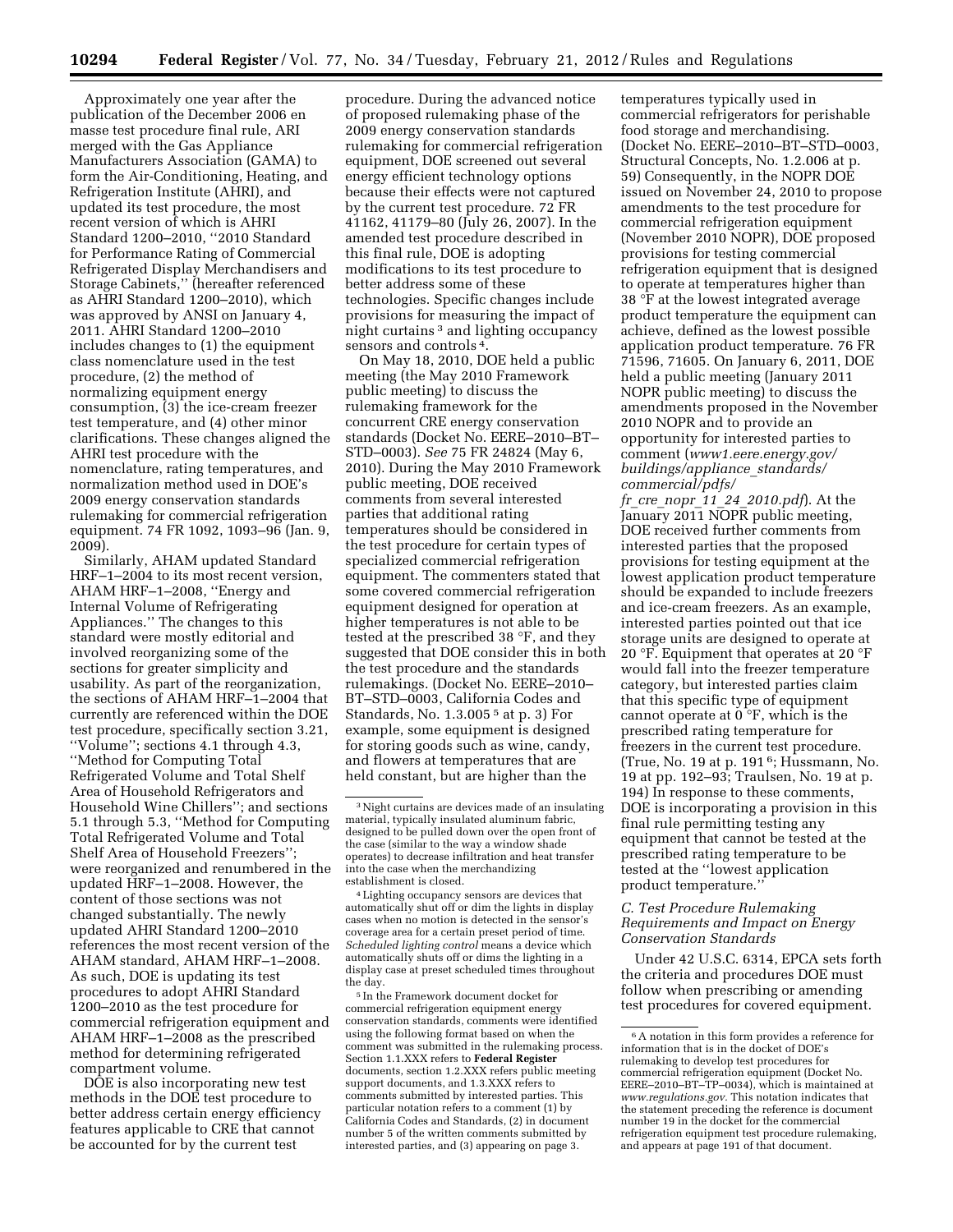EPCA requires that the test procedures promulgated by DOE be reasonably designed to produce test results that reflect energy efficiency, energy use, and estimated operating costs of the covered equipment during a representative average use cycle. EPCA also requires that the test procedure not be unduly burdensome to conduct. (42 U.S.C. 6314(a)(2)) In addition, if DOE determines that a test procedure amendment is warranted, it must publish proposed test procedures and offer the public an opportunity to present oral and written comments on any amendment. (42 U.S.C. 6314(b)(1)– (2))

EPCA also prescribes that if any rulemaking amends a test procedure, DOE must determine to what extent, if any, the proposed test procedure would alter the measured energy efficiency of any covered equipment as determined under the existing test procedure. (42 U.S.C. 6293(e)(1) and 6314(a)(6)) Further, if DOE determines that the amended test procedure would alter the measured efficiency of covered equipment, DOE must amend the applicable energy conservation standard accordingly. (42 U.S.C. 6293(e)(2) and 6314(a)(6)) DOE recognizes that the test procedure amendments adopted in this final rule will affect the measured energy use of some commercial refrigeration equipment. However, DOE is currently considering amendments to the existing Federal energy conservation standards for commercial refrigeration equipment in a concurrent rulemaking, (Docket No. EERE–2010–BT–STD– 0003). DOE will use the test procedure amendments adopted in this final rule as the basis for standards development in the concurrent energy conservation standards rulemaking.

Today's rule also fulfills DOE's obligation to periodically review its test procedures under 42 U.S.C. 6314(a)(1)(A). DOE anticipates that its next evaluation of this test procedure will occur in a manner consistent with the timeline set out in this provision.

#### **II. Summary of the Final Rule**

DOE is modifying its test procedure for commercial refrigeration equipment to incorporate current industry-accepted test procedures, address certain energy efficiency features that are not accounted for in the current test procedure (*i.e.,* night curtains and light occupancy sensors and controls), and allow testing of commercial refrigeration equipment at temperatures other than one of the three currently specified rating temperatures. Specifically, this test procedure final rule permits testing of commercial refrigeration equipment

at the lowest application product temperature. This final rule also allows manufacturers to test equipment at the test conditions prescribed by NSF/ ANSI–7, ''Commercial Refrigerators and Freezers'' (hereafter referred to as NSF– 7), a food safety standard issued by NSF.7 The NSF–7 test conditions represent more stringent rating temperatures and ambient conditions than the DOE test procedure conditions and are required by NSF for food safety testing of certain commercial refrigeration equipment. These test procedure amendments alter the measured energy efficiency of some covered equipment. As such, DOE is establishing in this final rule that use of the amended test procedure for compliance with DOE energy conservation standards or representations with respect to energy consumption of commercial refrigeration equipment is required on the compliance date of any revised energy conservation standards, which are being considered in a concurrent rulemaking (Docket No. EERE–2010– BT–STD–0003). DOE has added language to the final test procedure amendments to clarify that manufacturers are required to use the amended test procedure to demonstrate compliance with DOE's energy conservation standards, and for labeling or other representations as to the energy consumption of any covered equipment, beginning on the compliance date of any final rule establishing amended energy conservation standards for commercial refrigeration equipment. Prior to the compliance date of this final rule, manufacturers will continue to use the existing DOE test procedure established by the 2006 en masse test procedure final rule (71 FR 71370 (Dec. 8, 2006)),8 and set forth at 10 CFR 431.64, to show compliance with existing DOE energy conservation standards and for representations concerning the energy consumption of covered equipment.

In the November 2010 NOPR, DOE proposed amendments to the existing test procedure for commercial refrigeration equipment. 76 FR 71596 (Nov. 24, 2010). DOE held a public meeting on January 6, 2011 to present the amendments proposed in the November 2010 NOPR and received comments from interested parties. DOE analyzed the comments received as a result of the January 2011 NOPR public meeting and incorporated recommendations, where appropriate, into this test procedure final rule. The specific test procedure amendments and responses to all comments DOE received as a result of the November 2010 NOPR are presented in section III, ''Discussion.''

#### **III. Discussion**

Section III.A presents all of the revisions to the DOE test procedure found at 10 CFR part 431, subpart C, ''Uniform test method for measuring the energy consumption of commercial refrigerators, freezers, and refrigeratorfreezers,'' incorporated in this final rule, and discusses the comments received on these topics during the January 2011 NOPR public meeting and the associated comment period. These revisions include the following:

1. Updated references to industry test procedures to their most current versions;

2. Inclusion of a method for determining energy savings due to the use of night curtains on open cases;

3. Inclusion of a calculation for determining energy savings due to use of lighting occupancy sensors or controls;

4. Inclusion of a provision for testing at lowest application product temperature; and

5. Provisions allowing testing of equipment at NSF test temperatures.

At the January 2011 NOPR public meeting and in subsequent written form, DOE received many comments from stakeholders that did not pertain to a specific test procedure amendment. In section III.B, DOE provides responses to comments pertaining to the following subject areas:

- 1. Equipment scope;
- 2. Effective date;
- 3. Preemption;
- 4. Burden of testing;
- 5. Alternative refrigerants; and
- 6. Secondary coolant systems.

*A. Amendments to the Test Procedure* 

Today's final rule incorporates the following changes to the test procedure for commercial refrigeration equipment in 10 CFR part 431, subpart C.

1. Updated References to Industry Test Procedures to Their Most Current Versions

In this final rule, DOE is updating the industry test procedures referenced in the DOE test procedure for commercial refrigeration equipment to their most current versions, namely AHRI Standard 1200–2010 and AHAM Standard HRF–

<sup>7</sup>NSF International. ''NSF/ASNI 7—2009: Commercial Refrigerators and Freezers.'' Ann Arbor, MI. *[http://www.nsf.org/business/](http://www.nsf.org/business/food_equipment/standards.asp)  food*\_*[equipment/standards.asp.](http://www.nsf.org/business/food_equipment/standards.asp)* 

<sup>8</sup>Hereafter, any reference in this document to the current or existing DOE test procedure will refer to the test procedure for commercial refrigeration equipment established by the 2006 en masse test procedure final rule. 71 FR 71370 (Dec 8, 2006).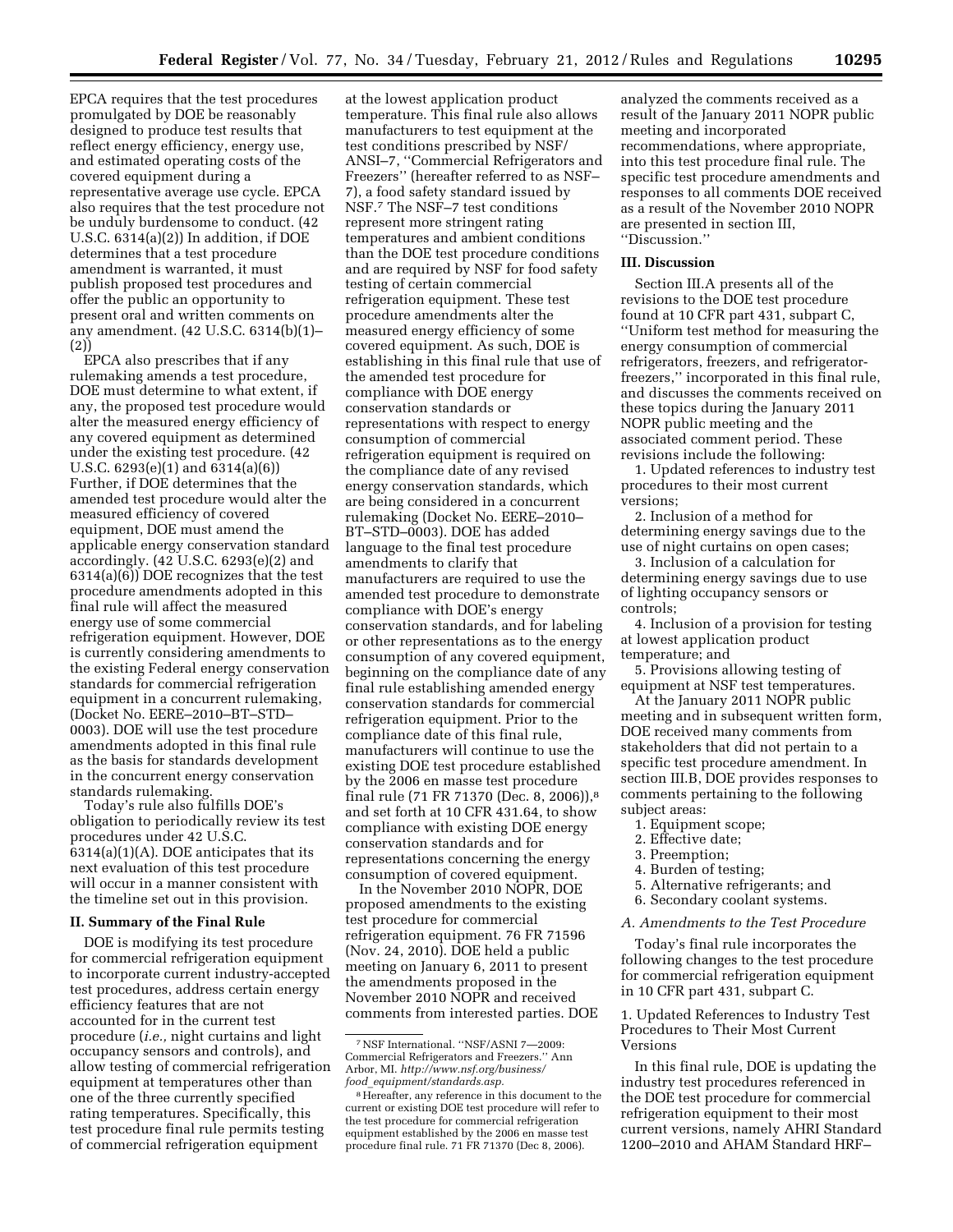1–2008. The current DOE test procedure for commercial refrigeration equipment, published in the **Federal Register** on December 8, 2006, adopted ARI Standard 1200–2006, with additional provisions for testing ice-cream freezers at  $-15$  °F, as the test procedure used to establish compliance with the applicable energy conservation standard. 71 FR 71340, 71356–58. Since the publication of the December 2006 en masse test procedure final rule, AHRI has released an updated version of its test procedure, AHRI Standard 1200– 2010. The updated test procedure includes both editorial and technical changes to (1) the equipment class nomenclature used within the test procedure; (2) the integrated average rating temperature for ice-cream freezers; and (3) the method of normalizing and reporting units for equipment energy consumption. These changes align the AHRI test procedure with the nomenclature and method adopted by DOE in the January 2009 final rule. 74 FR 1092 (Jan. 9, 2009); 10 CFR 431.66. AHRI Standard 1200–2010 is also the test procedure currently used in the commercial refrigeration industry. In the November 2010 NOPR, DOE proposed to incorporate by reference AHRI 1200–2010 in the DOE test procedure. 75 FR 71602 (Nov. 24, 2010).

The current DOE test procedure also references AHAM HRF–1–2004 as the protocol for determining refrigerated compartment volume. AHAM has also updated its Standard HRF–1–2004 to newer version AHAM HRF–1–2008, which makes editorial changes including reorganizing some sections for greater simplicity and usability. AHRI 1200–2010 also references AHAM HRF– 1–2008. For consistency, in the November 2010 NOPR, DOE proposed to incorporate by reference the more recent AHAM HRF–1–2008 in the test procedure for measuring refrigerated compartment volume. 75 FR 71602 (Nov. 24, 2010).

In commenting on the November 2010 NOPR, AHRI, the American Council for an Energy-Efficient Economy (ACEEE), and the Northwest Energy Efficiency Alliance (NEEA) all supported DOE's proposals. (AHRI, No. 15 at p. 2; ACEEE, No. 12 at p. 2; NEEA, No. 8 at p. 3) DOE did not receive any dissenting comments. DOE believes AHRI 1200– 2010 and AHAM Standard HRF–1–2008 are the most up-to-date and commonly used test procedures for commercial refrigeration in the industry. DOE agrees with interested parties that these test procedures are appropriate to characterize the energy consumption of all commercial refrigeration equipment

included within the scope of this rulemaking. Thus, in this final rule, DOE is updating the industry test procedures referenced in the DOE test procedure for commercial refrigeration equipment to their most current versions, AHRI Standard 1200–2010 and AHAM Standard HRF–1–2008.

2. Inclusion of a Method for Determining Reduced Energy Consumption Due to the Use of Night Curtains on Open Cases

DOE's current test procedure does not account for potential decreased energy consumption resulting from the use of night curtains on commercial refrigeration equipment. Night curtains are devices made of an insulating material, typically insulated aluminum fabric, designed to be pulled down over the open front of the case (similar to the way a window shade operates) when the merchandizing establishment is either closed or the customer traffic is significantly decreased. The insulating shield, or night curtain, decreases infiltration by preventing the mixing of the cool air inside the case with the relatively warm, humid air in the store interior. It also reduces conductive and radiative heat transfer into the case. Night curtains reduce compressor loads and defrost cycles, which can decrease the total energy use of the commercial refrigeration equipment. A 1997 study by the Southern California Edison Refrigeration Technology and Test Center found that, when used for 6 hours per day, night curtains reduce total energy use of the case by approximately 8 percent.9

In the November 2010 NOPR, DOE proposed adopting a standardized physical test method to allow manufacturers to account for the possible energy reduction associated with night curtains installed on open cases. DOE chose a physical test because it accurately captures differences in energy consumption as a function of similar technologies and case dimensions. 75 FR 71602–03 (Nov. 24, 2010). It is important to capture the different impacts on energy consumption among different night curtain designs because of the significant performance disparities that can exist. For example, night curtains made of low-emissivity materials, such as aluminum, decrease the radiative losses from the case and therefore are much more effective at reducing heat

loss than night curtains made of plastic, linoleum, or other non-reflective materials. In addition, each night curtain may reduce energy consumption differently, depending on its particular insulating characteristics and design. Case dimensions, air curtain performance, and base infiltration load also impact night curtain performance. A physical test also accurately captures differences in the energy conservation performance of night curtains as a function of case dimension or night curtain design.

In the November 2010 NOPR, DOE proposed using a physical test method similar to section 7.2 in ASHRAE Standard 72–2005, ''Door-Opening Requirements,'' which reads as follows:

Night Curtain Requirements. For open display cases sold with night curtains installed, the night curtain shall be employed according to manufacturer instructions for a total of 6 hours, 3 hours after the start of a defrost period. Upon the completion of the 6-hour period, the night curtain shall be raised until the completion of the 24-hour test period.

DOE further clarified that the test procedure for night curtains would, if adopted, apply only to cases sold with night curtains installed. 75 FR 71602–03 (Nov. 24, 2010). Following publication of the November 2010 NOPR, DOE received comments regarding the representative use of night curtains, the types of cases on which night curtains can be used, and the cost effectiveness of night curtains. These comments and DOE's responses are presented in the following sections.

# a. Representative Use

While interested parties generally agreed with the proposed test procedure for night curtains, some interested parties expressed concerns regarding the way in which night curtains would be treated in the standards analysis, including the concern that the potential treatment might not be representative of actual use. Zero Zone stated that, while it agreed with the proposed test method for night curtains, it did not believe that night curtains should be allowed to be used to reduce measured energy consumption in the DOE test procedure because installing them does not necessarily mean that end users will deploy them. In addition, Zero Zone stated that 24-hour stores cannot use night curtains, and that night curtains may have a short lifetime. (Zero Zone, No. 16 at p. 1) AHRI supported providing a method to account for the reduced energy consumption of night curtains, but questioned the origin of DOE's 6-hour assumption. (AHRI, No. 19 at pp. 72–73) Earthjustice stated that,

<sup>&</sup>lt;sup>9</sup> Southern California Edison, Refrigeration and Technology and Test Center, Energy Efficiency Division. *Effects of the Low Emissivity Shields on Performance and Power Use of a Refrigerated Display Case.* August 1997. Irwindale, CA. *[www.econofrost.com/acrobat/sce](http://www.econofrost.com/acrobat/sce_report_long.pdf)*\_*report*\_*long.pdf.*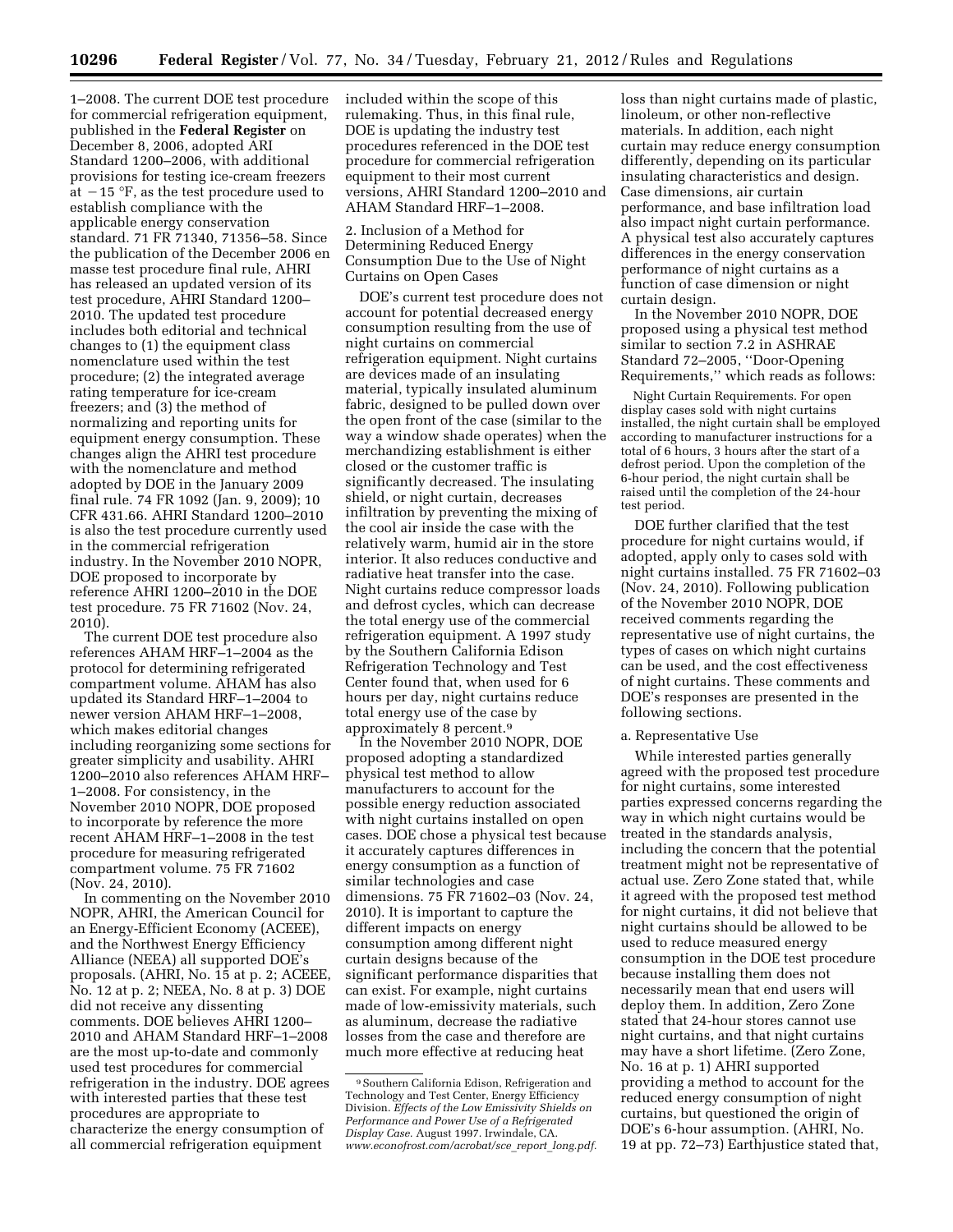in accordance with the provisions of EPCA, which guide DOE's development of test procedures and call for the test procedures to reflect ''representative use,'' DOE should account for the inapplicability of night curtains to 24-hour retailers; the likelihood of end users actually deploying night curtains; and the relative lifetime of night curtains and likelihood of users replacing broken ones. Earthjustice added that, while CRE lifetimes span 10 to 15 years according to DOE's own figures, research has estimated a 7-year lifetime for night curtains. (Earthjustice, No. 11 at p. 1) California Codes and Standards agreed that night curtains have significantly shorter lifetimes than most of the other components that comprise an open display case, and suggested that any credit given to night curtains should be discounted because their effective life is short. (California Codes and Standards, No. 13 at p. 3) The Natural Resources Defense Council (NRDC) agreed with DOE's proposal, but reiterated Earthjustice's concern that night curtains are not reliably used in the field and have shorter lifetimes than the refrigerated cases. (NRDC, No. 14 at p. 2) ACEEE recommended that DOE base its treatment of night curtains on underlying data that present a realistic estimate of actual patterns of field use, the fraction of users who actually employ them, and the relative lifetimes of these features. (ACEEE, No. 12 at p. 4) California Codes and Standards expressed concern that DOE's treatment of night curtains might not be representative of actual in-field usage and thus might overstate the savings derived from night curtains. Such use, the comment stated, is dependent both on the specific application and on human (employee) behavior. (California Codes and Standards, No. 13 at pp. 2– 3) NEEA commented that it believes the use of night curtains for compliance testing could grant too much credit to a feature that has questionable in-field value, which would undermine the statutory requirement that the test procedure reasonably approximate actual use. In addition, NEEA commented that night curtains would have negligible impacts during periods of peak demand, and that if manufacturers preferred night curtains to features that would reduce energy consumption during peak demand periods, the incorporation of night curtains would not be advantageous. Because of this, NEEA agreed with DOE's proposed 6-hour cycle of use for night curtains in the test procedure when a case is tested with night curtains because it is more conservative than an 8-hour cycle. (NEEA, No. 8 at p. 4)

In response to interested parties' comments that the intended use of a night curtain does not necessarily represent actual use in the field, DOE acknowledges that actual use of night curtains may be variable in the field. However, night curtains are an available technology for reducing energy consumption in commercial refrigeration equipment, and DOE believes that including night curtains in its test procedure provides manufacturers with a mechanism for estimating the energy consumption impacts of this technology and provides a more accurate representation of how those units may operate when installed. The test procedure adopted in this final rule is consistent across all cases sold with night curtains, regardless of their anticipated use. With regard to Earthjustice's concern with respect to the use of night curtains in 24-hour stores, DOE is not mandating the use of night curtains, but rather is simply accounting for the use of night curtains in the 24-hour test procedure. In addition, DOE notes that night curtains may in fact be used in 24-hour stores during periods of low use, although DOE concedes that this is less common.

In response to AHRI's question regarding why DOE proposed 6 hours as the time period for night curtains to be implemented, DOE believes that 6 hours conservatively represents the amount of time a night curtain would be drawn in a typical, non-24-hour store, when accounting for stocking and the fact that not all night curtains can be deployed at once. In addition, 6 hours is consistent with all field data and studies that DOE has identified.10 11 12

In response to the comments regarding the expected life of a night curtain, DOE understands that a night curtain may have a shorter life than a display case. However, DOE accounts for repair and replacement costs in the energy conservation standards analyses and believes these issues are better addressed in that rulemaking. DOE believes a 6-hour period of use adequately represents the anticipated

use of a night curtain, while DOE is also cognizant of potential reductions in energy savings due to application and field use issues. DOE will discuss treatment of night curtains further in the associated energy conservation standards rulemaking and its impact on the energy use of commercial refrigeration equipment (Docket No. EERE–2010–BT–STD–0003).

#### b. Applicable Equipment

Southern Store Fixtures stated that night curtains can only be practicably used on vertical open display cases, and further clarified that on semi-vertical display cases the night curtain can interfere with the air flow in the case. (Southern Store Fixtures, No. 19 at p. 135) True Manufacturing (True) responded that semi-vertical night curtains do exist. (True, No. 19 at p. 137) Southern Store Fixtures also commented that an air curtain, which blows air across the front of an open case to reduce infiltration, can be temporarily used to reduce infiltration and heat loss to the case, and inquired whether an air curtain would meet DOE's proposed definition of a night curtain. (Southern Store Fixtures, No. 19 at p. 136) NEEA supported DOE's proposed definition of night curtain, provided the definition would be applied only to open cases of all sorts. NEEA also stated that, while it is not opposed to the inclusion of air curtains in the definition of ''night curtain,'' it has seen no data to show that air curtains are used to reduce infiltration and heat loss or that they would save energy. However, NEEA saw no reason to exclude air curtains from the definition of night curtain. (NEEA, No. 8 at pp. 3–4)

Zero Zone requested clarification regarding whether the night curtain provision could be applied to cases with doors that also have night curtains installed (Zero Zone, No. 19 at p. 145), and offered that night curtains could provide benefits for doored cases. (Zero Zone, No. 16 at p. 1) True stated that it had seen night curtains implemented on doored cases and that this does save a minimal amount of energy, but that these minor savings did not justify consideration of night curtains in the DOE test procedure. (True, No. 19 at pp. 146–47) Zero Zone commented that DOE proposed in the test procedure NOPR that automatic controls be required on lighting in order to meet DOE's proposed definition of ''lighting occupancy sensor'' or ''lighting control.'' Given this proposal, Zero Zone questioned why automatic night curtains would not then be required to meet DOE's definition of ''night

<sup>10</sup>Southern California Edison, Refrigeration and Technology and Test Center, Energy Efficiency Division. *Effects of the Low Emissivity Shields on Performance and Power Use of a Refrigerated Display Case.* August 1997. Irwindale, CA. *[www.econofrost.com/acrobat/sce](http://www.econofrost.com/acrobat/sce_report_long.pdf)*\_*report*\_*long.pdf.* 

<sup>11</sup>Faramarzi, R. and Woodworth-Szieper, M. Effects of Low-E Shields on the Performance and Power Use of a Refrigerated Display Case. *ASHRAE Transactions.* 1999. 105(1).

<sup>12</sup>Portland Energy Conservation, Inc. *Query of Database of GrocerySmart Data.* Portland, OR. Received October 18, 2011. Last viewed July 23, 2011.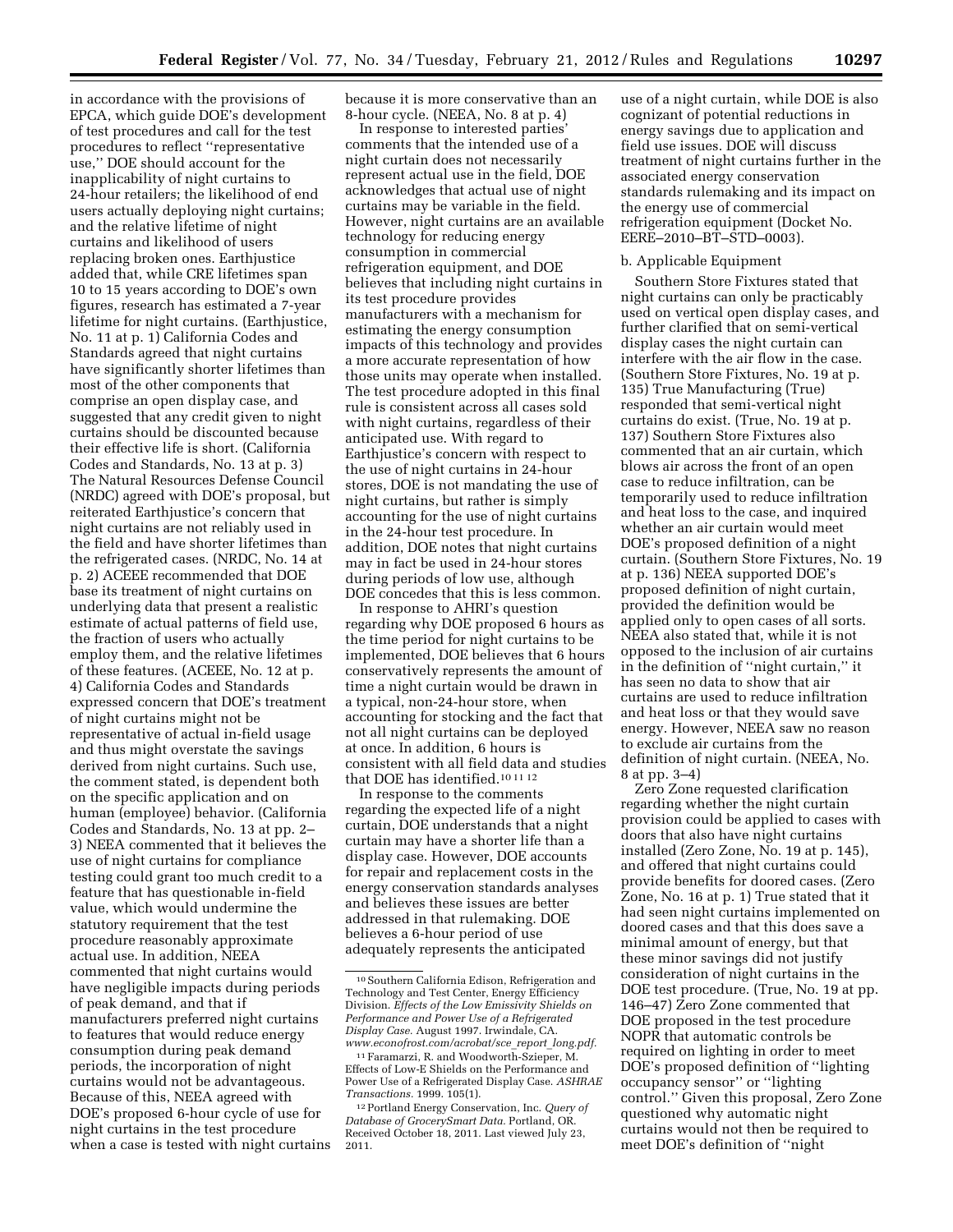curtain.'' (Zero Zone, No. 16 at p. 1) Southern Store Fixtures commented that the provision for starting the night curtain test 3 hours after a defrost period creates a problem for cases that are on a timed defrost and scheduled to defrost every 2 hours. (Southern Store Fixtures, No. 19 at p. 142) Southern Store Fixtures added that defrost occurs more frequently for some open cases. In response to Southern Store Fixtures, ACEEE stated that, if the 75/55 rating condition 13 does not cause frost accumulation sufficient to require defrost after 3 hours, it would oppose any special consideration for equipment without adaptive defrost. The test procedure, ACEEE commented, should not shelter legacy technologies when more modern alternatives are available. (ACEEE, No. 12 at pp. 5–6)

In response to interested parties' comments on the use of night curtains on doored cases, it is DOE's understanding that night curtains can be applied to all types of open cases (vertical, semi-vertical, and horizontal) and that night curtains are most effective and commonly used on open cases, rather than on doored cases. DOE was not able to identify any publicly available data regarding the use of night curtains on doored cases. Lacking a sound technical basis for including night curtains on doored cases, DOE is hesitant to expand the definition of night curtain to explicitly include doored cases at this time. DOE also agrees with True in that use of night curtains on doored cases will not significantly impact the daily energy consumption of the display case as measured by the DOE test procedure. Therefore, DOE is not extending the night curtain test procedure to include night curtain testing on cases with doors in this final rule. DOE will continue to monitor the prevalence and energy saving potential of these technologies in the market and may address them in a future rulemaking.

In response to Southern Store Fixtures' comment regarding air curtains, the definition of a night curtain does not necessarily exclude air curtains because the definition does not specify a material or construction. DOE is defining a night curtain as a technology that is used temporarily to reduce infiltration and heat loss on commercial refrigeration equipment, without additional qualifiers. In response to Zero Zone's comment

regarding automatic night curtains, both automatic and manual night curtains are included in this definition, as well as air curtains, provided that they are temporarily deployed to decrease air exchange and heat transfer between the refrigerated case and the surrounding environment. To accommodate all defrost cycles, the test procedure requires the night curtain to be drawn 3 hours after the first defrost cycle. This change is consistent with updates that ASHRAE is considering making to the ASHRAE Standard 72 requirements for door openings. This addresses Southern Store fixtures concern regarding cases which may defrost every 2 hours and would never reach a time period ''3 hours after defrost,'' since those cases now may select a defrost cycle as the ''first'' to begin the test and then initiate the night curtain test 3 hours following the first defrost.

#### c. Cost Effectiveness

In response to DOE's proposal for testing night curtains, Southern Store Fixtures commented that DOE should consider the cost effectiveness of night curtains and noted that the analysis supporting the development of State of California's Title 24, ''California's Energy Efficiency Standards for Residential and Nonresidential Buildings,'' 14 recently showed that using night curtains is not cost effective. (Southern Store Fixtures, No. 19 at p. 70) AHRI did not object to the inclusion of testing provisions for night curtains, but did not believe the installation of night curtains is a cost-effective measure to save a significant amount of energy. AHRI referenced a study conducted by California Codes and Standards 15 which examined the cost effectiveness of night curtains and suggested that DOE review this study as well. (AHRI, No. 15 at p. 2) California Codes and Standards responded that while the State of California determined that night curtains were not cost effective, the analysis did not include the potential for reduction in radiative heat losses, which could be substantial. (California Codes and Standards, No. 19 at pp. 74– 75) AHRI also stated that night curtains

should not be mandated. (AHRI, No. 19 at pp. 72–73)

DOE acknowledges interested parties' concerns regarding the cost effectiveness of night curtains. DOE will perform a cost-effectiveness analysis as part of the process to consider amended energy conservation standards for commercial refrigeration equipment. Additionally, DOE's energy conservation standards are performance standards, and neither night curtains nor any other specific technology will be mandated. Night curtains will be treated as a design that manufacturers could use to reduce energy consumption in the energy conservation standards analysis. The comments described above pertain mainly to energy conservation standards and will be addressed in more detail in that rulemaking.

3. Inclusion of a Calculation for Determining Reduced Energy Consumption Due to Use of Lighting Occupancy Sensors or Controls

The current DOE test procedure does not account for the potential reduction in energy consumption resulting from the use of lighting occupancy sensors and scheduled controls. The potential for decreased energy use due to the use of occupancy-based sensors or schedulebased controls varies in the field due to differing environmental and operating conditions. However, studies, including a demonstration project conducted through the DOE Solid State Lighting (SSL) Technology Demonstration GATEWAY program,16 have shown that lighting occupancy sensors or controls could reduce the total energy use of a typical refrigerated merchandising unit operating in a grocery store by up to 40 percent.<sup>17</sup>

In the November 2010 NOPR, DOE proposed a calculation method to account for the reduced energy consumption due to the use of lighting

17U.S. Department of Energy. *Demonstration Assessment of Light-Emitting Diode (LED) Freezer Case Lighting.* October 2009. Prepared by Pacific Northwest National Laboratory for the U.S. DOE Solid State Lighting Technology Demonstration GATEWAY Program. Washington, DC. *[http://](http://apps1.eere.energy.gov/buildings/publications/pdfs/ssl/gateway_freezer-case.pdf) [apps1.eere.energy.gov/buildings/publications/pdfs/](http://apps1.eere.energy.gov/buildings/publications/pdfs/ssl/gateway_freezer-case.pdf)  ssl/gateway*\_*[freezer-case.pdf.](http://apps1.eere.energy.gov/buildings/publications/pdfs/ssl/gateway_freezer-case.pdf)* 

<sup>13</sup> ''75/55 rating condition'' describes the standard ambient temperature and relative humidity requirements for testing commercial refrigeration equipment in the DOE test procedure. Specifically, the DOE test procedure requires equipment be tested at 75 °F and 55 percent relative humidity.

<sup>14</sup>Title 24, California Code of Regulations, Part 6—''Efficiency Standards for Residential and Nonresidential Buildings.'' April 23, 2008.

<sup>15</sup>California Utilities Statewide Codes and Standards Team. *Working Draft Measure Information Template Supermarket Refrigeration: 2013 California Building Energy Efficiency Standards.* April 2011. *[www.energy.ca.gov/title24/](http://www.energy.ca.gov/title24/2013standards/prerulemaking/documents/2011-04-18_workshop/review/2013_CASE_NR15_Commercial_Refrigeration_working_draft_4.13.2011.pdf)  [2013standards/prerulemaking/documents/2011-04-](http://www.energy.ca.gov/title24/2013standards/prerulemaking/documents/2011-04-18_workshop/review/2013_CASE_NR15_Commercial_Refrigeration_working_draft_4.13.2011.pdf) 18*\_*[workshop/review/2013](http://www.energy.ca.gov/title24/2013standards/prerulemaking/documents/2011-04-18_workshop/review/2013_CASE_NR15_Commercial_Refrigeration_working_draft_4.13.2011.pdf)*\_*CASE*\_ *NR15*\_*Commercial*\_*[Refrigeration](http://www.energy.ca.gov/title24/2013standards/prerulemaking/documents/2011-04-18_workshop/review/2013_CASE_NR15_Commercial_Refrigeration_working_draft_4.13.2011.pdf)*\_*working*

\_*draft*\_*[4.13.2011.pdf.](http://www.energy.ca.gov/title24/2013standards/prerulemaking/documents/2011-04-18_workshop/review/2013_CASE_NR15_Commercial_Refrigeration_working_draft_4.13.2011.pdf)* 

<sup>16</sup> DOE's Solid State Lighting (SSL) Technology Demonstration GATEWAY program features highperformance SSL products for general illumination in a variety of exterior and interior applications. Eligible products are installed at demonstration host sites, where their performance can be evaluated. Performance measures include energy consumption, light output/distribution, and installation/interface/control issues. Qualitative performance is investigated via feedback surveys of the relevant user communities. More information on the program is available at *[www1.eere.energy.gov/buildings/ssl/](http://www1.eere.energy.gov/buildings/ssl/gatewaydemos.html)  [gatewaydemos.html.](http://www1.eere.energy.gov/buildings/ssl/gatewaydemos.html)*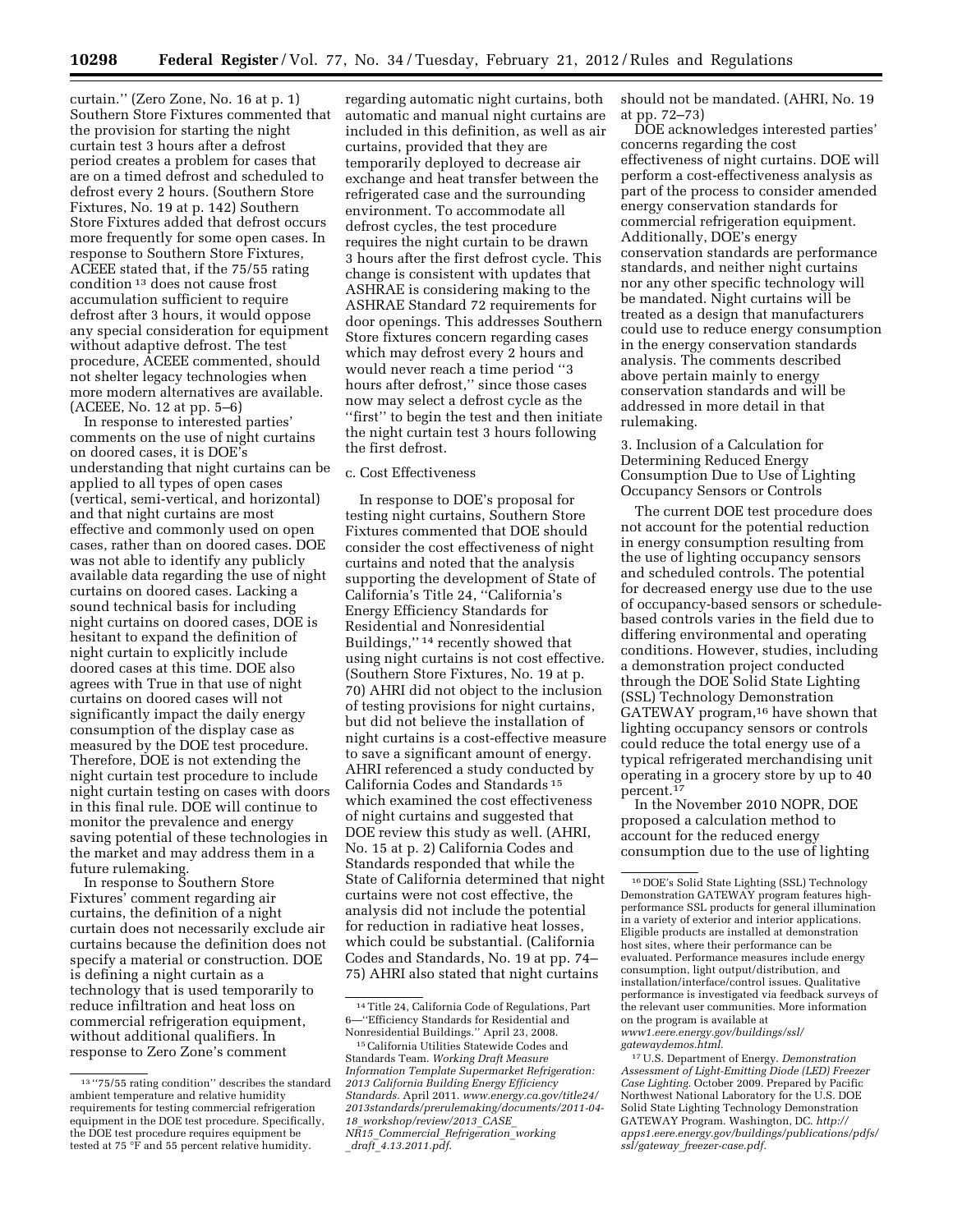occupancy sensors or controls. The proposed lighting occupancy sensor test procedure consisted of three primary calculations: (1) Calculation of direct energy use of lighting with occupancy sensors or scheduled controls installed; (2) calculation of reduced refrigeration load when energy use of lights located within the refrigerated compartment is decreased; and (3) calculation of the adjusted daily energy consumption based on the decreased lighting energy use and decreased compressor energy use. These calculations require several default assumptions, which would be used uniformly for all cases employing this test procedure. These assumptions designate values for the length of time lighting is off or dimmed due to lighting occupancy sensors or scheduled controls, the energy efficiency ratio (EER) 18 of the compressor, and the portion of energy produced from the lights that becomes heat in the case and increases the refrigeration load. 75 FR 71602–05 (Nov. 24, 2010).

At the January 2011 NOPR public meeting, DOE presented its proposal for treatment of lighting occupancy sensors and scheduled controls. DOE received comments on the definitions DOE proposed, the scope of technology covered, the calculation of energy savings, and optional physical testing. As part of the associated CRE energy conservation standards rulemaking, DOE also received comments pertaining to the proposed test procedure provision for lighting occupancy sensors and scheduled lighting controls. The comments DOE received on these issues, as well as DOE's responses, are presented in the following sections.

a. Definition of Lighting Control and Lighting Occupancy Sensor

In the November 2010 NOPR, DOE proposed to define ''lighting control'' and ''lighting occupancy sensor'' as follows:

*Lighting control* means an electronic device which automatically adjusts the lighting in a display case at scheduled times throughout the day.

*Lighting occupancy sensor* means an electronic device which uses passive infrared, ultrasonic, or other motion-sensing technology to detect the presence of a customer or employee, allowing the lights within the equipment to be turned off or dimmed when no motion is detected in the sensor's coverage area.

75 FR 71611 (Nov. 24, 2010).

In response, NEEA agreed with DOE's proposed definitions for lighting controls, but stated that the term

''electronic'' seemed superfluous. (NEEA, No. 8 at p. 4) Coca-Cola Company (Coca-Cola) suggested that the term ''automatic'' or ''automatically'' be added to the definitions of lighting occupancy sensor and lighting controls. (Coca-Cola, No. 19 at p. 157) ACEEE agreed with NEEA that the term ''electronic'' should be removed from the definition of lighting control and occupancy sensor. Additionally, ACEEE added that the definition of lighting control should not be limited to scheduled times, as such a definition excludes the possibility of accounting for controllers that respond to ambient lighting conditions. (ACEEE, No. 12 at p. 4) ACEEE added that, although such technologies have not been developed yet, DOE has allowed for the possibility of other, more advanced technologies in other rulemakings by marking some technologies ''reserved.'' ACEEE also commented that it was partially DOE's responsibility to investigate these types of potentially attractive technology options that are not yet in the marketplace, and that it was important to ensure that any potential new technologies could be tested using the DOE test procedure. (ACEEE, No. 19 at pp. 181–82) True responded that the test procedure and energy conservation standards do not prevent manufacturers from innovating new technologies, but rather set a minimum standard that manufacturers must meet. True also commented that the desired lighting level in cases can differ based on a number of variables in addition to ambient lighting level (for example, based on marketing purposes). (True, No. 19 at pp. 183 and 186)

Southern Store Fixtures commented that DOE should consider the environmental impact of producing lighting occupancy sensors and controls and questioned their energy savings in the field. (Southern Store Fixtures, No. 19 at p. 153)

DOE agrees with interested parties that the term ''electronic'' may be superfluous and is removing the term from the definitions for ''lighting occupancy sensor'' and ''scheduled lighting control'' adopted in this final rule. In addition, DOE agrees with Coca-Cola that the term ''automatic'' more accurately describes the function of the devices described. DOE will also define ''scheduled lighting control'' instead of "lighting control," as this term is more descriptive of the device being defined.

With respect to lighting controls that respond to external factors other than motion or physical presence, such as ambient light, DOE does not believe any such technologies are widely used and is not aware of any data regarding their

efficacy. While these factors do not prevent DOE from including the potential for such technologies in the definition of lighting controls or in a new definition, the calculations in the test method for lighting occupancy sensors and controls were based on the potential reduction in energy consumption associated specifically with lighting occupancy sensors and schedule-based controls. DOE believes that applying these same ''time off'' or ''time dimmed'' assumptions to other technologies may not be representative of their actual performance and would not be appropriate. DOE has not been able to identify any data related to the energy savings of lighting sensors that adjust case lighting based on ambient lighting. Because DOE is currently using a calculation method based on the estimated hours a lighting sensor will dim or turn off lights to calculate lighting energy savings, it would be difficult to incorporate provisions for other types of sensors without data regarding their anticipated or realized efficacy. In the absence of such data, it is difficult for DOE to estimate a representative energy savings from ambient light sensors. Therefore, DOE does not intend to include provisions for ambient light sensors or other sensor technologies in the definition of lighting sensors and/or controls.

With respect to Southern Store Fixtures' comment that DOE should assess the environmental impact of manufacturing lighting occupancy sensors and weigh the impact against the achieved savings, DOE believes lighting occupancy sensors have proven effective over their lifetime and can save energy when installed on commercial refrigeration equipment. DOE will assess the environmental impact of lighting occupancy sensors in the energy conservation standards rulemaking (Docket No. EERE–2010– BT–STD–0003). However, DOE notes that life-cycle environmental impacts of equipment manufacture and disposal are typically outside the scope of the environmental impact analysis performed in any standards rulemaking.

### b. Manual Controls

In the November 2010 NOPR, DOE's definitions of ''lighting control'' and ''lighting occupancy sensor'' both dealt exclusively with automatic technologies. 75 FR 71611 (Nov. 24, 2011). At January 2011 NOPR public meeting, AHRI and Zero Zone commented that it was inconsistent for DOE to allow night curtains that must be deployed manually to achieve energy savings in the DOE test procedure, but not to allow manual light switches to

<sup>18</sup>The EER of a particular cooling device is a measure of its relative efficiency, expressed as the ratio of the cooling output to the energy consumed.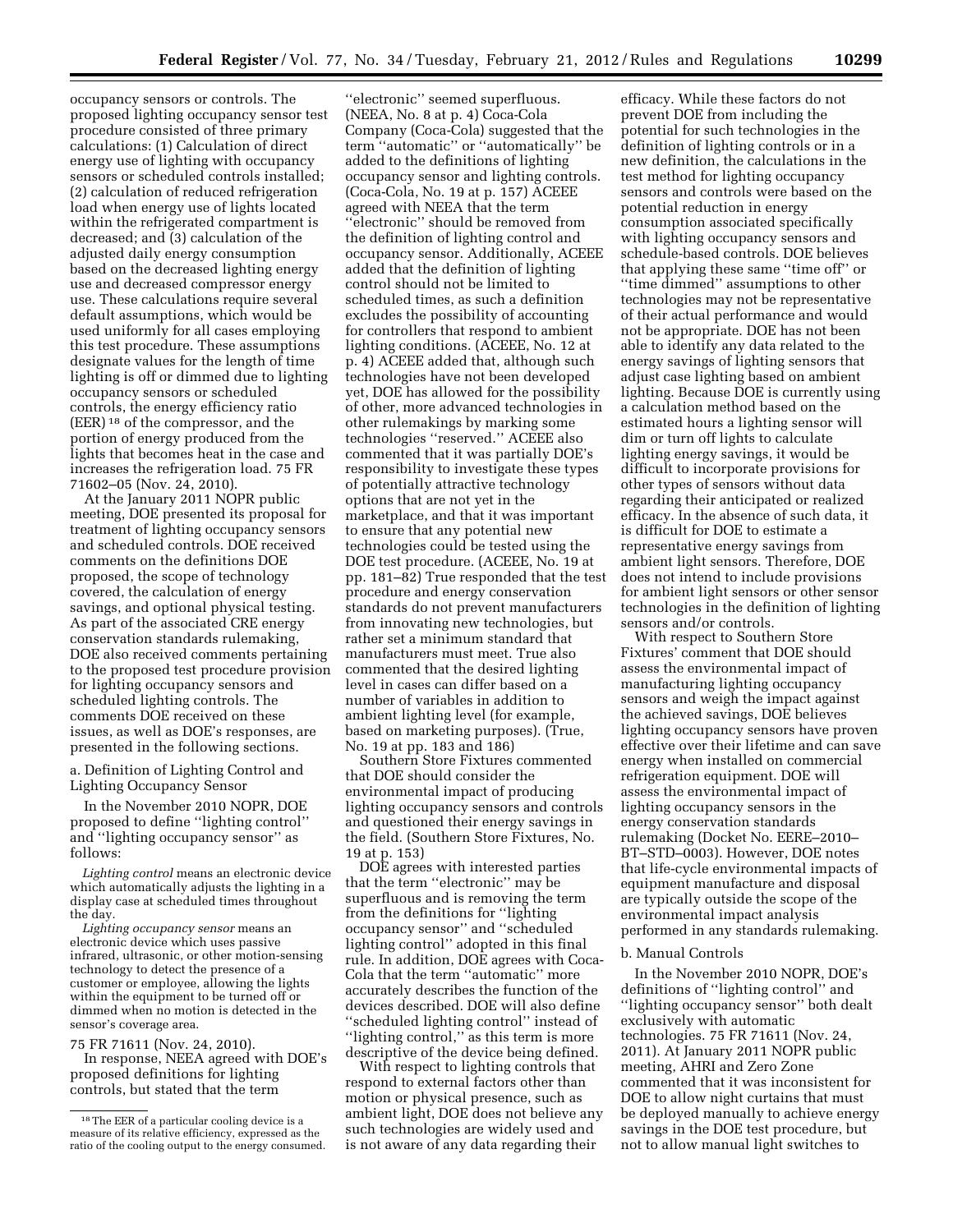receive credit for energy savings. (AHRI, No. 19 at p. 152; Zero Zone, No. 19 at p. 160)

While DOE acknowledges that manual switches can be used to dim or turn off case lighting to save energy when a store is closed, DOE is not aware of any data that substantiate their use. Because DOE does not have any data on which to base the treatment of manual switches, including a provision for manual light switches in the test procedure would be very speculative. In addition, DOE has observed that most cases spanning the full range of efficiencies currently available on the market already include manual light switches installed. In contrast, night curtains and other automatic lighting controls technologies are sold as energy efficiency features incorporated into only higher efficiency commercial refrigeration equipment. Further, manual switches have been installed on cases for some time as a utility feature, to turn off lights when replacing light bulbs for example, rather than as an energy saving feature.

Lacking data that substantiate the use of manual switches to save additional energy, and given the fact that manual light switches are a baseline technology and are not installed to produce energy savings, DOE is not including manual switches in the definition of a lighting control technology.

# c. Remote Lighting Controls

In the November 2010 NOPR, DOE proposed that remote lighting control systems would not receive credit for any potential energy savings in the DOE test procedure. 75 FR 71605 (Nov. 24, 2010). California Codes and Standards commented that some scheduled lighting controls are external to the case, and inquired whether cases in which the controls were installed external to the case would receive credit under the proposed test procedure. (California Codes and Standards, No. 13 at p. 5) California Codes and Standards suggested that DOE clearly state that the credit for time switch control would

only apply when the switch is on-board the display case. (California Codes and Standards, No. 19 at p. 187) As part of the rulemaking for the CRE energy conservation standards (Docket No. EERE–2010–BT–STD–0003), DOE published the Notice of Public Meeting and availability of the CRE Preliminary Analysis Technical Support Document (76 FR 17573 (March 30, 2011)) and held a public meeting on April 19, 2011 at DOE headquarters in Washington, DC During the commercial refrigeration equipment preliminary analysis public meeting (April 2011 Preliminary Analysis public meeting) and in subsequent written comments, numerous interested parties stated that many cases were installed with remote lighting sensors or controls that were operated at the aisle or store level. (Docket No. EERE–2010–BT–STD–0003, Southern Store Fixtures, No. 31 at pp. 190–91, 194; Zero Zone, No. 31 at p. 196; California Investor Owned Utilities,19 No. 42 at p. 4) NEEA responded that cases wired uniquely to receive a remote energy management system should receive credit in the DOE test procedure. (Docket No. EERE–2010– BT–STD–0003, NEEA, No. 31 at p. 195)

There are several ways in which a manufacturer, refrigeration contractor, or store owner can implement lighting controls, including individual case controls, single controls serving an entire case lineup, and storewide energy management systems. Including remote lighting controls in the test procedure could inadvertently set a precedent for deeming remote energy management technologies to be part of the covered equipment and allocating energy savings gained by these external devices to associated pieces of equipment. For example, a remote lighting control system may control systems other than commercial refrigeration equipment, and such systems are typically not sold with a piece of commercial refrigeration equipment. Cases set up to interact with these remote control systems have a dedicated circuit for lights so that the

lights can be controlled separately from the rest of the case. However, this lighting circuit configuration does not inherently save energy and must be paired with an energy management control system. These energy management systems are sold separately from the piece of commercial refrigeration equipment, may be produced by a different manufacturer from the one that produces the case, and are not integral to the commercial refrigeration equipment.

DOE acknowledges that remote lighting controls do save energy and may be the more commonly used technology to dim or turn off lights in the field. However, energy consumption for a piece of commercial refrigeration equipment must be determined using the DOE test procedure on a representative unit, as shipped from the point of manufacture. 76 FR 12422, 12453 (March 7, 2011) Because a remote energy management system is not part of the piece of equipment as shipped from the manufacturer, but rather it is a separate piece of equipment that may be supplied by a separate manufacturer, remote energy management controls will not be considered in this test procedure final rule.

# d. Representative Energy Savings

In addition to conserving energy directly through decreased lighting electrical load, occupancy sensors also decrease the heat load from lights that are located inside the refrigerated space of refrigeration equipment. Therefore, as part of the calculation method for lighting occupancy sensors and controls, DOE proposed a calculation method to account for these energy impacts in the November 2010 NOPR. 75 FR 71602–05 (Nov. 24, 2010). This calculation, as proposed, quantifies the reduced compressor energy use resulting from lighting occupancy sensors and scheduled controls and relies on a table of fixed compressor EERs, as described below.

# CEC<sub>A</sub> = 0.75  $\times \frac{3.4121 \times (LEC_{sc} - P_{li} \times t_1)}{EER}$

Where:

*CECA*= alternate compressor energy consumption (kilowatt-hours); *LECsc* = lighting energy consumption of internal case lights with lighting

occupancy sensors and controls deployed (kilowatt-hours);

- $P_{li}$  = rated power of lights when they are fully on (watts);
- $t_l$  = time lighting would be on without lighting occupancy sensors or controls (24 hours); and

<sup>19</sup> ''California Investor Owned Utilities'' refers here to a joint comment submitted by Southern

California Edison, Pacific Gas and Electric Company, Southern California Gas Company, and

*EER* = energy efficiency ratio from Table 1 in AHRI Standard 1200–2010 for remote condensing equipment and the values shown in Table III.1 of this document for self-contained equipment (British thermal units per watt (Btu/W)).

San Diego Gas and Electric in Docket No. EERE– 2010–BT–STD–0003.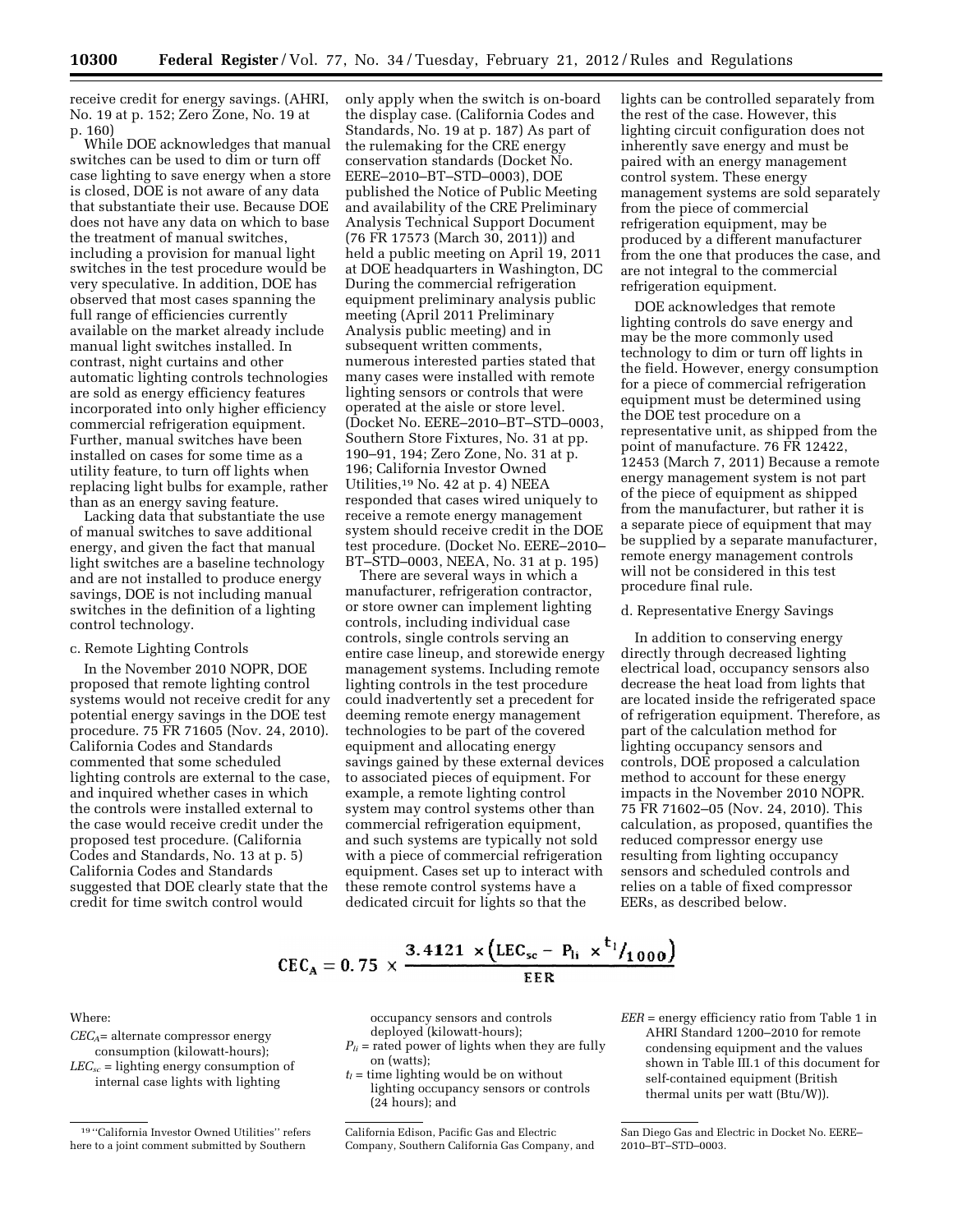TABLE III.1—EER FOR SELF-CON-TAINED COMMERCIAL REFRIGERATED DISPLAY MERCHANDISERS AND STORAGE CABINETS

| Operating temperature class | FFR<br>Btu/W |  |
|-----------------------------|--------------|--|
|                             | 11.26        |  |
| l ow                        | 7.14         |  |
|                             | 4.80         |  |

# **Notes:**

1. EER values for operating temperature classes are calculated based on the average EER value of all equipment in that class, analyzed as part of the previous energy conservation standards rulemaking for commercial refrigeration equipment (2009 rulemaking). 74 FR 1092 (Jan. 9, 2009). This does not include equipment for which standards were set by Congress in EPACT 2005 (VCT, VCS, HCT, HCS, and SOC at medium (M) and low (L) temperatures) or classes for which standards were set using extension multipliers in the 2009 rulemaking (VOP.SC.L, SVO.SC.L, VOP.SC.I, SVO.SC.I, HZO.SC.I, VOP.SC.I, SVO.SC.I, HZO.SC.I, HCS.SC.I, SOC.SC.I). This nomenclature is described in the 2009 rulemaking. 74 FR1093.

2. These values only represent compressor EERs and do not include condenser fan energy use.

Southern Store Fixtures stated that assigning average values for the EER in the calculation of energy reduction due to lighting occupancy sensors would penalize manufacturers that have more efficient compressors. (Southern Store Fixtures, No. 19 at p. 170) NEEA stated that not including the condenser fan energy consumption in the EER value creates an over-credit for any heat load that is not imposed on the case, and agreed with Southern Store Fixtures that this approach gives more credit to less efficient compressors. (NEEA, No. 19 at p. 171) NEEA further stated that, while it has no issue with the direct savings from lighting controls as proposed in the test procedure, it does not support the proposed method for calculating indirect energy savings. First, according to NEEA, DOE should account for condenser fan energy use. Second, NEEA disagreed with the compressor EER values in the November 2010 NOPR because the values are carried out to two decimal places, which NEEA described as unnecessary. Third, NEEA stated that light-emitting diode lighting would lessen the impact on compressor loads. Fourth, NEEA disagreed with the idea that a single factor be used for discounting lighting heat load, instead suggesting that this factor varies by case type. (NEEA, No. 8 at p. 5) California Codes and Standards also suggested that DOE research and incorporate different multiplicative factors for alternate compressor energy consumption for open versus closed cases, because a lower factor may be appropriate for

open cases. (California Codes and Standards, No. 13 at pp. 4–5)

With respect to its compressor EER values, DOE believes that the same values can be used for all self-contained equipment because compressor efficiency is primarily a function of compressor design for a given combination of load, product temperature, and ambient conditions, rather than a specific case geometry. In addition, as a precedent, Table 1 in AHRI 1200–2010 provides EER values for remote condensing equipment that are not specifically directed toward either open or closed refrigerated cases. DOE recognizes that the EER values presented in the November 2010 NOPR are not exact quantitative representations of specific compressor designs on the market, and that compressor performance will vary based on compressor manufacturer and model, operating conditions, and the overall design of the specific refrigeration system in which the compressor is used. However, DOE believes that the EER values it proposed are sound representations of default compressor performance available in the marketplace today that, when applied equally to all equipment, will yield a consistent and repeatable result. DOE acknowledges that two decimal points is not appropriate for these default values and has revised them to the nearest whole number for this final rule. (*See*  the amendments to 10 CFR 431.64 (b)(2)(iii), following this preamble).

In response to comments that DOE did not account for condenser fan energy consumption, DOE assumed the compressor fan runs continuously in self-contained equipment in the calculations for reduced compressor energy consumption resulting from the use of lighting occupancy sensors and scheduled controls. This assumption may slightly underestimate the savings in some cases, but DOE believes it adequately represents expected energy savings in the field. DOE agrees that it is important that the default compressor EER values not exaggerate energy savings or disincentivize energy efficiency in compressors. However, because these values are applied to all commercial refrigeration equipment, regardless of actual performance, DOE does not believe the default values will affect or motivate compressor selection or design, as they will produce comparable results across all systems to which they are applied.

Because DOE is allowing the option of a physical test to determine savings from lighting occupancy sensors and controls (see section III.A.3.e), DOE must be cognizant of the fact that the

calculated reduction in refrigeration load and associated indirect energy savings are comparable to those that would be measured in the physical test. In revising the EER values, DOE has also attempted to ensure that the default values do not result in greater savings than would be achieved if a case with an efficient compressor were tested. Because the calculation does not account for reduced compressor fan power or heat leakage from the compressor into the case, DOE believes that the EER values will not significantly overestimate indirect lighting energy savings. In addition, because the physical test method is optional, a manufacturer may always choose to use the calculation method, which is consistent across all equipment.

#### e. Optional Physical Test

In the November 2010 NOPR, DOE proposed a calculation method to account for the energy savings due to the use of lighting occupancy sensors or controls. DOE proposed a calculation method because it believed it would be representative, consistent, and relatively less burdensome for manufacturers compared to a physical test. In this assessment, DOE accounted for the fact that manufacturers may need to conduct tests with lights on for the duration of the test for other programs, for example for ENERGY STAR® 20 certification. 75 FR 71600, 71605 (Nov. 24, 2010).

At the January 2011 public meeting and in subsequent written comments, Coca-Cola, NEEA, and California Codes and Standards suggested that DOE allow optional empirical testing for the energy reduction associated with lighting controls. (Coca-Cola, No. 19 at p. 172; NEEA, No. 19 at p. 175; California Codes and Standards, No. 13 at p. 5) Earthjustice stated that the method proposed in the November 2010 NOPR ignores condenser fan energy use, underestimates compressor EER, and uses a fixed discount factor for the lighting heat load that, in actuality, would vary by unit. Earthjustice further stated that testing with lighting off or dimmed would resolve this issue without adding additional burden. (Earthjustice, No. 11 at p. 2) NEEA agreed with Earthjustice and commented that actual testing of lighting controls would be a superior way to account for their impacts, and

<sup>20</sup>ENERGY STAR is a joint program of the U.S. Environmental Protection Agency and DOE that establishes a voluntary rating, certification, and labeling program for highly energy efficient consumer products and commercial equipment. Information on the program is available at *[www.energystar.gov/index.cfm?c=home.index](http://www.energystar.gov/index.cfm?c=home.index)*.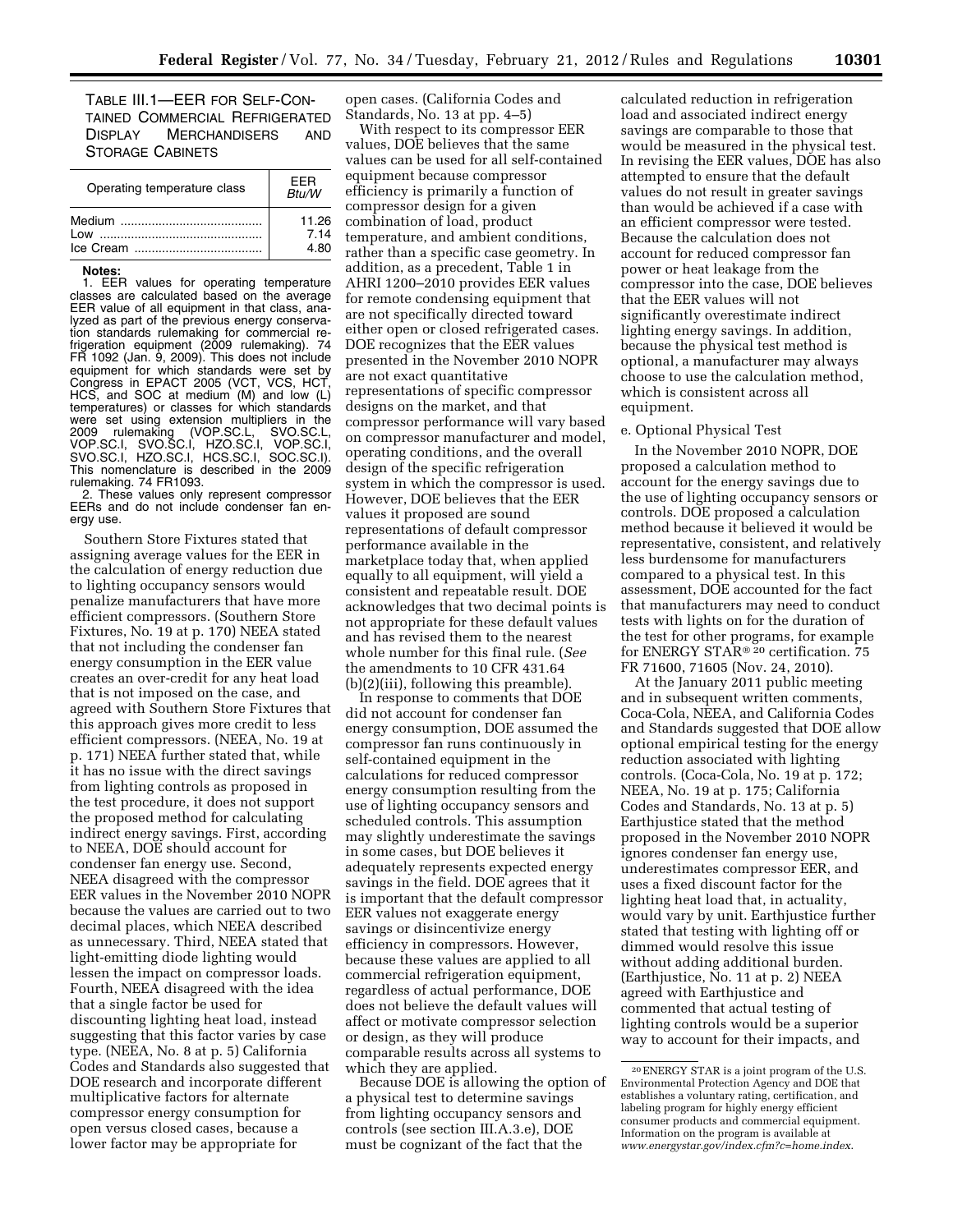that DOE should either require testing or make it optional rather than relying solely on calculations. (NEEA, No. 8 at pp. 5–6)

ACEEE commented that alternative lighting methods, for example fiber bundles, could be developed, and that the DOE test procedure should provide a way for lighting vendors to capture the energy savings of new, innovative lighting technologies so that they can promote the technology to case manufacturers. (ACEEE, No. 19 at p. 173)

Hussmann Corporation (Hussmann) cautioned that the DOE test procedure should be cognizant of the repeatability of test results using a physical test method, specifically when units are tested at third-party laboratories. (Hussmann, No. 19 at p. 175) Traulsen commented that physically testing the energy reduction of lighting occupancy sensors and scheduled controls could be done with a \$20 to \$60 timing device, which translates to approximately \$100 when accounting for markups. Traulsen added that \$100 could be problematic for some small manufacturers. (Traulsen, No. 19 at p. 177)

DOE agrees with NEEA and Earthjustice that an optional physical testing method would be more representative of actual condensing unit energy reduction for a given case. However, DOE also agrees with Traulsen that physical testing should be an optional method due to the increased burden associated with additional testing. In response to Hussmann's comment, DOE believes the test procedure amendments for lighting occupancy sensors and scheduled controls adopted in this final rule, which allow for use of the calculation method or performance of a physical test, are sufficiently repeatable for the purpose of showing compliance with DOE energy conservation standards. Thus, in this test procedure final rule, DOE is incorporating provisions that allow manufacturers to choose either the calculation method or a physical test to demonstrate and credit energy savings associated with lighting occupancy sensors and scheduled controls. DOE believes that continuing to provide a calculation method for lighting occupancy sensors and controls is a less burdensome and more consistent method to account for the energy savings associated with these technologies. Nonetheless, if a manufacturer wishes to account for the energy reduction associated with lighting occupancy sensors and controls through physical testing, DOE is specifying that a physical test may be performed. The physical test will be

prescribed as ''optional'' to allow the use of a calculation method to reduce burden on manufacturers and provide flexibility in the rating of equipment. In response to ACEEE's comment regarding the treatment of innovative new lighting technologies, DOE believes the optional physical test will allow manufacturers to measure the energy consumption of any new lighting technology that cannot be characterized by the calculation method. In either case, manufacturers will be expected to record which test method, calculation or physical, was used to determine the energy consumption of the equipment and to keep this information as part of the data underlying the certification. For DOEinitiated testing, DOE will run the optional physical test.

# 4. Inclusion of a Provision for Testing at Lowest Application Product Temperature

DOE has developed equipment classes based on three distinct temperature categories: (1) refrigerators that operate at or above 32 °F and are tested at an integrated average temperature of 38 °F  $(\pm 2 \degree F)$ ; (2) freezers that operate below 32 °F and above  $-5$  °F and are tested at an integrated average temperature of 0 °F ( $\pm$ 2 °F); and (3) ice-cream freezers that operate at or below  $-5$  °F and are tested at an integrated average temperature of  $-15 \text{ }^\circ \text{F}$  (±2  $\text{ }^\circ \text{F}$ ). 10 CFR 431.66(d)(1)

During the May 2010 Framework public meeting, several parties commented that some equipment covered under this rulemaking is designed to operate at significantly higher temperatures than the designated temperature for the corresponding equipment class. Specifically, California Codes and Standards stated that DOE should review test methods for niche equipment that may require different temperature criteria and schedules. (Docket No. EERE–2010–BT–STD–0003; California Codes and Standards, No. 5 at p. 3) Structural Concepts also stated that some types of equipment, such as candy and wine cases, operate at 55 or 60 °F, yet would have to be tested at 38 °F to meet an energy conservation standard, which is problematic because these units are not designed to operate at that temperature. (Docket No. EERE–2010– BT–STD–0003; Structural Concepts, No. 6 at p. 59)

AHRI Standard 1200–2010 includes provisions for such equipment to be rated at the application product temperature. To accommodate equipment that operates at temperatures much greater than the 38  $\mathrm{F}$  ( $\pm 2 \mathrm{F}$ ) rating temperature, in the November 2010 NOPR DOE proposed including a

provision for testing refrigerators that cannot operate at the prescribed 38 °F (±2 °F) integrated average rating temperature, permitting them to be tested at the lowest application product temperature. In the November 2010 NOPR, ''lowest application product temperature'' was defined as ''the lowest integrated average product temperature achievable and maintainable within  $\pm$  2 °F for the duration of the test.'' 75 FR 71605 (Nov. 24, 2010). DOE clarified that, for equipment rated at the lowest application product temperature, the integrated average temperature achieved during the test should be recorded, and that equipment tested at the lowest application product temperature would still be required to comply with the applicable standard for its respective equipment class. 75 FR 71605 (Nov. 24, 2010). DOE received several comments related to (1) the definition of lowest application product temperature; (2) expanding the definition of lowest application product temperature to include freezers and ice-cream freezers that cannot operate at the specified rating temperatures; (3) the energy conservation standard for equipment tested at the lowest application product temperature; and (4) how the provision for lowest application product temperature would accommodate remote condensing equipment. The specific comments and DOE's responses are provided in the subsequent sections.

# a. Definition of Lowest Application Product Temperature

In comments received during the November 2010 NOPR comment period, NEEA stated that lowest application product temperature could be defined as the lowest temperature setting on the thermostat, and that DOE needs to better define what the lowest temperature is and how it is determined. (NEEA, No. 19 at p. 213) True responded that the lowest application product temperature is based on a number of factors and that units should be tested at the lowest set point. (True, No. 19 at p. 214) NEEA also stated that, due to the differences in types, applications, and configurations for applicationtemperature equipment, DOE must establish test procedures for this equipment that address the way that they are designed and controlled, as well as the ambient conditions in which they are operated, regardless of the shipment volume, in accordance with EPCA. (NEEA, No. 8 at p. 6) ACEEE commented that the lowest application temperature should be standardized, and inquired whether manufacturers would be able to test to any temperature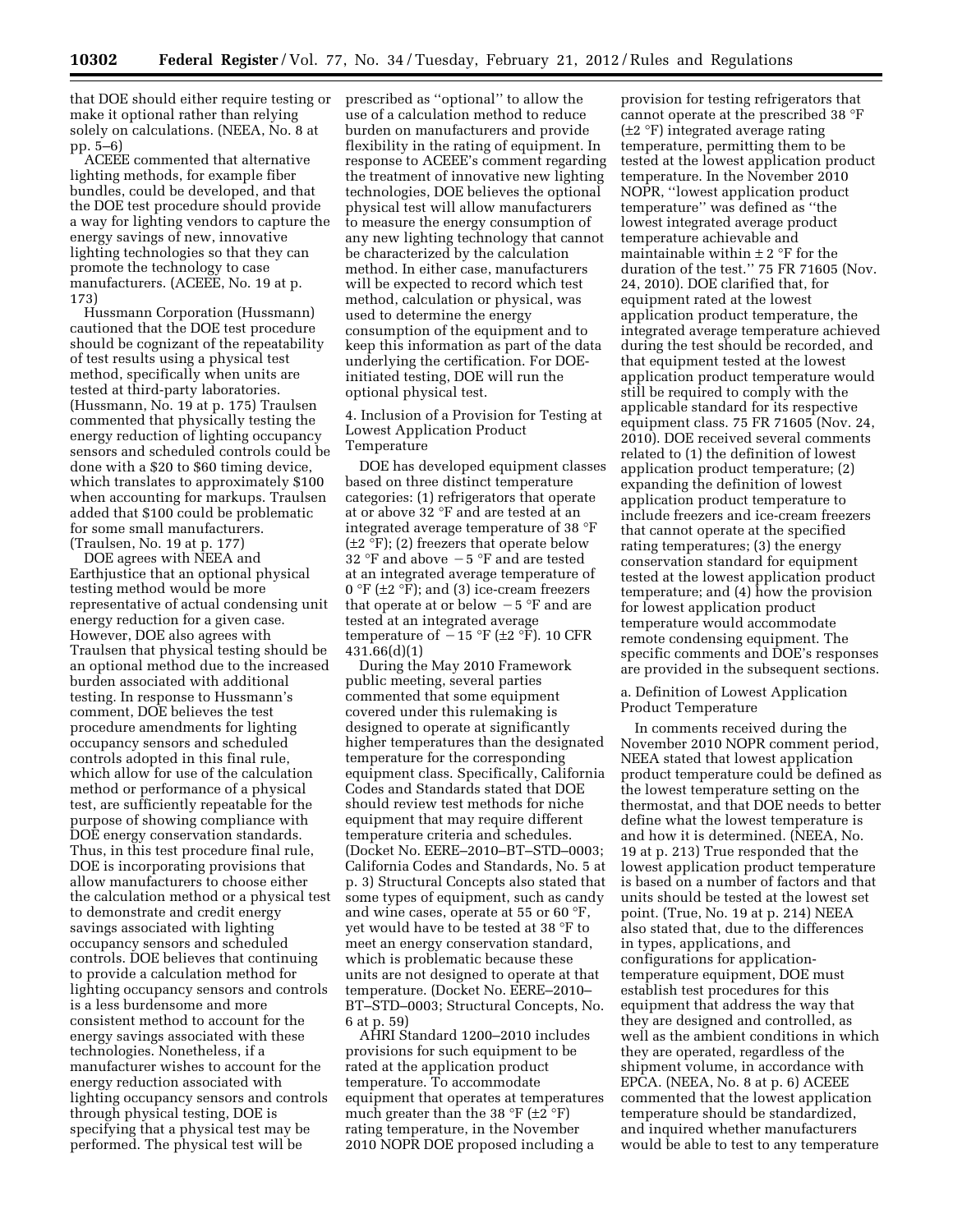they want, or if the lowest application product temperature will be restricted to one or a few values. ACEEE added that equipment comparison would be difficult if there is no standardization. (ACEEE, No. 19 at pp. 217 and 219)

DOE believes that ''the lowest thermostat setting'' may not be a prescriptive enough definition in all cases. In some cases, the CRE does not contain an adjustable thermostat, which can be manually changed for testing. DOE agrees with True that the lowest application product temperature is based on a number of factors and cannot be limited to one CRE accessory. DOE intends to provide manufacturers with the flexibility to determine the lowest application product temperature for a given case only when the CRE cannot be tested at the specified rating temperatures. The phrase ''lowest application product temperature'' is also consistent with the nomenclature used in the Canadian energy efficiency regulations and test procedures for selfcontained commercial refrigerators, freezers, and refrigerator freezers, established by Natural Resources Canada.21 In most cases with thermostats, DOE agrees that the lowest application product temperature is, in fact, the lowest thermostat set point.

In response to ACEEE's comments, DOE is not restricting the lowest application product temperature to specific values. To qualify to use the lowest application product temperature for a certain piece of equipment, a manufacturer should be confident that any case tested under that equipment rating could achieve the specified lowest application product temperature within ±2 °F and could not be tested at the rating temperature for the given equipment class. Further, manufacturers should clearly document any variation in rating temperature setting in the test data they maintain underlying the certification of each basic model. In this test procedure final rule, DOE has better defined how the proper test temperature is to be determined and has clarified that, for many pieces of equipment, this will be the lowest temperature setting on the unit's thermostat. DOE agrees with commenters that it is important to designate equipment tested using the lowest application product temperature provision to ensure they are not incorrectly compared with units that are tested at the specified rating temperature. While DOE is not modifying the certification requirements in this final rule to require

manufacturers to report the temperature at which the unit was tested (if other than the rating temperature), DOE is requiring that documentation be maintained as part of the test data underlying the certification. Further, the certified ratings calculated from the test data and applicable sampling plans should reflect the energy consumption measured at the lowest application product temperature setting.

b. Extension of Lowest Application Product Temperature Rating to All Equipment Classes and Rating Temperatures

At the January 2011 NOPR public meeting, several interested parties commented that there is a second category of equipment, including ice storage cases operating at 20 °F, that are unable to be tested at the prescribed rating temperature for freezers, or 0 °F (±2 °F). The commenters suggested that the provisions for testing at the lowest application product temperature should be expanded to freezers and ice-cream freezers to accommodate equipment that cannot be rated at the prescribed test temperature for its equipment class. (True, No. 19 at p. 191; Hussmann, No. 19 at pp. 192–93; Traulsen, No. 19 at p. 194; Zero Zone, No. 16 at p. 2; AHRI, No. 15 at pp. 2–3) Hussmann added that a case designed for 20 °F that is not required to be designed to be tested at 0 °F ( $\pm$ 2 °F) for certification would be more efficient overall. (Hussmann, No. 19 at pp. 192–93)

DOE also has noticed that some equipment may not be able to be tested at the prescribed rating temperature because the operating temperatures are below the specified rating temperature (*e.g.,* a piece of commercial refrigeration equipment that operates at temperatures between 32 and 36 °F and cannot be tested at an integrated average temperature of 38 °F).

DOE understands that some equipment cannot be tested at its prescribed rating temperature and is adopting provisions in this final rule to accommodate testing for those units at the lowest application product temperature. In response to interested parties' comments regarding equipment that operates at, for example, 20 °F, and thus falls into the freezer temperature range, but is not able to be tested at the prescribed rating temperature for freezers,  $0 \text{ }^{\circ}F$  ( $\pm 2 \text{ }^{\circ}F$ ), DOE is expanding the ''lowest application product temperature'' provision to freezers and ice-cream freezers. With regard to differentiation of equipment that was tested at the specified rating temperature, DOE is requiring manufacturers to maintain

documentation of the temperature at which the unit was tested (if other than the DOE prescribed rating temperature) as part of the test data underlying the certification, as well as base any certified ratings on the energy consumption of the equipment as determined using the lowest application product temperature test procedure.

DOE also notes that while some equipment theoretically may not be able to be tested at the prescribed rating temperature because it operates at temperatures lower than the specified rating temperature and cannot reach the specified rating temperature, DOE is not aware of this occurring in any equipment that is currently marketed and sold in the United States, and DOE believes there is little possibility of this occurring. To provide clarity in differentiating equipment that cannot be rated at the prescribed rating condition, DOE will continue to refer to this provision as the ''lowest application product temperature.'' However, to account for all possible temperature ranges of equipment, DOE is defining the ''lowest application product temperature'' as ''the temperature closest to the equipment's specified rating temperature that the unit can achieve ( $\pm 2$  °F)." In this case,  $\pm 2$  °F refers to the repeatability of the lowest application product temperature.

c. Energy Conservation Standard for Equipment Tested at the Lowest Application Product Temperature

In the November 2010 NOPR, DOE proposed that equipment tested at the lowest application product temperature still be required to comply with the standard for its respective equipment class. 75 FR 71605–06 (Nov. 24, 2010). DOE made this proposal due to the small fraction of equipment that DOE expects to be rated using the lowest application product temperature provision. DOE analyzed the shipments data provided by ARI during the Framework comment period of the 2009 energy conservation standards rulemaking. (Docket No. EERE–2006– BT–STD–0126, ARI, No. 7 Exhibit B at p. 1). DOE found that, excluding that equipment for which EPACT 2005 amended EPCA to set standards (*i.e.,*  self-contained commercial refrigerators and commercial freezers with doors) (42 U.S.C. 6313(c)(2)), only 1.7 percent of units for which standards were established operate at ''application temperatures," namely 45 °F, 20 °F,<br>10 °F, or  $-30$  °F. Of these, units that operate at 45 °F (typically ''wine chillers'') had the highest shipments, and these units were predominantly remote condensing equipment. Given

<sup>21</sup>Natural Resources Canada, Office of Energy Efficiency. ''Energy Efficiency Regulations.'' *Canada Gazette.* Part I; June 2010.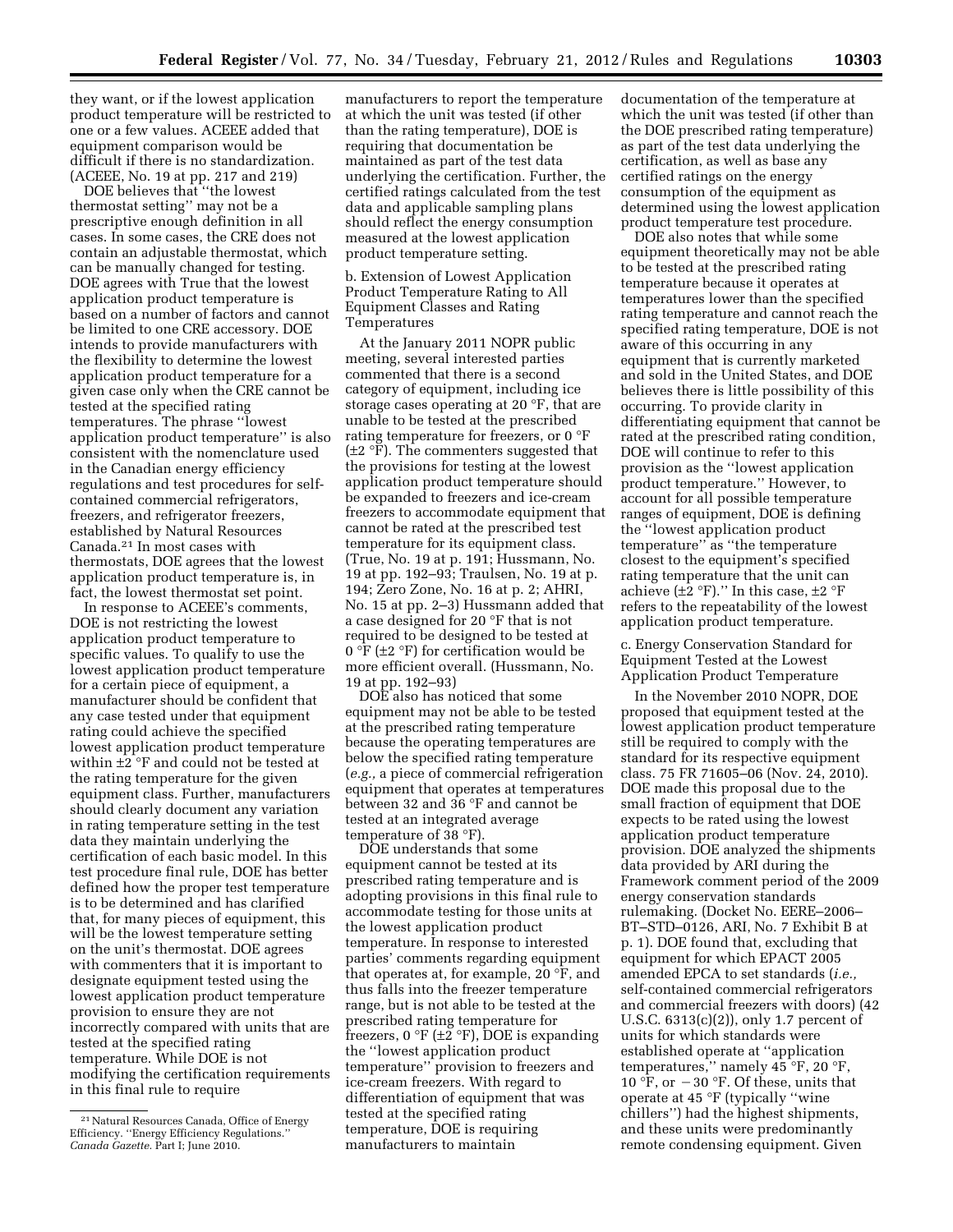the relatively low shipment volumes of equipment that operates at application temperatures, DOE did not believe it was justified in developing separate standards for equipment that operates at an application temperature different than one of the three prescribed rating temperatures. 74 FR 1104 (Jan. 9, 2009).

At the January 2011 NOPR public meeting and in written comments submitted during the public comment period, many interested parties commented on DOE's proposal that equipment tested at the lowest application product temperature would still be required to comply with the standard for its respective equipment class. California Codes and Standards, ACEEE, NEEA, and NRDC all agreed that it is reasonable to test equipment not capable of achieving a rating temperature at its lowest operating temperature, provided this equipment represents a small market share and is appropriately differentiated to prevent loopholes. (California Codes and Standards, No. 13 at p. 5; ACEEE, No. 12 at p. 5; NEEA, No. 8 at pp. 6–7; NRDC, No. 14 at pp. 1–2) NRDC suggested that equipment that cannot be tested below 38 °F should be labeled and sold with its projected annual energy consumption data indicating the lowest temperature achievable during testing, and should be clearly differentiated from equipment that meets the required testing temperatures. (NRDC, No. 14 at p. 2) ACEEE suggested that DOE define equipment classes in a manner that prevents the substitution of less efficient equipment for more efficient general-duty equipment. (ACEEE, No. 12 at pp. 1–2) ACEEE also expressed concern regarding the presence of ice cabinets on the market, and questioned how DOE could differentiate ice cabinets from freezers if they are rated at application temperature, so that they are not used inappropriately for frozen food storage. (ACEEE, No. 12 at p. 5) NEEA disagreed with DOE's tendency to refer to equipment with application temperatures above 38 °F as ''medium temperature'' because some of this equipment operates at significantly higher temperatures than the medium temperature rating condition of 38 °F. Therefore, NEEA suggested that this equipment be referred to as ''high or elevated temperature'' equipment. Additionally, NEEA asserted that ice storage cabinets, or any other equipment operating at an operating temperature between 0 °F and 38 °F, should not be called ''medium'' or ''low'' temperature. (NEEA, No. 8 at pp. 6–7)

True asked whether ice chests or freezers that are designed to operate at

20 °F and cannot be tested at 0 °F ( $\pm$ 2 °F) would be required to meet the refrigerator or the freezer energy conservation standard. (True, No. 19 at p. 207) California Codes and Standards and NRDC also stated that the standard levels should be correspondingly adjusted to avoid loopholes, as otherwise, less efficient equipment potentially could comply if it were allowed to be tested at a higher operating temperature. (California Codes and Standards, No. 13 at p. 5; NRDC, No. 14 at pp. 1–2) California Codes and Standards suggested that DOE create a method to scale standards based on rating temperature, and stated that this would not require additional equipment classes. (California Codes and Standards, No. 19 at pp. 223 and 227) NRDC stated that, while DOE's past reasoning for not setting specific requirements for applicationtemperature equipment was based on the small size of the market, a forwardlooking standard should include this equipment and set efficiency levels for it. (NRDC, No. 14 at p. 2) Sean Gouw (unaffiliated) commented that DOE had created product classes for niche products with low market share before, for example built-in residential refrigerators. (Gouw, No. 19 at p. 234)

AHRI commented that refrigerated cases that cannot operate at an integrated average temperature of 38 °F are niche products and represent a small part of the market. (AHRI, No. 19 at p. 228) Southern Store Fixtures commented that cases rated for higher temperatures do not necessarily use less energy because they may require additional heaters for humidity control. (Southern Store Fixtures, No. 19 at p. 229)

DOE maintains that units tested at the lowest application product temperature will still be required to meet the applicable energy conservation standard based on their equipment class. While DOE understands that this approach may result in slightly less stringent standards for the small number of units that cannot be tested at the prescribed rating temperatures, as interested parties pointed out, DOE does not believe that establishing separate equipment classes for these niche types of equipment would be justified given their small shipment volume and the wide diversity of niche products.

DOE agrees with interested parties that preventing loopholes that would allow less efficient equipment to be sold is very important. However, DOE believes that allowing testing at the lowest application product temperature for all temperature classes allows for coverage of more equipment and may

allow ''intermediate'' equipment that cannot operate at its prescribed test temperatures to be designed to operate more efficiently. It is not expected that this will create an opportunity for less efficient equipment to be sold because DOE is requiring units tested at the lowest application product temperature to be retested if the thermostat is changed.

California Codes and Standards also suggested scaling the energy consumption data for equipment tested at application temperatures to reflect projected energy consumption at the relevant rating temperature. (California Codes and Standards, No. 19 at pp. 223 and 227) However, DOE agrees with Southern Store Fixtures that testing these units at a higher integrated average temperature does not necessarily mean that the unit will use less energy. The variability in energy use and the impact of variation in integrated average temperature will depend on case type, geometry, and configuration. This makes it very difficult to set a consistent scaling factor or incorporate temperature into the standards equations, as any value chosen would be not be representative of all cases. This issue will be discussed further in the energy conservation standards rulemaking (Docket No. EERE–2010–BT–STD–0003).

With respect to NEEA's suggestion that equipment rated at lowest application product temperature be referred to as ''high or elevated temperature'' equipment, DOE cannot control how equipment is referred to or categorized in the market beyond the equipment classes DOE specifies. Since DOE is not creating a unique equipment class for this equipment, DOE will continue to categorize the equipment based on its appropriate equipment class.

### d. Remote Condensing Units and the Lowest Application Product Temperature

In the November 2010 NOPR, DOE proposed that the lowest application product temperature provision apply equally to self-contained and remote condensing commercial refrigeration equipment. 75 FR 71605 (Nov. 24, 2010). AHRI inquired how the lowest application product temperature would apply to remote condensing equipment, because the lowest operating temperature for remote condensing equipment is dependent on the condensing unit to which it is attached. (AHRI, No. 19 at p. 203) Zero Zone commented that the approach for testing equipment at the lowest application product temperature was reasonable for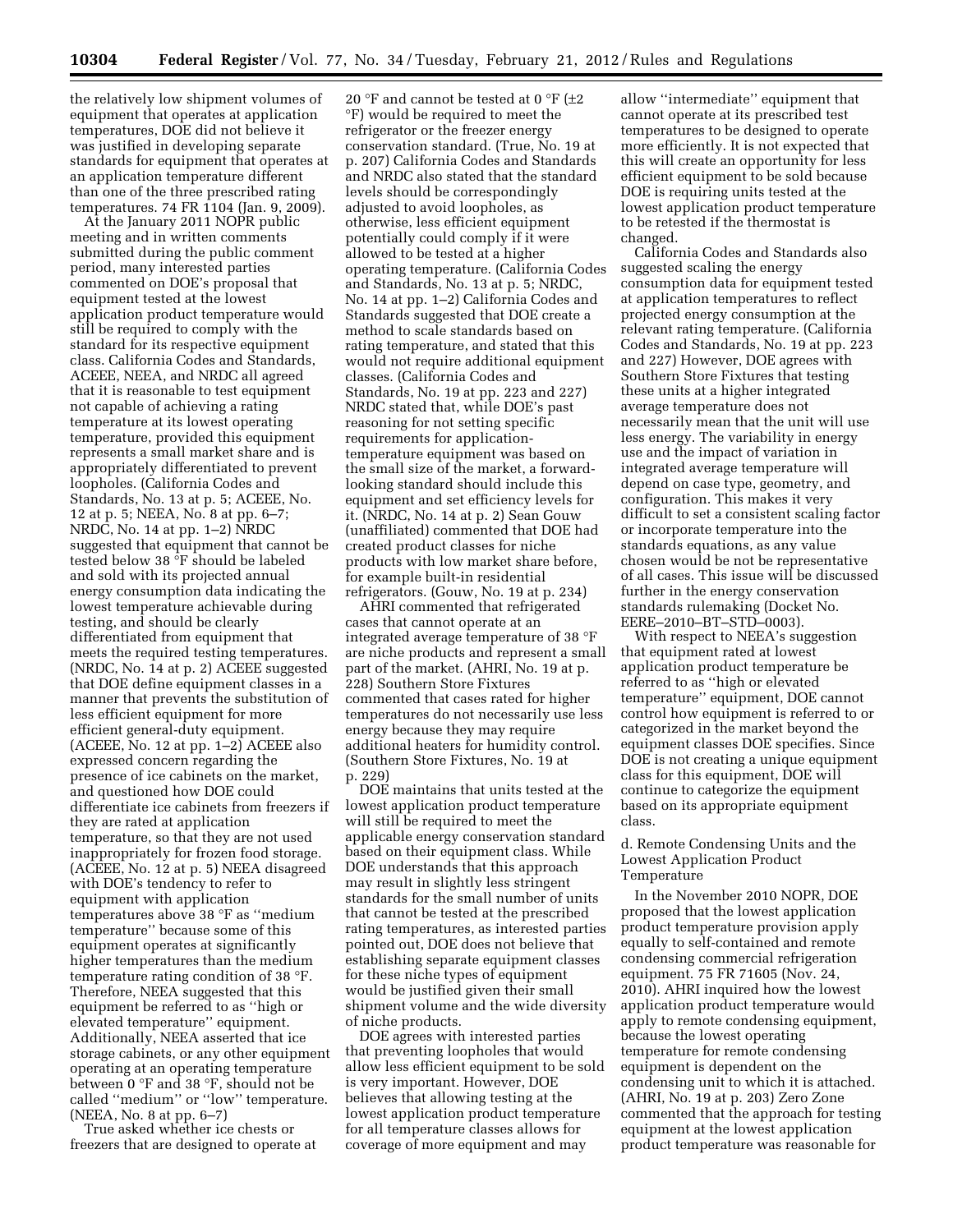self-contained equipment, but for remote condensing equipment, the size of the condensing unit would affect the operating temperature range. Zero Zone further inquired whether the test procedure would regulate the size of condensing units. (Zero Zone, No. 19 at p. 207) Zero Zone stated that there needs to be more specificity in the testing of application temperature for remote condensing equipment. Zero Zone continued by asserting that ASHRAE 72 requires that a pressure regulator be used to set the evaporating temperature to the correct value. This means that the limit of evaporating temperature is dependent on the size of the test laboratory's compressor rack. Zero Zone suggested that, for standardization purposes, the DOE test procedure should require that the saturated suction temperature be set to 5 °F colder than the temperature needed to maintain the application temperature. (Zero Zone, No. 16 at p. 2)

DOE has reviewed Zero Zone's comment and the pertinent sections of ASHRAE Standard 72. DOE concedes that, for remote condensing equipment that does not have a thermostat or another means to regulate temperature, the size of the compressor rack could impact the lowest achievable application product temperature. In this case, the saturated suction temperature at the compressor rack (also referred to as the Adjusted Dew Point Temperature in AHRI 1200–2010) impacts the amount of refrigerant that can flow through the evaporator. Larger compressor racks are able to achieve lower saturated suction temperatures, which will produce a lower operating temperature in the case than a smaller compressor. DOE acknowledges that the method included in Zero Zone's comment would create a standardized repeatable test for this type of equipment. However, DOE believes that the specification of a saturated suction temperature to 5 °F lower than that required to maintain the application temperature is somewhat arbitrary and not necessarily indicative of the lowest operating temperature of the unit. This specification also could inadvertently restrict or burden manufacturers when testing their equipment. DOE did not receive comments from other manufacturers on this topic. DOE also notes that specification of a fixed saturated suction temperature is only required for remote condensing units without thermostats or other means of regulating temperatures that are rated at the lowest application product temperature. DOE is not currently aware of any equipment on the market that would fit this description.

In the case of remote condensing equipment with a thermostat, DOE believes that the lowest application product temperature is sufficiently defined by the range of the thermostat and that the suction temperature is similarly limited by the thermostat. However, for remote cases that do not have a thermostat or other means for controlling temperature at the case level, DOE acknowledges that this relationship between compressor rack size and lowest application product temperature does create some variability in the lowest application product temperature that can be achieved by a given case. Thus, DOE is requiring that the adjusted dew point temperature, as defined in AHRI 1200–2010, be set to 5 °F colder than that temperature required to maintain the manufacturer's lowest specified application temperature for those pieces of remote condensing commercial refrigeration equipment that do not have a means for controlling temperature at the case, such as a thermostat, and cannot be tested at their specified integrated average rating temperatures.

5. Provisions Allowing Testing of Equipment at NSF Test Temperatures

Commercial refrigeration equipment that is marketed to hold perishable food items is classified and certified by NSF/ ANSI–7, ''Commercial Refrigerators and Freezers'' (hereafter referred to as NSF– 7), a food safety standard issued by NSF.22 NSF–7 establishes two classes for commercial display cases: Type I, which is tested at ASHRAE Standard 72 standard ambient conditions (75 °F dry bulb and 64 °F wet bulb temperature), and Type II, which is tested at higher ambient conditions (80 °F dry bulb and 68 °F wet bulb temperature). These two test conditions are also reported in terms of dry bulb temperature and percentage relative humidity. Type I corresponds to 75 °F and 55 percent relative humidity, and Type II corresponds to 80 °F and 60 percent relative humidity. NSF–7 also requires Type I and Type II equipment to be tested such that the average temperature of each test package containing an individual temperature sensor does not exceed 41 °F and no single temperature sensor exceeds a reading of 43 °F at any time during the test. NSF–7 does not specify a required average temperature for all test sensors or the measurement

of energy consumption during the test. On the other hand, DOE does require an integrated average test temperature of 38 °F ± 2 °F. However, manufacturers have reported that they test cases at lower integrated average temperatures than that specified by DOE to ensure the NSF–7 requirements are met.

At the January 2011 NOPR public meeting and in subsequent written comments, interested parties commented on the similarities and differences between the DOE test procedure and the NSF–7 test. Commenters also noted the additional burden associated with performing both tests. Southern Store Fixtures commented that if a unit designed to operate at higher ambient conditions is operated at a lower ambient temperature, the case will not perform as well because it will have an oversized compressor and could have operational issues with compressor cycling. Southern Store Fixtures further commented that the energy consumption of a case can increase by as much as 30 percent when changing from a rating condition of 75 °F and 55 percent relative humidity to 80 °F and 60 percent relative humidity. (Southern Store Fixtures, No. 19 at pp. 94–95) True and Coca-Cola stated that a 5 °F difference will not significantly affect energy consumption and that, for those few cases that would be significantly affected, they could apply for a waiver. (True, No. 19 at p. 122; Coca-Cola, No. 19 at p. 123) Southern Store Fixtures countered that only in cases with solid doors will the 5 °F temperature difference be insignificant (Southern Store Fixtures, No. 19 at p. 131), and that the effects of a 5 °F increase in temperature can be significant for open cases or cases with single pane glass. (Southern Store Fixtures, No. 19 at p. 97)

Hussmann stated that, although the difference in energy use among selfcontained cases may not be significant, Hussmann was concerned with the additional burden of testing a case twice. (Hussmann, No. 19 at p. 123) Hussmann stated that all units must pass the NSF–7 requirements in order to be certified for food safety. The NSF–7 requirement differs from AHRI 1200 in that the maximum average temperature can never exceed 41 °F at any time. Hussmann also stated that the integrated average temperature for the NSF–7 test (approximately 34 °F) is actually lower than that required by the DOE test procedure, and that the energy consumption of a medium temperature self-contained case is higher during testing for NSF compliance than it is during the DOE energy consumption

<sup>22</sup>NSF International. ''NSF/ASNI 7—2009: Commercial Refrigerators and Freezers.'' Ann Arbor, MI. *[http://www.nsf.org/business/](http://www.nsf.org/business/food_equipment/standards.asp)  food*\_*[equipment/standards.asp](http://www.nsf.org/business/food_equipment/standards.asp)*.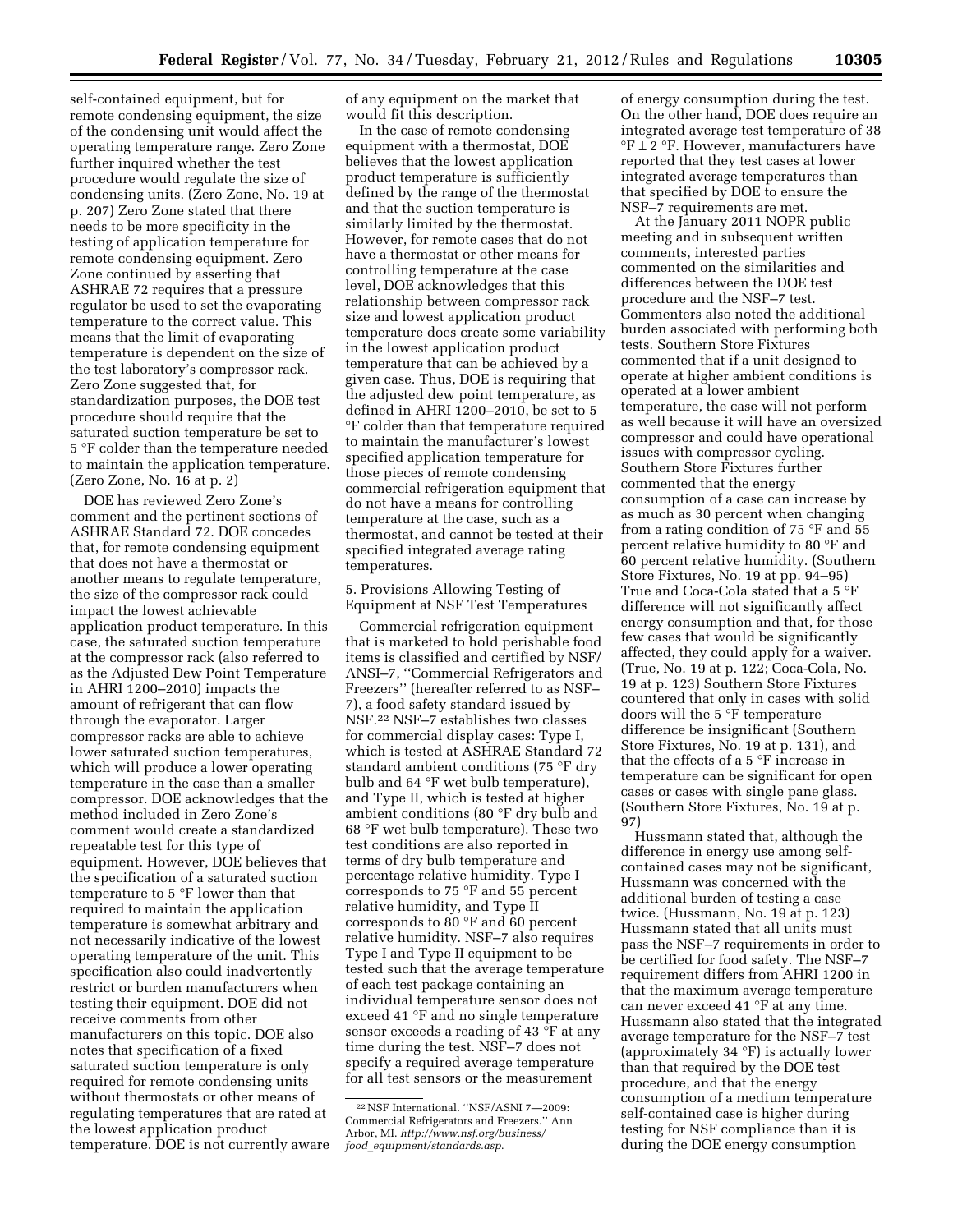test. Hussmann commented that, as it stands now, equipment that consumes more energy during the NSF–7 test than is allowed by the DOE test procedure would have to be re-tested at DOE conditions, thereby imposing an additional burden. Hussmann stated that 85 percent of its self-contained models require NSF testing, meaning that hundreds of additional DOE tests could be required. (Hussmann, No. 10 at pp. 1–2) Hussmann recommended that DOE allow for the use of a linear polynomial curve-fit in the development of a normalization equation from NSF to DOE internal temperatures. This would allow manufacturers test at NSF internal conditions and then normalize to the standard DOE conditions, which would reduce the testing burden because manufacturers already test to the NSF standard. (Hussmann, No. 10 at p. 2)

California Codes and Standards and NEEA both suggested that DOE allow testing at both the 75 °F and 55 percent relative humidity rating condition and NSF Type II conditions, provided the case, as tested, were to meet the applicable energy conservation standard. (California Codes and Standards, No. 19 at p. 124; NEEA, No. 19 at p. 127) ACEEE stated its belief that commercial refrigeration equipment can be divided into two types of equipment: that for which food safety is a true concern, and that which cools and displays product for the purposes of presenting value to the consumer. The former subset of equipment is rated in accordance with NSF food safety standards, while the latter is not. Therefore, ACEEE suggested making a distinction between the two in the DOE test procedure, with the NSF–7 test procedure being used for equipment for which food safety is a true concern, and the AHRI/ASHRAE method being used for the remaining equipment. ACEEE stated that it would endorse such a method as long as the two subsets of equipment were separated clearly, such as via labeling. (ACEEE, No. 12 at pp. 2–3)

True stated that the current Federal test procedure relies on ASHRAE Standard 72, which specifies a rating condition of 75 °F and 55 percent relative humidity, and that this reflects the way cases are currently tested. True added that if the test temperatures were to be changed, comparison with historical data could be difficult. (True, No. 19 at pp. 127–28) True also acknowledged that self-contained cases currently required to meet the EPACT 2005 standard must test at the DOE rating condition of 75 °F and 55 percent relative humidity and, optionally, at NSF Type II conditions, so there is no

incremental increase in burden. (True, No. 19 at p. 129)

DOE acknowledges the burden on manufacturers that have to certify equipment with both the DOE test procedure and the NSF–7 test procedure. DOE also agrees with interested parties that testing cases at an ambient temperature of 80 °F, rather than the currently specified 75 °F, will not have a significant impact on energy consumption for cases with doors. DOE recognizes that, as Southern Store Fixtures mentioned, the impact on open cases may be greater than on closed cases, but does not believe that equipment will have operation or performance issues if tested at a the temperatures prescribed by the DOE test procedure. DOE believes the energy consumption of a case should scale with ambient temperature and does not believe these issues will prevent units from being tested using the DOEprescribed test temperatures or demonstrating compliance with DOE energy conservation standards. DOE researched the equipment available on the market and requested specific data regarding the existence of cases that cannot meet the standard or the characteristics of their operation. DOE has found no evidence or firm data supporting the creation of a separate equipment class and standard for equipment designed to operate at higher ambient conditions. Thus, DOE will not create specific new equipment classes for equipment that is designed to operate at internal or ambient temperatures other than the test conditions prescribed by DOE.

DOE does not believe development of a scaling factor that would be sufficiently representative of equipment energy consumption and consistent across an equipment class is justified within the scope of this rulemaking. The geometry and design of each case will cause the magnitude of the impact of variation in temperature to vary, making development of any scaling factor extremely burdensome. This is true for both external and internal temperature variations.

Continuing to require testing at standard rating conditions, as prescribed in the DOE test procedure, without allowances for variation in internal or external temperatures, will not increase the burden for manufacturers. However, it will also not reduce the total burden of testing, which could be accomplished through coordination of test requirements with other programs, such as NSF.

In response to the suggestion that cases could optionally be tested at NSF– 7 conditions (ambient or internal) as

long as the unit, as tested, complies with the energy conservation standard, DOE believes that this will effectively reduce the burden on manufacturers while ensuring that all cases meet or exceed the DOE energy conservation standard, provided the NSF–7 rating temperatures and ambient conditions represent a more stringent test. In most cases, using the NSF internal temperature requirements or Type II external ambient conditions represents a more conservative test in that equipment will have to be more efficient to operate at NSF internal temperatures or ambient conditions and still comply with DOE energy conservation standards. For example, as Hussmann notes, manufacturers often perform the NSF–7 test at a lower integrated average temperature than that required by the DOE test procedure to ensure their cases will comply with NSF's food safety requirements. However, DOE notes that this method is optional, and manufacturers are technically allowed to test cases at up to 41 °F integrated average temperature under the NSF–7 test, provided the air is perfectly mixed and the spatial temperature variation within the case is very well controlled. In an effort to reduce burden for manufacturers and allow testing for the purposes of NSF certification and DOE compliance to occur in the same test, DOE is adopting in this final rule provisions that allow manufacturers to optionally use NSF internal or ambient conditions to test equipment in a given equipment class, provided the NSF conditions are more stringent than the prescribed DOE rating temperatures and conditions for that equipment class. To clarify, manufacturers may test at the prescribed 75 °F and 55 percent relative humidity ambient rating condition, or they may optionally test at the NSF Type II conditions of 80 °F and 60 percent relative humidity. In either case, the equipment would be required to show compliance with the relevant energy conservation standard for that equipment class. Additionally, manufacturers are allowed to test equipment at integrated average temperatures that satisfy the DOEspecified rating temperatures or are lower than the DOE-specified rating temperatures.

DOE acknowledges that allowing equipment to be tested at NSF–7 conditions in the DOE test procedure would make comparison of equipment within the same equipment class difficult and confusing, given that there could be cases tested at four different conditions in the same class. However, DOE is requiring that equipment rated at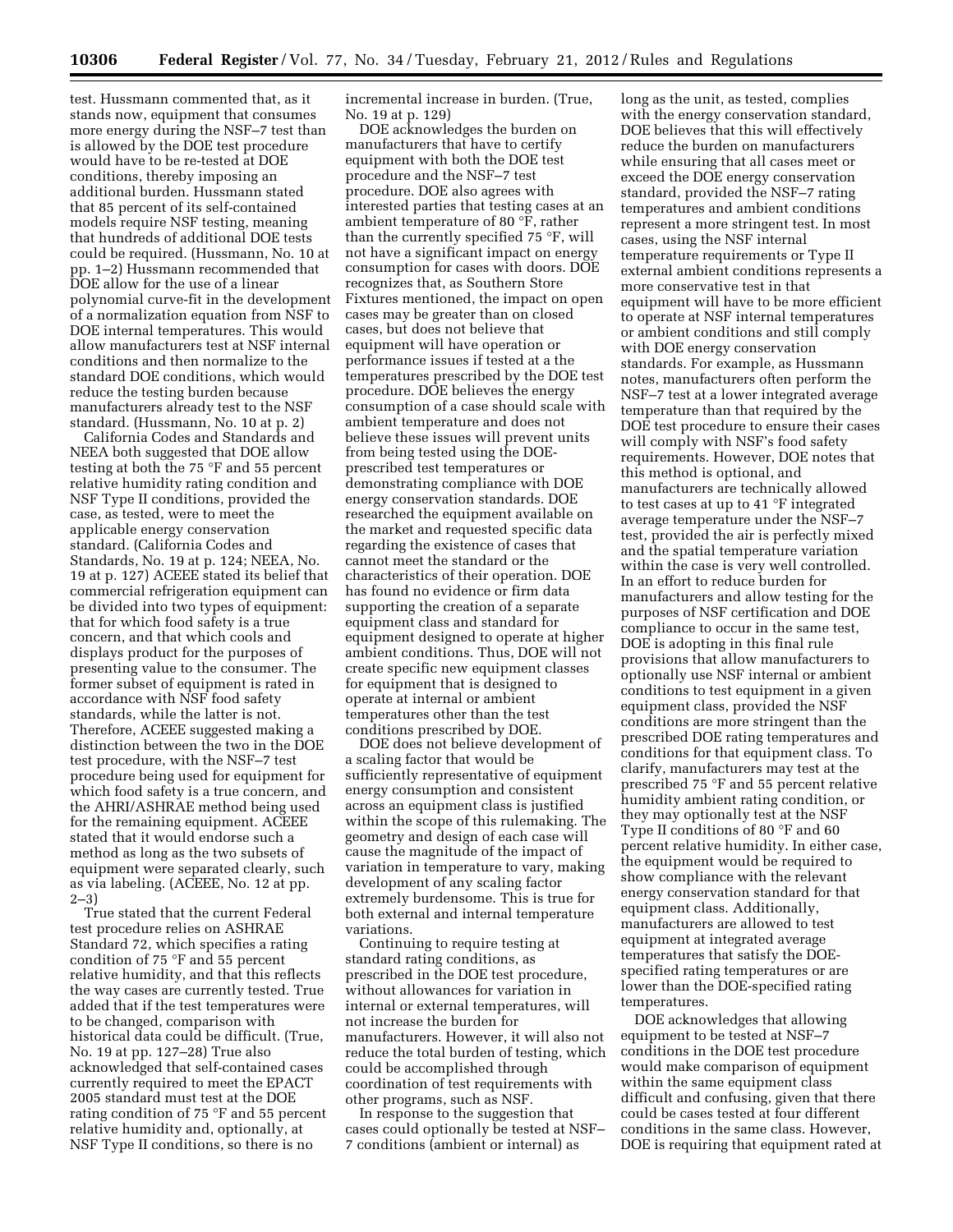NSF–7 rating temperatures maintain documentation of the internal and ambient temperatures as part of the test data underlying the certification, so that informed comparisons can be made.

As True acknowledged, manufacturers that produce equipment covered by EPACT 2005 standards are currently testing to both the DOE and NSF–7 test procedures. Thus, maintaining the proposed equipment classes and test temperatures for equipment that must also be tested using the NSF–7 test for food safety certification does not introduce any incremental burden on manufacturers. Instead, the provision to demonstrate compliance by testing the equipment at NSF–7 test conditions is only meant to provide an opportunity to the manufacturers to reduce the number of tests for equipment that can comply with DOE standards even when tested at the more stringent NSF–7 test conditions. However, this provision will not be advantageous to equipment that may be unable to comply by DOE standards when tested at the more stringent NSF–7 test conditions due to a large difference in energy consumption at the two different test conditions.

In summary, DOE is incorporating language in the test procedure final rule that will allow manufacturers to optionally test at NSF–7 conditions that are more stringent than the DOE test conditions to reduce the repetitive test burden of testing at both DOE and NSF– 7 conditions, provided the case still meets DOE's energy conservation standards.

# *B. Other Notice of Proposed Rulemaking Comments and DOE Responses*

At the January 2011 NOPR public meeting and in the ensuing comment period, DOE received comments from interested parties regarding several issues that pertain to the CRE test procedure and energy conservation standard rulemakings, but not to specific provisions or amendments. DOE received comments on the scope of covered equipment; the testing of partload technologies not currently referenced explicitly in the test procedure; the effective date of the test procedure rulemaking; preemption of State regulations; the burden of testing; the association of this final rule with DOE's certification, compliance, and enforcement regulations; alternative refrigerants; and secondary coolant systems.

# 1. Equipment Scope

The test procedure for commercial refrigeration equipment prescribes

methods for testing all commercial refrigeration equipment, as defined in 10 CFR 431.62. The definition of commercial refrigerator, freezer, and refrigerator-freezer includes all refrigeration equipment that:

(1) Is not a consumer product (as defined in § 430.2 of part 430);

(2) Is not designed and marketed exclusively for medical, scientific, or research purposes;

(3) Operates at a chilled, frozen, combination chilled and frozen, or variable temperature;

(4) Displays or stores merchandise and other perishable materials horizontally, semivertically, or vertically;

(5) Has transparent or solid doors, sliding or hinged doors, a combination of hinged, sliding, transparent, or solid doors, or no doors;

(6) Is designed for pull-down temperature applications or holding temperature applications; and

(7) Is connected to a self-contained condensing unit or to a remote condensing unit.

# 10 CFR 431.62

#### a. Remote Condensing Racks

California Codes and Standards commented that DOE should consider regulating remote condensing racks and that significant energy savings were possible in that type of equipment. (California Codes and Standards, No. 19 at p. 12) California Codes and Standards further asked DOE to review the pros and cons of establishing a separate rulemaking on remote condensers and to consider which parts of remote condensing equipment should be covered by energy conservation standards. These standards, the comment stated, would be well suited to establishing a baseline efficiency for the remote condensing unit, independent of the type of equipment it serves. (California Codes and Standards, No. 13 at pp. 1–2) ACEEE stated that DOE should recognize the distinction between dedicated remote condensing units and rack systems that serve multiple pieces of equipment. ACEEE suggested that DOE should develop an appropriate method for rating dedicated remote compressors across various capacities and temperature needs, potentially using standard loads for the testing of remote rack systems. (ACEEE, No. 12 at p. 5)

During the 2009 CRE energy conservation standards rulemaking, DOE made the determination not to cover remote condensers within the scope of the January 2009 final rule, and to limit the standards analyses to refrigerated cases only and not the remote condensers. In the advance

notice of proposed rulemaking, DOE stated:

In its Framework Document, DOE pointed out that EPCA defines a ''self-contained condensing unit,'' in part, as an assembly of refrigerating components ''that is an integral part of the refrigerated equipment \* \* \*'' (42 U.S.C. 6311(9)(F), added by EPACT 2005, section 136(a)(3)) EPCA also defines a ''remote condensing unit,'' in part, as an assembly of refrigerating components ''that is remotely located from the refrigerated equipment \* \* \*.'' (42 U.S.C. 6311(9)(E), added by EPACT 2005, section 136(a)(3)) DOE also stated in the Framework Document that this difference in the definitions may mean that, under EPCA, remote condensing units are not a part of the refrigerated equipment and that energy conservation standards for remote condensing commercial refrigerators, commercial freezers, and commercial refrigerator-freezers would apply only to the refrigerated equipment (i.e., storage cabinets and display cases), but not to the remote condensing units.

72 FR 41170–71 (July 26, 2007). Several interested parties commented at that time that coverage of remote condensers would be difficult due to the wide variety of this type of equipment. (Docket No. EERE–2006–STD–0126, Zero Zone, Public Meeting Transcript, No. 3.4 at p. 48; 23 ARI, No. 7, at p. 3) Additionally, energy efficiency advocates and utilities expressed the opinion that these units should be covered, but not necessarily within the scope of that rulemaking. (Docket No. EERE–2006–STD–0126, Joint Comment,24 No. 9 at p. 5) DOE decided to not cover remote condensers in the January 2009 final rule. DOE further stated that it would address later whether it has the authority to regulate this equipment, and if so, would examine then whether standards for remote condensers are warranted and feasible. 74 FR 1105 (Jan. 9, 2009).

DOE believes that nothing has changed to affect this stance. DOE continues to believe that the condenser rack to which a piece of remote condensing commercial refrigeration equipment is attached to, is a separate piece of equipment that may serve other equipment types (*e.g.,* walk-in coolers and freezers). As such, DOE is not

<sup>23</sup>A notation in the form ''Docket No. EE–2006– STD–0126, Zero Zone, Public Meeting Transcript, No. 3.4 at p. 48'' identifies an oral comment that DOE received during the May 16, 2006 Framework public meeting and which was recorded on page 48 of the public meeting transcript (document number 3.4) in the docket for the 2009 CRE energy conservation standards rulemaking (Docket No. EERE–2006–STD–0126).

<sup>24</sup> Joint Comment refers to a written comment submitted by the Alliance to Save Energy, ACEEE the Appliance Standards Awareness Project, NRDC, Northeast Energy Efficiency Partnerships, and Northwest Power and Conservation Council in Docket No. EERE–2006–STD–0126.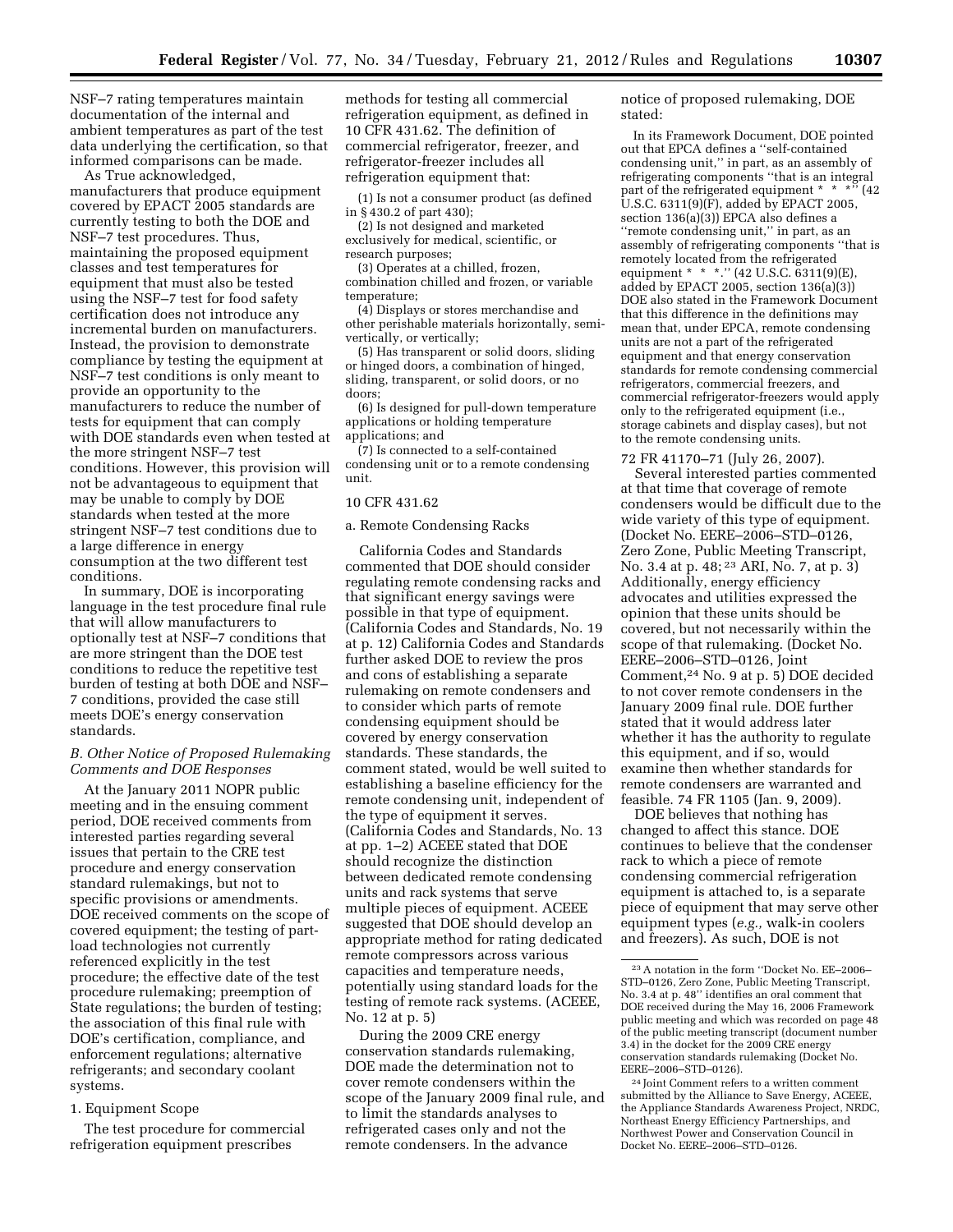considering remote condensing racks in the current associated energy conservation standards rulemaking (Docket No. EERE–2010–BT–STD– 0003). DOE is not introducing test procedures for remote condensers in this rulemaking, and maintains that DOE has no obligation to do so. DOE, if it proposed to regulate or develop a test procedure for remote condensing racks, would do so in a separate rulemaking.

b. Testing of Part-Load Technologies at Variable Refrigeration Load

Technologies that operate as a function of variable ambient conditions can reduce annual energy consumption of commercial refrigeration equipment by adapting to changes in refrigeration load that result from changes in ambient conditions. These variable load, or partload, technologies include higher efficiency expansion valves, condenser fan motor controllers, and anti-sweat heater controllers. In the November 2010 NOPR, DOE suggested that, although ASHRAE Standard 72–2005 is a steady-state test, some variation in refrigeration load is experienced in that test due to the door opening and night curtain provisions. This variation in refrigeration load inherent in the test procedure means the effects of variable load, or part-load, features are already captured to some degree in the proposed test procedure for commercial refrigeration equipment. DOE further argued that additional independent or explicit part-load testing would result in increased cost and burden for manufacturers of covered equipment. DOE estimated that part-load testing at additional rating conditions could more than double the cost and burden of testing for all commercial refrigeration equipment. In the November 2010 NOPR, DOE stated that explicit testing at multiple sets of conditions was not justified because of this increased burden, and proposed that the test procedure continue to reference only one standard ambient condition, relying on the transient effects inherent in the proposed test procedure to capture partload performance. 75 FR 71601 (Nov. 24, 2010).

At the January 2011 NOPR public meeting and in subsequent written comments, NEEA and California Codes and Standards agreed with DOE that the ASHRAE Standard 72 test method does include variation in the refrigeration load, which would realize the benefits of part-load technologies, such as floating head pressure controls, liquid suction heat exchangers, and improved thermal expansion loads in equipment with doors. These interested parties asked DOE to evaluate part-load

technologies in the energy conservation standards rulemaking. (NEEA, No. 8 at p. 2; California Codes and Standards, No. 19 at p. 13)

AHRI commented that additional, specific requirements for testing of partload technologies will add an additional burden on manufacturers, and agreed with DOE that ASHRAE 72 already accounts to some degree for the effects of part-load technologies. As a result, AHRI recommended against new testing requirements for these technologies. (AHRI, No. 15 at p. 2) NEEA agreed that short-term part-load impacts are limited, and that longer-term variations, such as those induced by changes in ambient conditions, would be difficult to capture without imposing a significant additional burden. (NEEA, No. 8 at p. 2)

Conversely, NRDC commented that it believed that DOE had not provided sufficient data to show that testing at varying loads would impose an undue burden on manufacturers. NRDC further stated that manufacturers that use advanced control strategies and variable-load technologies need to have such features properly credited. According to NRDC, to not adequately credit such features would conflict with section 342 of EPCA, which requires DOE to adopt test procedures that reflect representative energy use. (NRDC, No. 14 at pp. 3–4)

ACEEE stated its belief that gains due to technologies such as adaptive controls and modulating components must be captured in a test procedure to fairly express to consumers the better value that may be presented by equipment that performs more efficiently in the field. In ACEEE's opinion, to not capture the effects of these features would result in a loss of competitiveness by domestic manufacturers. (ACEEE, No. 12 at p. 2) ACEEE added that it does not believe that the current test methods account for modulating components and their benefits. (ACEEE, No. 12 at p. 6)

DOE recognizes the desire to better characterize the performance of these devices. However, DOE believes that the refrigerant load changes inherent in the amended test procedure are representative of average use and that the test procedure established in this final rule meets the requirements for a test procedure established by EPCA section 342 (42 U.S.C. 6314(a)(2)). Given that, DOE believes the establishment of new, independent test requirements for part-load conditions is not necessary and would impose undue burden on manufacturers. As stated previously, testing of part-load technologies would more than double the burden on manufacturers to test equipment. DOE

maintains that part-load technologies that respond to changes in refrigeration load will be partially captured in the DOE test procedure due to door openings, night-curtain deployment, compressor cycling, and minor fluctuations in the thermodynamic state of the case during the test. In any event, manufacturers may implement any partload technologies as they see fit. DOE believes the efficiency gains achieved by part-load technologies in the current test procedure are sufficient, and that further independent testing is not justified.

#### 2. Effective Date

EPCA requires that, in any rulemaking to amend a test procedure, DOE must determine to what extent, if any, the proposed test procedure would alter the measured energy efficiency of any covered product as determined under the existing test procedure. (42 U.S.C. 6293(e)(1) and 6314(a)(6)(D)) If DOE determines that the amended test procedure would alter the measured efficiency of a covered product, DOE must amend the applicable energy conservation standard accordingly. (42 U.S.C. 6293(e)(2) and 6314(a)(6)(D)) Several of the provisions in this test procedure final rule will change the measured energy use of some commercial refrigeration equipment covered under the scope of current standards. As such, DOE is in the process of amending the current energy conservation standards for commercial refrigeration equipment in a concurrent rulemaking (Docket No. EERE–2010– BT–STD–0003).

In the November 2010 NOPR, DOE proposed to require that the use of the amended test procedure be consistent with the compliance date of any revised energy conservation standards. 75 FR 71599 (Nov. 24, 2010). DOE is adding language to the final test procedure amendments clarifying that the amendments shall not be used at the time of publication to determine compliance with the current energy conservation standards. Instead, manufacturers will be required to use the amended test procedure to demonstrate compliance with DOE's energy conservation standards on the compliance date of any final rule establishing amended energy conservation standards for commercial refrigeration equipment. Until this date, manufacturers must continue to use the existing DOE test procedure, as set forth at 10 CFR 431.64, to demonstrate compliance with existing energy conservation standards.

However, EPCA also states that, effective 360 days after any amended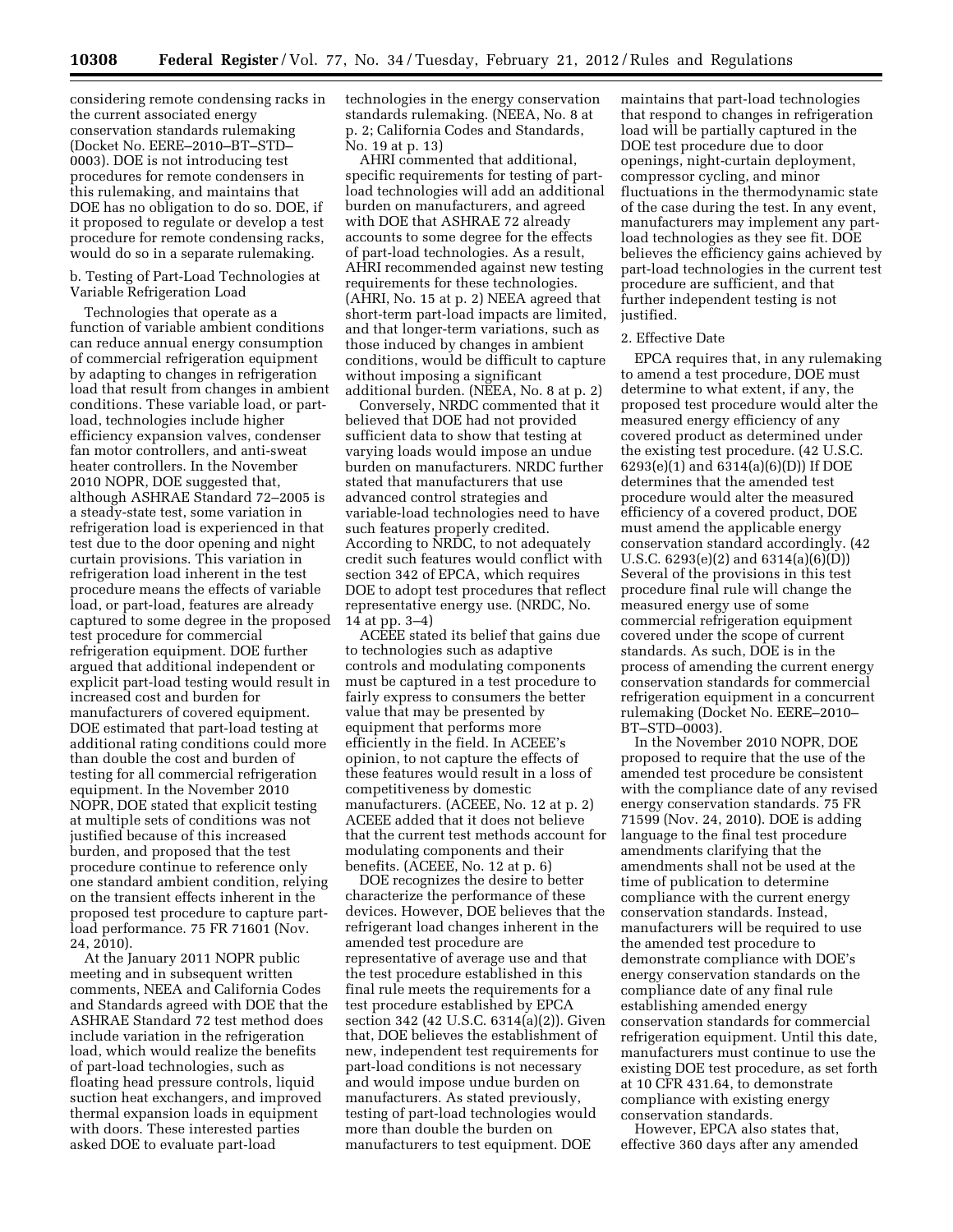test procedure final rule is prescribed, any representations of the ''maximum daily energy consumption'' of covered equipment, for example in labeling or advertising, must be based on results generated using the amended test procedure. (42 U.S.C. 6314(d)) In the November 2010 NOPR, DOE proposed that, as of 360 days after publication of any test procedure final rule, representations of energy consumption of any covered equipment would need to be based on results generated using the amended test procedure. 75 FR 71599 (Nov. 24, 2010). This would result in possible dual testing requirements for some cases between the period 360 days after publication of the amended test procedure final rule and the effective date of any amended standards. However, because many of the test procedure amendments are optional, this is not expected to affect many units. For example, if a case is sold with and without occupancy sensors, the case would be tested in accordance with the current DOE test procedure, without amendments, to show compliance with DOE energy conservation standards. Because this case is not required to be tested with occupancy sensors in the amended test procedure, the test using the current DOE test procedure is also in accordance with the amended test procedure and the established daily energy consumption values may be reported and publicized. Representations of the ''maximum daily energy consumption'' of cases accounting for the energy savings of lighting occupancy sensors, for example, could be made only after testing the case in accordance with the lighting occupancy sensor provisions in the amended test procedure. However, the amended test procedure could not be used to show compliance with DOE energy conservation standards until the effective date of any amended energy conservation standards. This is also true for covered equipment sold with night curtains. The provision for testing cases at the lowest application product temperature will not affect the reported energy of any covered product because manufacturers of cases that cannot be tested at the prescribed rating temperature are currently advised to request a waiver, since these cases cannot be tested under the existing test procedure.

ACEEE, NEEA, and Earthjustice all expressed the view that the test procedure effective date should be equivalent to that of any amended energy conservation standards published in the concurrent energy

conservation standards rulemaking (Docket No. EERE–2010–BT–STD– 0003). (ACEEE, No. 12 at p. 3; NEEA, No. 31 at p. 2; Earthjustice, No. 11 at p. 2) Earthjustice also stated that DOE must clarify that manufacturers may not use night curtains and/or occupancy sensors to comply with minimum efficiency standards prior to the compliance date of amended standards that account for those features. (Earthjustice, No. 11 at p. 2) Earthjustice further commented that EPCA requires that, if DOE amends test procedures, it must also determine to what extent the proposed test procedure would alter measured energy use as determined under the existing test procedure. If the test procedure is found to alter measured energy use, DOE must amend the energy conservation standard to account for this, taking into consideration the performance of existing minimally compliant equipment under the amended test procedure. (Earthjustice, No. 11 at pp. 2–3)

DOE understands that, if the amended test procedure will affect the measured energy consumption of a covered piece of equipment, DOE must amend energy conservation standards accordingly. DOE is pursuing amended standards based on the test procedure amendments being adopted in this final rule. As such, DOE is requiring that the use of any amended test procedure not be required until the compliance date of any amended standards. As these amended test procedures will only be used with standards that have been set based on those amendments, DOE believes there is no risk of backsliding, but is conscious of and accounting for this issue in the associated energy conservation standards rulemaking (Docket No. EERE–2010–BT–STD– 0003).

With respect to representations of the maximum daily energy consumption of covered equipment, it is DOE's understanding that 360 days following publication of the test procedure final rule, representations of energy consumption must be made using the amended test procedure. However, this could create a situation where manufacturers may have to test equipment using two different test procedures beginning 360 days after publication of the test procedure final rule (anticipated October 2012) and until 3 years after the publication of the CRE energy conservation standards final rule (anticipated January 2016). DOE believes this potentially would be confusing and burdensome for manufacturers. To simplify testing activities, DOE is specifying in this final

rule that use of the amended test procedure for compliance and representations of energy use will be required on the compliance date of any amended energy conservation standards resulting from the ongoing rulemaking (Docket No. EERE–2010–BT–STD– 0003). This stance is similar to that proposed for walk-in coolers and freezers with respect to the testing of insulation values and is the most practical to implement. 76 FR 48745 (Aug. 9, 2011). DOE is including a clarifying statement in the test procedure rule language regarding when the amended test procedure must be used for purposes of compliance and labeling or other representations of energy consumption.

#### 3. Preemption

At the January 2011 NOPR public meeting, California Codes and Standards asked DOE to consider which features of commercial refrigeration equipment should be addressed by DOE, as opposed to others that could be left uncovered and regulated by State or local building efficiency standards and codes. Features that could be more appropriately covered by State or local building regulations, according to the comment, could include controls not integral to a single unit (centralized, storewide controls); liquid-suction heat exchangers serving an entire lineup of cases; and application-specific devices, such as night curtains, which could be very valuable in some applications but inapplicable in others (such as 24-hour stores). California Codes and Standards requested that DOE clarify which of these types of features would be ''covered'' or ''uncovered'' under the current and forthcoming CRE regulations (California Codes and Standards, No. 13 at pp. 15–16) and requested clarification on the ability of State or local building standards to specify additional prescriptive requirements for equipment based on building occupancy. (California Codes and Standards, No. 19 at p. 75)

Federal minimum efficiency standards for commercial refrigeration equipment supersede State or local efficiency standards (42 U.S.C. 6297, 6316(e)(2)), unless such standards are contained in a State or local building code for new construction that meets the requirements of 42 U.S.C. 6297(f)(3), including the requirement that one pathway for compliance under the State building code is through the use of appliances that meet Federal standards.

### 4. Burden of Testing

DOE understands that amending test procedures or including additional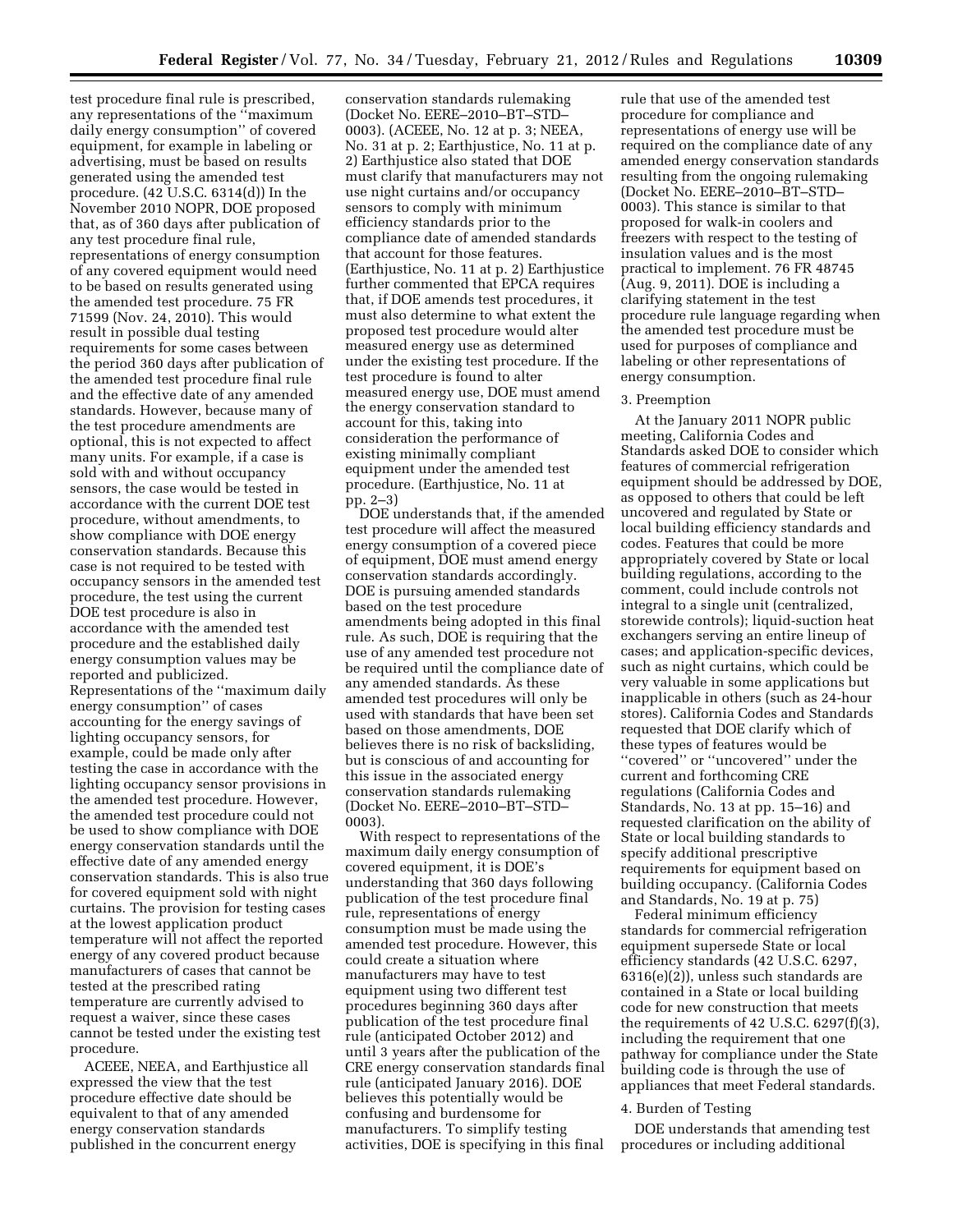provisions in those test procedures could increase the burden on manufacturers to quantify the performance of their equipment. EPCA requires that the test procedures promulgated by DOE be reasonably designed to produce test results that reflect energy efficiency, energy use, and estimated operating costs of the covered equipment during a representative average use cycle. EPCA also requires that the test procedure not be unduly burdensome to conduct. (42 U.S.C. 6314(a)(2))

DOE has analyzed the expected incremental cost of the test procedure amendments adopted in this final rule and its impact on manufacturers. The amendments to the DOE test procedure for commercial refrigeration equipment consist of updating the referenced industry test procedures to the most current versions; testing requirements for units sold with night curtains and lighting occupancy sensors or controls installed; and provisions for testing units at temperatures other than the specified rating temperatures of 38 °F, 0 °F, and  $-15$  °F.

All commercial refrigeration equipment for which standards were set in EPACT 2005 are currently required to be tested using the DOE test procedure to show compliance with the EPACT 2005 standards. (42 U.S.C. 6313(c)(2)– (3); 10 CFR 431.66(b)) Manufacturers of equipment for which standards were set in the January 2009 final rule are similarly required to test units using the DOE test procedure to show compliance with the 2009 standards levels as of January 1, 2012. 74 FR 1093 (Jan. 9, 2009); 10 CFR 431.66(d)). The current DOE test procedure references AHRI Standard 1200–2006 and AHAM HRF– 1–2004. This test procedure consists of one 24-hour test at standard rating conditions to determine daily energy consumption.

The updated versions of AHRI Standard 1200–2010 and AHAM HRF– 1–2008 do not vary substantially from the previously referenced versions. Aligning the DOE test procedure with the most recent industry test procedures currently in use—AHRI standard 1200– 2010 and AHAM HRF–1–2008 simplifies testing requirements and reduces the burden of testing for both small and large manufacturers.

For equipment that is sold with night curtains installed, the current test procedure requires one 24-hour test that does not account for the energy savings associated with night curtain deployment. The amended test procedure adopted in this final rule incorporates provisions to account for the energy savings associated with night

curtain deployment. The night curtain test procedure requires the night curtain to be pulled down for 6 hours during the test. DOE believes the incremental burden of pulling down the night curtain at a certain time and retracting it 6 hours later requires less than half a minute each and is not significant relative to the burden of conducting the test. Thus, DOE has determined that the testing costs for CRE models with added night curtains are approximately the same as those for models without night curtains and concludes there are no significant incremental costs associated with testing models with night curtains.

For units sold with lighting occupancy sensors and scheduled controls installed, no additional testing or measurements will be required. Manufacturers will be permitted to use a calculation method to determine the energy savings due to lighting occupancy sensors and scheduled controls. DOE believes that these additional calculations will only require approximately 30 minutes of additional time. These calculations are straightforward and similar to the calculations for alternate component energy consumption, which are part of the existing test procedure. When compared to the burden associated with the physical testing segment of the procedure, the additional calculations required by the lighting occupancy sensor and scheduled control requirements will not significantly increase the total burden of the test. Thus, DOE believes that the additional calculations for lighting occupancy sensors and controls will not significantly increase the burden of test for manufacturers of covered equipment. Also, DOE notes that manufacturers may optionally incorporate the testing of lighting occupancy sensors and controls into the physical test. In this case, manufacturers would be required to turn off and turn on the lights once each during the 24 hour test. DOE believes these additional steps would involve negligible effort in comparison to the burden associated with conducting the complete test and, thus, the incremental increase in burden would be negligible.

For equipment that cannot be tested at the specified integrated average rating temperature for its respective equipment class, manufacturers are currently required to test the unit using AHRI Standard 1200 at the specified test temperature. Under the adopted revisions, these manufacturers will be allowed to test units that cannot meet the specified test temperature for their equipment class at the lowest application product temperature, with

the only difference being the integrated average temperature. Because the same test will be performed for cases that cannot be tested at the prescribed rating temperature and must be tested at lowest application product temperature, as compared to cases that are tested at DOE's prescribed rating temperature, DOE believes that this method will not increase the burden of test for those manufacturers and is likely to lead to more representative energy consumption values. DOE notes that the AHRI Standard 1200–2010 test is often already performed by manufacturers for participation in voluntary programs, independent collection of energy consumption information, or other reasons.

In this test procedure final rule, DOE is also allowing manufacturers to test at the internal temperatures and/or ambient conditions required for NSF–7 testing. This could dramatically reduce the burden for manufacturers that produce equipment for food storage, as under the amended test procedure these two 24-hour tests can be combined. The NSF–7 test is similar in length and burden to the DOE test, but is performed at slightly different internal and external temperatures. Certification of equipment tested at NSF–7 test temperatures for the purposes of compliance with DOE energy conservation standards will only be possible for equipment that is able to meet the DOE energy conservation standard at the more stringent NSF–7 test conditions. However, DOE believes this provision can still potentially decrease the burden of test for some manufacturers.

The amendments to the test procedure for commercial refrigeration equipment were chosen to help minimize the impact of additional testing while updating the DOE test procedure to include the most current versions of industry standards, capture new energy efficiency technologies, and provide more accurate test methods for equipment that cannot be tested at the currently prescribed integrated average rating temperature. Because none of these amendments significantly increase the burden of a test, DOE believes that the test procedure finalized here will not be unduly burdensome to conduct.

For further discussion of the economic impact of additional testing on small CRE manufacturers, the entities that will be the most impacted by additional testing requirements, please see section IV.B of this final rule.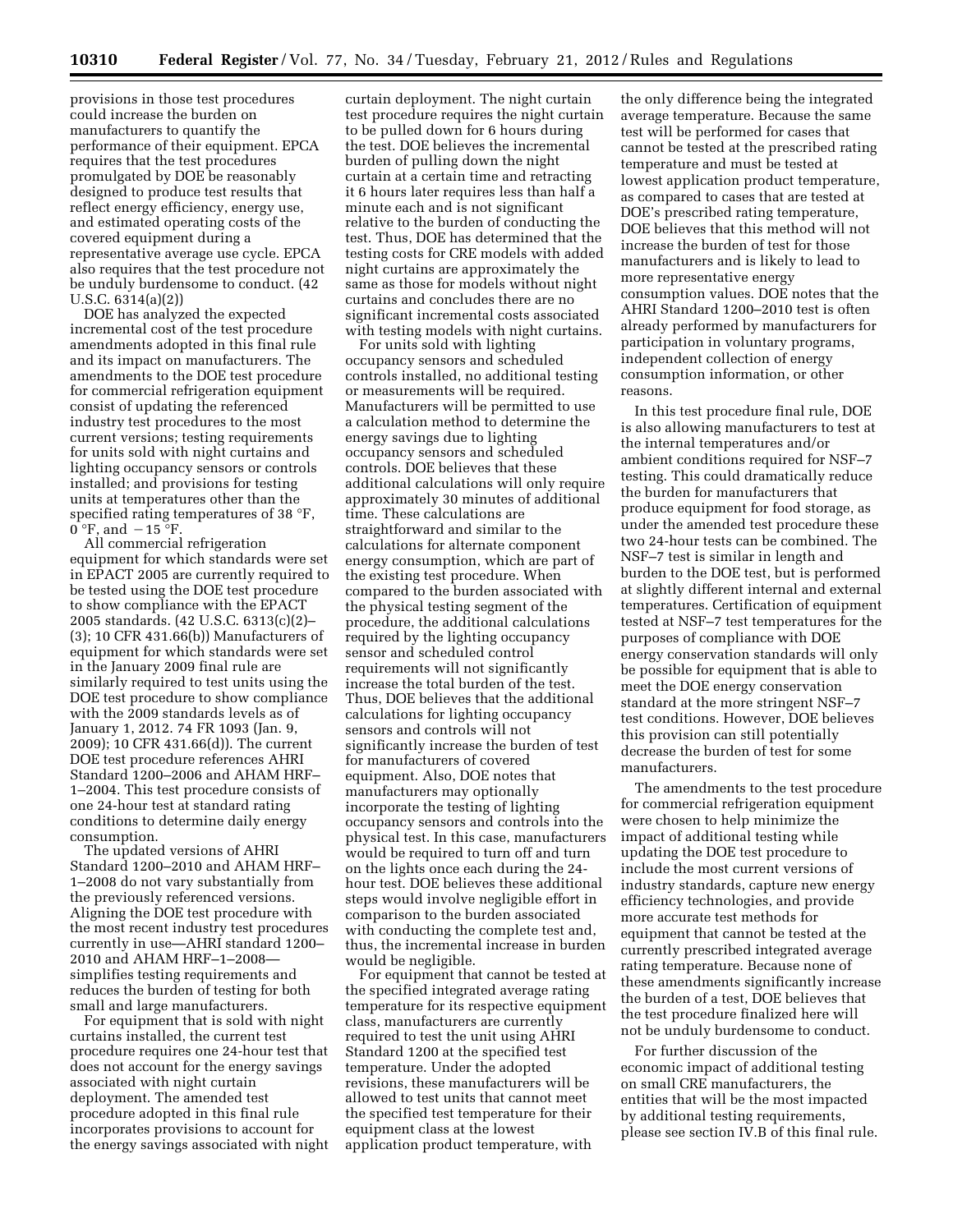a. Determination of Basic Models in the Context of Night Curtain and Lighting Occupancy Sensor and Scheduled Control Test Provisions

In the November 2010 NOPR, DOE proposed that if a unit is tested and demonstrates compliance with the relevant energy conservation standard without night curtains or lighting occupancy sensors installed, that unit can also be sold with night curtains or lighting occupancy sensors installed without additional testing. DOE proposed this same provision for lighting occupancy sensors and controls in order to minimize the testing burden on manufacturers and because DOE believed that the addition of night curtains and lighting occupancy sensors and controls would only decrease energy consumption. If, however, a piece of equipment does not meet DOE's energy conservation standards without night curtains (or lighting controls) installed, DOE proposed to require the unit to be tested with night curtains (or lighting controls) installed. In this instance, assuming the energy conservation standard is met, the equipment would also be required to be sold with night curtains (or lighting controls) installed. 75 FR 71600 (Nov. 24, 2010). However, if a manufacturer wishes to publicize the certified ratings of a unit with night curtains (or lighting controls) installed, that energy consumption value must be determined using the DOE test procedure and applicable sampling plans. (42 U.S.C. 6314(d)) In addition, the energy consumption of this basic model must be certified. 76 FR 12422, 12453 (March 7, 2011).

Coca-Cola commented that a manufacturer could sell a case with a lighting controller installed without testing the case to prove the energy savings as long as it made no claims regarding energy savings. Coca-Cola further commented that performing the additional tests could be burdensome for the manufacturer and should remain optional. (Coca-Cola, No. 19 at p. 243) However, California Codes and Standards commented that the additional burden to calculate, or test, with and without occupancy sensors seemed minimal and that perhaps it should be required. (California Codes and Standards, No. 19 at p. 250) NRDC encouraged DOE to require manufacturers of open cases with night curtains to test them with the curtains deployed for 6 hours as proposed, and to require labeling of equipment accordingly to explain the relevant efficiency features to potential buyers. (NRDC, No. 14 at p. 2) Similarly, NEEA

disagreed with DOE's proposal to allow night curtains to be used to establish compliance in units that are noncompliant without night curtains. (NEEA, No. 8 at p. 4)

Coca-Cola agreed with DOE's proposal to allow manufacturers the option of testing with night curtains. (Coca-Cola, No. 19 at p. 243) This provision would require that cases be tested with night curtains if (1) the case without night curtains does not meet the energy conservation standard; or (2) the manufacturer wishes to publicize the energy consumption of the case with night curtains installed. In response to California Codes and Standards and NRDC's comments regarding the requirement of units sold with night curtains to be tested with night curtains, DOE has adopted the provision to allow cases that meet DOE's energy conservation standard without night curtains to be sold with and without night curtains to minimize burden on manufacturers.

Furthermore, implementation of night curtains will only improve energy efficiency of the equipment. This is consistent with the provisions for grouping into basic model families established in the certification, compliance, and enforcement (CCE) final rule. (CCE final rule; 76 FR 12422, 12423 (March 7, 2011)). These provisions allow manufacturers to group individual models with essentially identical, but not exactly the same, energy performance characteristics into a basic model to reduce testing burden. Under DOE's certification requirements, all the individual models within a basic model identified in a certification report as being the same basic model must have the same certified efficiency rating and use the same test data underlying the certified rating. The CCE final rule also establishes that the efficiency rating of a basic model must be based on the least efficient or most energy consuming individual model, or, put another way, all individual models within a basic model must be at least as good as the certified rating. 76 FR 12428–29 (March 7, 2011). Because night curtains would only serve to decrease energy consumption or increase energy efficiency of commercial refrigeration equipment, DOE believes the provisions for optionally testing cases with night curtains if the case without night curtains meets the energy conservation standard for its equipment class ensures that all equipment sold meets DOE's energy conservation standards and minimizes burden on manufacturers. This same argument applies to the testing provisions for cases with lighting occupancy sensor and/or scheduled

lighting controls installed. DOE notes that manufacturers are free to test a case both with and without night curtains (or lighting occupancy sensors and/or lighting controls) to establish separate efficiency ratings and must do so if they wish to make representations of both values.

Regarding NEEA's comment criticizing the fact that testing of cases with night curtains could be used to certify otherwise noncompliant equipment, DOE sets performance standards, but cannot control or restrict what design options or technologies a manufacturer chooses to employ to meet a certain standard level. Thus, like any other design option, manufacturers may employ night curtains as a means to increase efficiency of a case to meet DOE's energy conservation standards.

#### b. Estimates of Burden

In the initial regulatory flexibility analysis (IRFA), presented in the November 2010 NOPR, DOE quantified the incremental burden on small manufacturers and certified that this rulemaking, as proposed, would not have a significant impact on a substantial number of small entities. 75 FR 71596, 71606–08 (Nov. 24, 2010). In the IRFA, DOE presented several estimates of the cost of testing and the number of small U.S. commercial refrigeration equipment manufacturers. DOE estimated testing costs to be approximately \$5,000 per unit to conduct the baseline test, as outlined in AHRI 1200–2010. 75 FR 71607 (Nov. 24, 2010). In response to these estimates, Southern Store Fixtures, Traulsen, and Hussmann all commented that the cost of testing is actually much greater than \$5,000. (Southern Store Fixtures, No. 19 at p. 237; Traulsen, No. 19 at p. 238; Hussmann, No. 19 at p. 238) Traulsen stated that an estimate for total cost of testing a unit, including shipping, product costs, etc., would be \$15,000. (Traulsen, No. 9 at p. 8) NEEA agreed with other interested parties that stated that DOE's estimate of \$5,000 for testing a unit was likely too low. However, NEEA also stated that, based on its own experience, the cost of additional testing of a model is not nearly double the cost of the first test, since the unit is only shipped and set up once. Thus, according to NEEA, additional tests would only slightly add to the burden of testing. (NEEA, No. 8 at p. 7) NEEA stated that it did not believe DOE's proposal to be overly burdensome, as in every instance only one 24-hour test should be required for a given piece of equipment. (NEEA, No. 8 at p. 7)

Traulsen stated that it believes DOE's estimate of 22 small businesses in the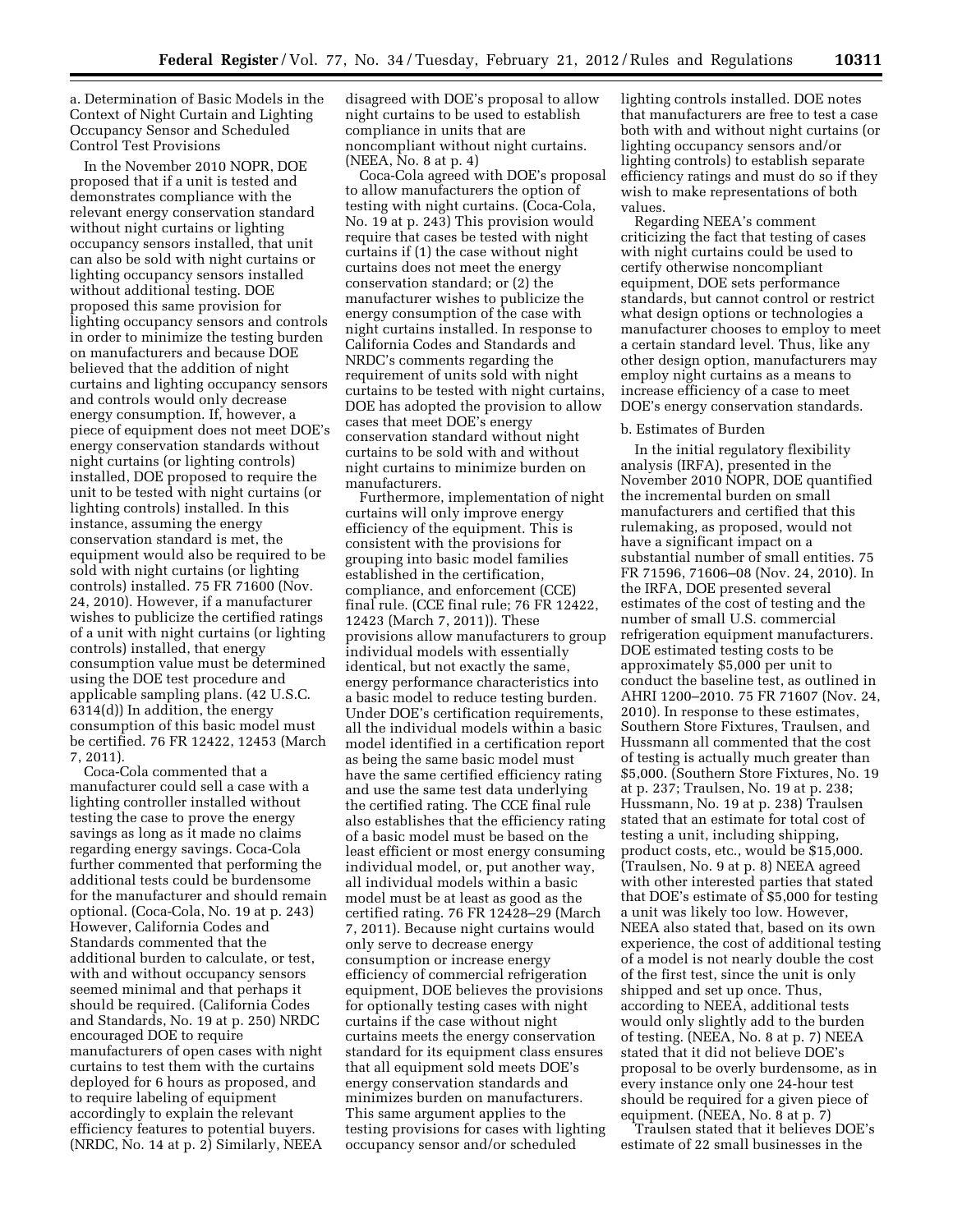CRE manufacturing sector to be too low, and that it believes most or even all CRE manufacturers employ fewer than 750 employees if subsidiaries of larger companies are considered as independent business units. Traulsen submitted a list of 39 brands or manufacturers of commercial refrigeration equipment. (Traulsen, No. 9 at pp. 4–5)

Southern Store Fixtures commented that the proposed test procedure would impact its operation. (Southern Store Fixtures, No. 19 at p. 253) Traulsen stated that equipment sampling provisions and the increasing scope of standards are causing testing costs to increase significantly and, according to Traulsen, the company's marginal costs incurred as a result will be approximately \$250,000 per year. (Traulsen, No. 9 at pp. 1–2) Zero Zone commented that applying additional tests is only easy if it is known that these tests must be performed when the unit is originally tested. Re-testing of units is much more burdensome than adding additional tests to a unit being tested, as re-testing requires that the test setup be re-installed and calibrated. Zero Zone also commented that, while the test procedure changes will not have a significant impact on a substantial number of small entities, the addition of DOE regulations to existing regulations will create a barrier to entry into the market for small start-up companies. (Zero Zone, No. 16 at pp. 1–2)

DOE has attempted to minimize the burden on manufacturers by keeping all test procedure amendments confined to the existing single 24-hour test. Thus, the test procedure amendments should not significantly increase the burden of testing a piece of equipment covered under the rule.

DOE appreciates the information related to cost of testing and the number of small businesses covered by this rule. DOE has considered these new numbers in revising the regulatory flexibility analysis. However, DOE notes that the costs cited by manufacturers represent the cost to conduct the AHRI 1200 test, which is required by both the existing test procedure and the new amended test procedure. Thus, the \$15,000 test burden is not an incremental cost associated with this test procedure final rule. The incremental cost to test a piece of commercial refrigeration equipment covered under this rulemaking will not increase significantly because the amendments in this final rule do not significantly impact the time, labor, or materials required to conduct a test. Because the testing burden will not increase significantly as a result of this rule, DOE believes the incremental

impact on small businesses will be small. DOE's revised final regulatory flexibility analysis can be found in section IV.

# c. Coordination with ENERGY STAR

Traulsen expressed concern that increased requirements for third-party testing and compliance with DOE and U.S. Environmental Protection Agency (EPA) programs are escalating the burden on manufacturers. (Traulsen, No. 9 at pp. 1–2) Traulsen also commented that the most significant improvement DOE could make in terms of reducing burden for manufacturers would be to align DOE and ENERGY STAR testing and reporting requirements. (Traulsen, No. 5 at p. 254) Traulsen and True commented that ENERGY STAR is currently requiring equipment to be tested ''out of the box,'' including testing at the product temperature at which the unit is shipped. (Traulsen, No. 19 at p. 195; True, No. 19 at p. 198) Traulsen explained how this requirement has created issues because it ships its cases at an internal temperature set point of 34 °F for marketing reasons, which may create problems when the cases are tested at that temperature. Traulsen asked if DOE was also going to be requiring the testing of cases ''out of the box'' without adjusting the integrated average temperature set point. (Traulsen, No. 19 at p. 195) NEEA commented it had been involved with ENERGY STAR since its inception and that it is not possible to test units out of the box, and that ''out of the box'' simply means that the unit is not specially fabricated or adjusted. (NEEA, No. 19 at p. 198) Traulsen stated that DOE must ensure that the test procedure allows for adjustment of the equipment to the test set points, as ''out of the box'' set points may not be 38 °F. Traulsen further stated that this would differ from EPA testing, where units must be tested as is, out of the box. (Traulsen, No. 9 at p. 7)

DOE attempts, to the extent possible, to minimize duplicative reporting or testing requirements. Further, this final rule does not require ''out of the box'' testing as interpreted by Traulsen. All equipment tested for the purposes of compliance with DOE energy conservation standards must be tested using the DOE test procedure. DOE is working with EPA to ensure that the test procedures for commercial refrigeration equipment for the regulatory program and the ENERGY STAR program are the same.

5. Association With Compliance, Certification, and Enforcement Regulations

Interested parties inquired as to how the provision allowing equipment that complies with the energy conservation standard to be sold with and without night curtains (or lighting controls) without being retested relates to the concurrent CCE rulemaking. 76 FR 12422 (March 7, 2011). AHRI commented that there was a disconnect between what is being proposed in the CCE rulemaking and the provisions for testing night curtains and lighting control devices in the November 2010 NOPR. (AHRI, No. 19 at p. 254) AHRI also commented that because of issues related to compliance and claiming energy savings from night curtains without testing, manufacturers were going to be required to test cases twice. (AHRI, No. 19 at p. 216) NEEA added that utility programs and ENERGY STAR will require certified values for inclusion in their programs. (NEEA, No. 19 at p. 162) Coca-Cola inquired whether a unit that had been tested without night curtains had to be certified with night curtains under the current CCE requirements. (Coca-Cola, No. 19 at p. 161) Heatcraft inquired whether the provision for selling commercial refrigeration equipment with and without night curtains if the unit met DOE's energy conservation standards without night curtains installed could apply to other components, such as a unit that was sold with a permanent split capacitor or evaporative condensed screw condenser fan. (Heatcraft, No. 19 at p. 155)

In response to AHRI's comment that the proposal for testing and certifying units with night curtains may conflict with the CCE rulemaking (76 FR 12422 (March 7, 2011)), DOE notes that testing of equipment with or without night curtains is not required because there are currently no Federal prescriptive standards that include night curtains and no test procedure to quantify their effect on equipment energy consumption. DOE believes that the test procedure established in this final rule for units equipped with night curtains and/or lighting occupancy sensors and scheduled lighting controls does not conflict with the CCE requirements that DOE published in the CCE final rule. 76 FR 12423 (March 7, 2011). Specifically, as mentioned above, implementation of night curtains (or lighting occupancy sensors and/or controls) will only reduce the reported energy consumption of the equipment and is consistent with the basic model provisions, established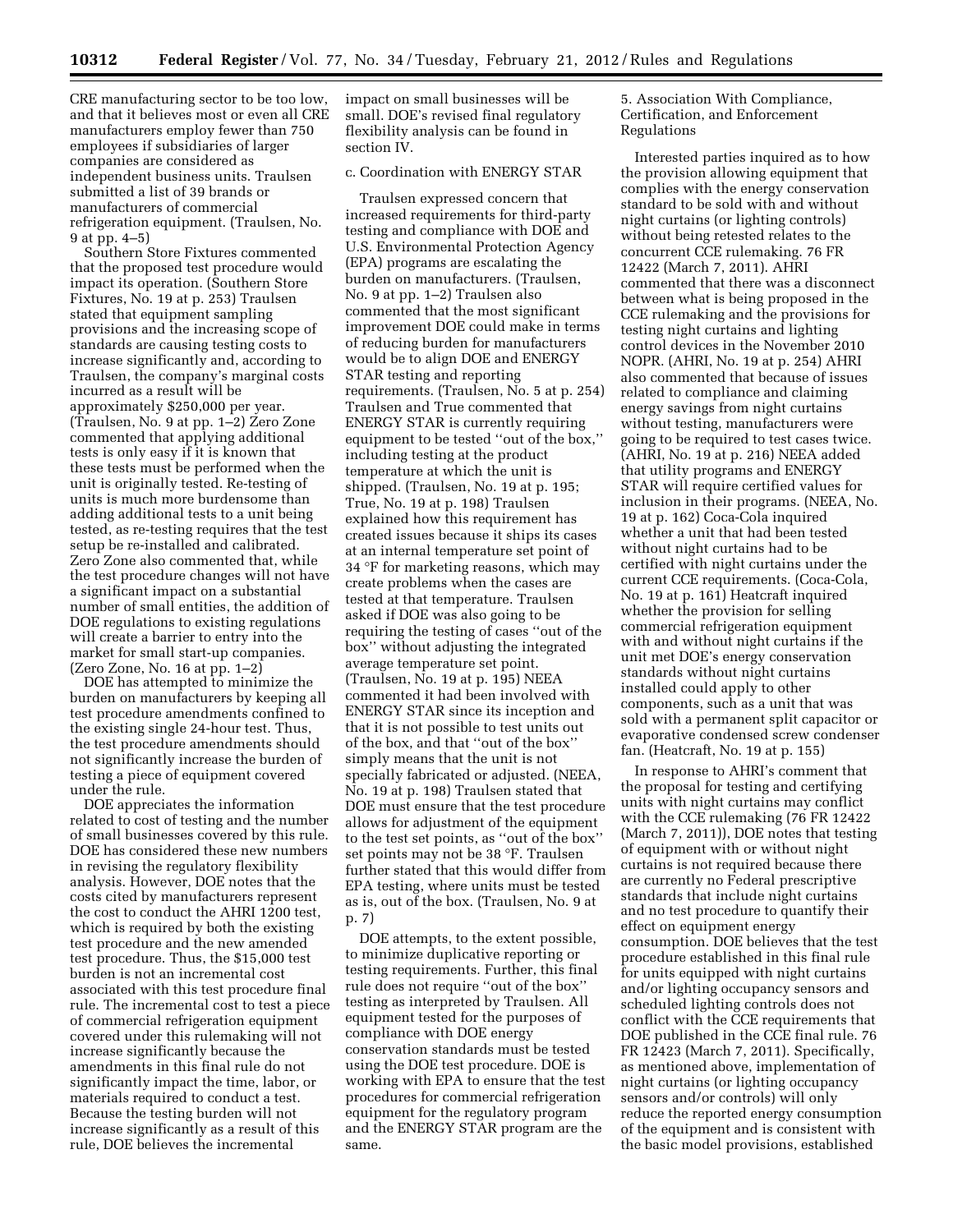in the CCE final rule. 76 FR 12428–29 (March 7, 2011).

Thus, in this final rule DOE is adopting provisions that allow units equipped with night curtains and/or lighting occupancy sensors and controls to be tested. As described in the CCE final rule, DOE allows CRE manufacturers to group individual models into basic models for the purposes of testing and certification. 76 FR 12428–29 (March 7, 2011). A manufacturer may group individual models with and without night curtains into one basic model provided that the certified ratings of all individual models in the group are identical and representative of the least efficient individual model within the basic model (i.e., the most consumptive model without night curtains). Today's final rule also provides that if manufacturers wish to make representations regarding reduced energy consumption associated with any feature, such as night curtains, manufacturers must use multiple basic models to distinguish between those with and without night curtains and the certified ratings of energy consumption must be developed either through testing or calculations as permitted by this final rule.

Regarding Heatcraft's comment, manufacturers have some discretion regarding how to rate units with permanent split capacitor or evaporative condensed screw condenser fans. Manufacturers may group individual models, with different condenser fans or other features, into a single basic model to show compliance with DOE's energy conservation standards, provided all models identified in a certification report as being the same basic model must have the same certified efficiency rating, which is based on the least efficient model. 76 FR 12428–29 (March 7, 2011).

#### a. Test Tolerances

In comments received during the November 2010 NOPR public comment period, Traulsen stated that the proposal presented by DOE does not address tolerances, but that many components have tolerances of 10 to 15 percent, and that test laboratories recognize variations of 5 to 10 percent. Traulsen suggested a 20 percent tolerance on standards testing. (Traulsen, No. 9 at pp. 7–8) DOE's current test tolerances for commercial refrigeration equipment were established in the CCE final rule and are based on a specified sampling plan and statistical variances approximated with a Student's t-distribution. 76 FR 12430 (March 7, 2011). Amendment of these tolerances,

sampling plans, or other items related specifically to CCE activities for commercial refrigeration equipment are not addressed in this test procedure final rule.

#### 6. Alternative Refrigerants

At the January 2011 NOPR public meeting, DOE received several comments regarding alternative refrigerants. AHRI stated that there is proposed legislation (unspecified) that would require the phase down of hydrofluorocarbons, which would require the use of alternative refrigerants in commercial refrigeration equipment, and suggested that DOE assess the performance of different refrigerants. (AHRI, No. 19 at p. 22) California Codes and Standards commented that DOE should address the burden of testing the same piece of equipment when different refrigerants are used. (California Codes and Standards, No. 19 at pp. 16–17)

True commented that if the refrigerant in a case changes, the evaporator coil, the expansion valve, and several other components would also have to change, which would effectively change the entire system. (True, No. 19 at pp. 19–20) Coca-Cola also commented that different refrigerants are not used in the same case. Coca-Cola further stated that different refrigerants work better at different temperatures, which is one reason the cabinets are treated separately. (Coca-Cola, No. 19 at pp. 20–21)

DOE agrees with Traulsen and Coca-Cola that if a different refrigerant were used in a case, it would require a new case design. Thus, cases with different refrigerants should be treated as different basic models and will require separate tests regardless. The DOE test procedure finalized here is capable of testing units using any primary refrigerant that enters and leaves the case as a single phase. However, each unit employing a different refrigerant would be treated as an individual basic model because of the different design considerations and performance characteristics. DOE acknowledges AHRI's comment suggesting that there may be proposed legislation which would influence the availability of hydroflourocarbon refrigerants; however this legislation is not in place and DOE does not wish to speculate on the specific requirements or impacts of any such legislation.

#### 7. Secondary Coolant Systems

In the January 2009 final rule, DOE determined secondary coolant systems to be outside the scope of that rulemaking because secondary coolant systems constitute a small market share and there is no industry test procedure that covers all secondary coolant systems in the market. 74 FR 1105 (Jan. 9, 2009). Neither of these factors has changed significantly since the January 2009 final rule and, thus, DOE will continue to exclude secondary coolant systems from this test procedure and the concurrent energy conservation standards rulemaking (Docket No. EERE–2010–BT–STD–0003).

Nevertheless, several interested parties commented regarding secondary coolant systems at both the January 2011 NOPR public meeting and the April 2011 Preliminary Analysis public meeting. At the January 2011 NOPR public meeting, AHRI stated that secondary coolant systems are excluded from AHRI 1200, but that AHRI is in the process of developing a relevant standard that would be issued soon. (AHRI, No. 19 at p. 58) True commented that secondary coolant systems are very difficult to test and are not covered by ASHRAE Standard 72. True added that the ASHRAE Standard 72 committee is reviewing test methods for secondary coolant systems, but currently there is no definitive, repeatable test method. (True, No. 19 at pp. 17–18) True stated that the ASHRAE Standard 72 committee is also working to incorporate test methods for secondary coolant equipment, but so far has found the variability of results in the currently available test methods quite large. True added that a revised standard would probably not be ready for inclusion in the DOE test procedure. (True, No. 19 at pp. 58–59) Traulsen agreed that it does not believe that secondary coolant systems can be effectively tested and rated. (Traulsen, No. 9 at p. 6) California Codes and Standards agreed with DOE's proposed exclusion of secondary coolant systems from the test procedure because it believed that coverage of them by DOE at this time could result in a hastily developed regulation, which would also pre-empt States from regulating such systems themselves. In addition, California Codes and Standards stated that because there is no test method in place and thus no data, more data must be collected prior to developing any standard levels for this equipment. (California Codes and Standards, No. 13 at p. 4) NEEA agreed with DOE's plan to exclude secondary coolant equipment from this round of rulemaking, citing the fact that there is currently no industry test procedure for this equipment. Instead, NEEA encouraged DOE to plan to address this equipment in the next rulemaking, potentially by including a ''reserved''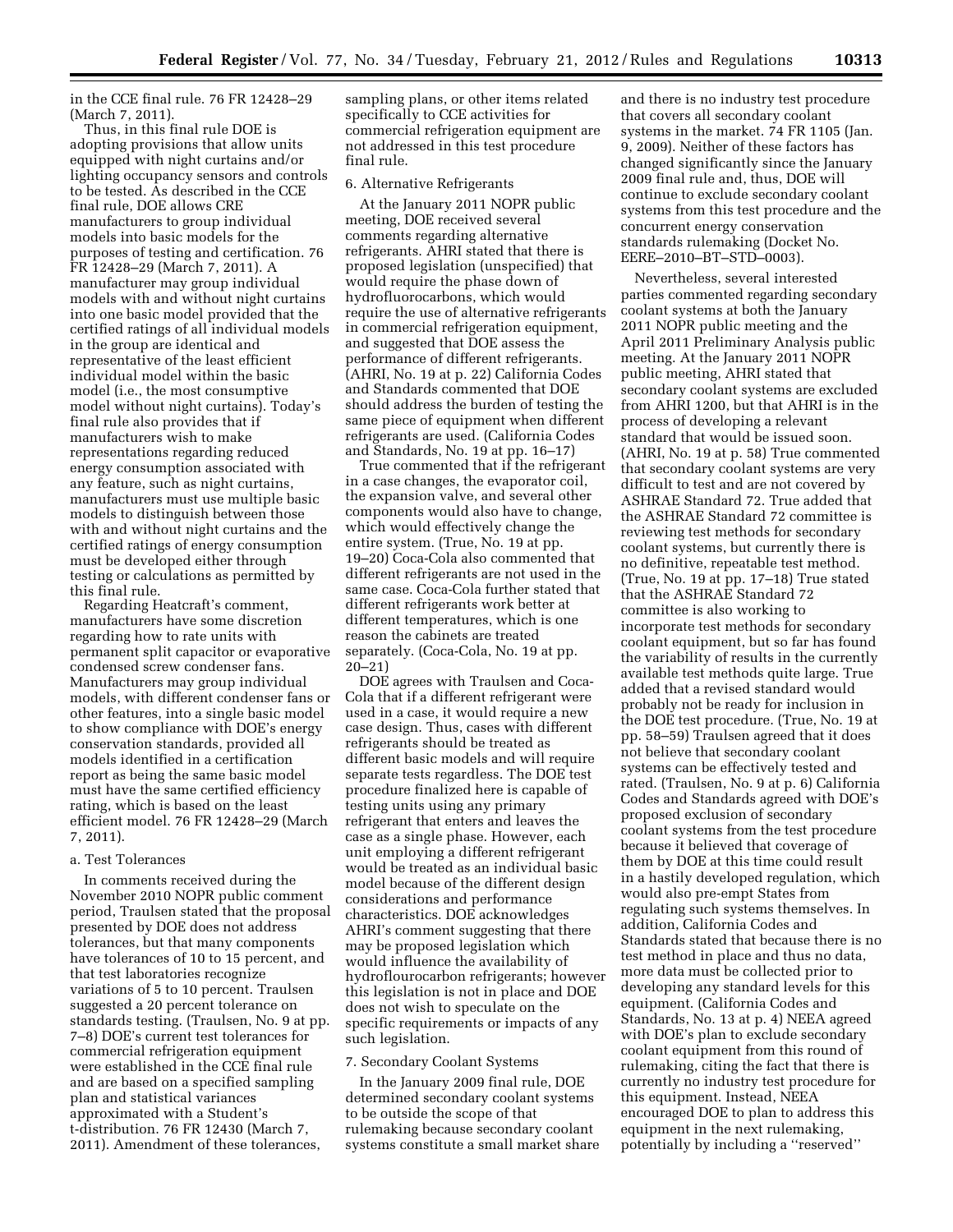section in this notice. (NEEA, No. 8 at p. 2)

ACEEE expressed concern about the lack of coverage of secondary coolant systems, stating that hydrochlorfluorocarbon phase-downs and other factors are increasing the attention paid to these sorts of systems. Not regulating these systems, in the opinion of ACEEE, will prevent customers from being able to fairly compare them with existing systems. However, ACEEE conceded that it is not clear how to make accommodations in the test procedure to cover such equipment. At a minimum, ACEEE agreed with NEEA that placeholders for the systems should be inserted into the rule. (ACEEE, No. 12 at p. 3) True similarly expressed that secondary loop systems, often with carbon dioxide  $(CO<sub>2</sub>)$ , are becoming more common, which offers an environmental emissions improvement but can result in decreased energy efficiency. (True, No. 19 at pp. 17–18)

California Codes and Standards stated that the State of California is considering incorporating secondary loop  $CO<sub>2</sub>$  systems as part of its building standards, and will be addressing both energy efficiency and greenhouse gas emissions. (California Codes and Standards, No. 19 at pp. 18–19) ACEEE stated that manufacturers would likely prefer that secondary coolant systems be covered by a DOE rule, as excluding them would allow States to publish their own standards. (ACEEE, No. 12 at p. 3)

At the April 2011 Preliminary Analysis public meeting, interested parties also commented regarding the lack of an industry-accepted test procedure for secondary coolant systems. True stated that existing test methods for secondary coolant systems work only for systems for which there is not a phase change and test methods for transcritical or slurry systems have yet to be developed or verified. (Docket No. EERE–2010–BT–STD–0003, True, No. 31 at p. 162–63) Southern Store Fixtures stated that AHRI has recently developed a test procedure for secondary coolant systems, but that it is only applicable to fully liquid systems and does not accommodate two-phase flow. (Docket No. EERE–2010–BT–STD– 0003, Southern Store Fixtures, No. 31 at p. 165) AHRI added that its work with secondary coolant applications is linked to ASHRAE's work, and that it too would have to wait for ASHRAE to produce a method of test (Docket No. EERE–2010–BT–STD–0003, AHRI, No. 31 at pp. 165–66) Traulsen agreed with DOE that secondary coolant technologies have not matured to the

point where regulatory oversight would be required or beneficial. (Docket No. EERE–2010–BT–STD–0003, Traulsen, No. 31 at p. 5)

DOE previously excluded secondary coolant systems in the January 2009 final rule, in part, because there were no established test procedures to evaluate their energy consumption. As AHRI mentioned, secondary coolant systems are still excluded from AHRI 1200– 2010. In December 2011, AHRI published AHRI Standard 1320 (I–P)– 2011, ''Performance Rating of Commercial Refrigerated Display Merchandisers and Storage Cabinets for Use with Secondary Refrigerants.'' However, as interested parties noted, this new standard specifies a reference working fluid and is applicable only to the portion of secondary coolant systems that use secondary coolants with similar characteristics. Specifically, this standard will not be applicable to transcritical  $CO<sub>2</sub>$ , brine, or ammonia secondary coolant systems. The ASHRAE Standard 72 committee is also considering a method of testing to evaluate secondary coolant systems, including transcritical  $CO<sub>2</sub>$  systems; however, this standard was not available in time for this rulemaking.

DOE agrees with many of the interested parties that testing secondary coolant systems accurately will be difficult and an accepted and vetted method to do so does not yet exist. Given this uncertainty and the small market share of this equipment, DOE believes it best to continue to exclude secondary coolant systems from the DOE test procedure; however, DOE will continue to consult with ASHRAE and AHRI regarding the development of a future test procedure for secondary coolant systems. In the next DOE test procedure revision, DOE will reassess the status and accuracy of industry test procedures for secondary coolant systems and, if available, could include the test procedures in the DOE test procedure at that time. Since it is not clear when a reliable and vetted test procedure for transcritical secondary coolant systems will be available, DOE does not wish to reserve a section in this test procedure final rule.

# **IV. Procedural Issues and Regulatory Review**

#### *A. Review Under Executive Order 12866*

The Office of Management and Budget (OMB) has determined that test procedure rulemakings do not constitute 'significant regulatory actions" under section 3(f) of Executive Order 12866, ''Regulatory Planning and Review,'' 58 FR 51735 (Oct. 4, 1993). Accordingly,

this action was not subject to review under the Executive Order by the Office of Information and Regulatory Affairs (OIRA) in the OMB.

# *B. Review Under the Regulatory Flexibility Act*

The Regulatory Flexibility Act (5 U.S.C. 601 *et seq.*) requires preparation of an IRFA whenever an agency is required to publish a general notice of proposed rulemaking. When an agency promulgates a final rule after being required to publish a general notice of proposed rulemaking, the agency must prepare a final regulatory flexibility analysis (FRFA). The requirement to prepare these analyses does not apply to any proposed or final rule if the agency certifies that the rule will not, if promulgated, have a significant economic impact on a substantial number of small entities. If the agency makes such a certification, the agency must publish the certification in the **Federal Register** along with the factual basis for such certification.

As required by Executive Order 13272, ''Proper Consideration of Small Entities in Agency Rulemaking,'' 67 FR 53461 (Aug. 16, 2002), DOE published procedures and policies on February 19, 2003, so that the potential impacts of its rules on small entities are properly considered during the rulemaking process. 68 FR 7990 (Feb. 12, 2003). DOE has made its procedures and policies available on the Office of the General Counsel's Web site at *[www.gc.doe.gov.](http://www.gc.doe.gov)* 

In the November 2010 NOPR, DOE reviewed the proposed rule to amend the test procedure for commercial refrigeration equipment, under the provisions of the Regulatory Flexibility Act and the procedures and policies published on February 19, 2003. DOE certified that the proposed rule, if adopted, would not result in a significant impact on a substantial number of small entities. DOE received comments on its certification and the economic impacts of the test procedure, and has responded to these comments in section III.B.4. After consideration of these comments, DOE certifies that the test procedure amendments set forth in this final rule will not have a significant impact on a substantial number of small entities. The factual basis for this certification is set forth below.

For the CRE manufacturing industry, the Small Business Administration (SBA) has set a size threshold, which defines those entities classified as ''small businesses'' for the purpose of the statute. DOE used the SBA's size standards to determine whether any small entities would be required to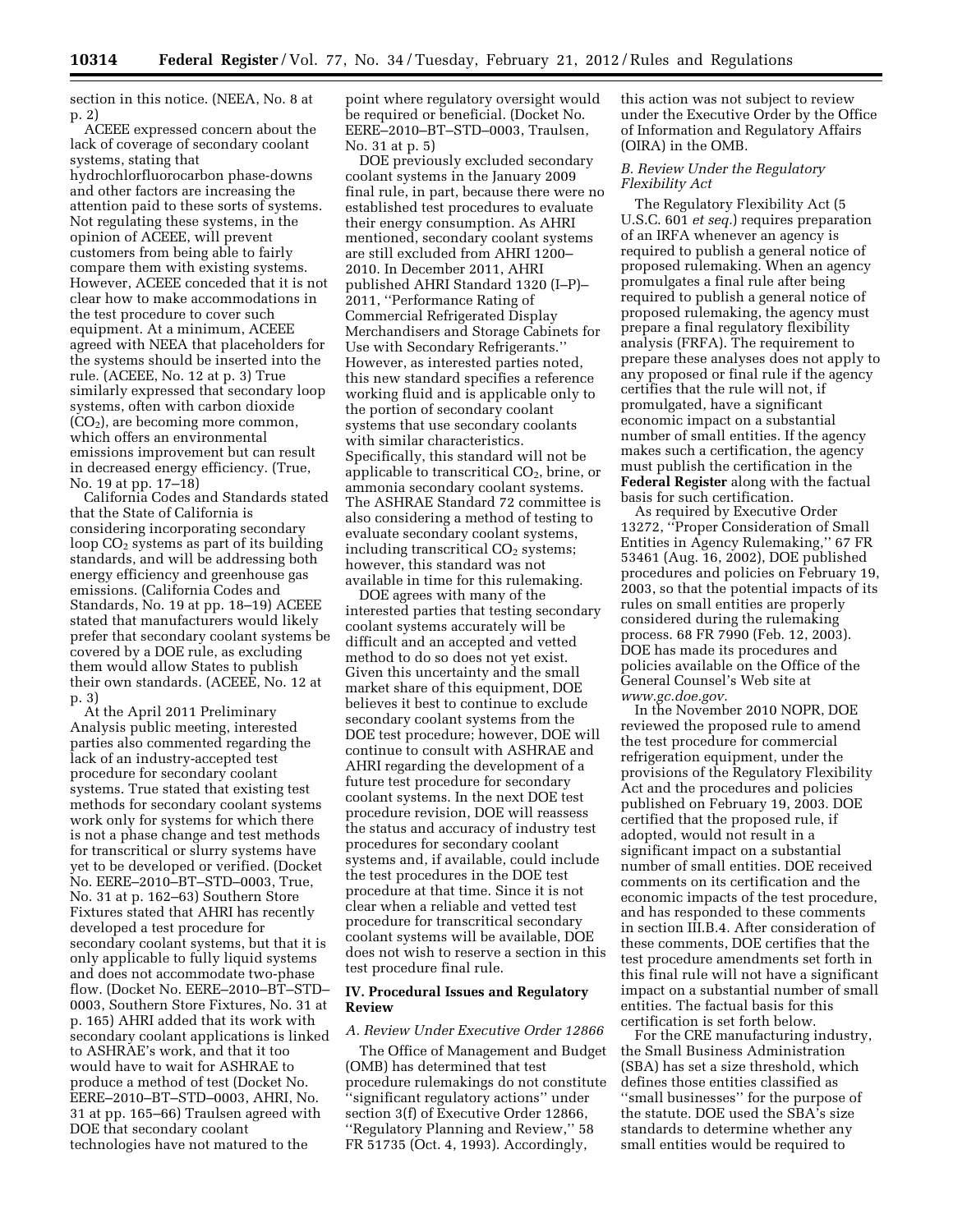comply with the rule. The size standards are codified at 13 CFR part 121. The standards are listed by North American Industry Classification System (NAICS) code and industry description and are available at *[www.sba.gov/sites/default/files/](http://www.sba.gov/sites/default/files/Size_Standards_Table.pdf) Size*\_*[Standards](http://www.sba.gov/sites/default/files/Size_Standards_Table.pdf)*\_*Table.pdf.* CRE manufacturers are classified under NAICS 333415, ''Air-Conditioning and Warm Air Heating Equipment and Commercial and Industrial Refrigeration Equipment Manufacturing.'' The SBA sets a threshold of 750 employees or less for an entity to be considered as a small business for this category.

DOE conducted a focused inquiry into small business manufacturers of equipment covered by this rulemaking. During its market survey, DOE used all available public information to identify potential small manufacturers. DOE's research involved the review of industry trade association membership directories (including AHRI), equipment databases (*e.g.,* Federal Trade

Commission (FTC), the Thomas Register, California Energy Commission (CEC), and ENERGY STAR databases), individual company Web sites, and marketing research tools (*e.g.,* Dunn and Bradstreet reports, Manta) to create a list of companies that manufacture or sell commercial refrigeration equipment covered by this rulemaking. DOE also referred to a list of small businesses that manufacture commercial refrigeration equipment, supplied by Traulsen in a written comment. (Traulsen, No. 9 at pp. 4–5) Using these sources, DOE identified 61 manufacturers of commercial refrigeration equipment.

DOE then reviewed this data to determine whether the entities met the SBA's definition of a small business manufacturer of commercial refrigeration equipment and screened out companies that do not offer equipment covered by this rulemaking, do not meet the definition of a ''small business,'' or are foreign owned and operated. Based on this review, DOE has

identified 26 companies that would be considered small manufacturers. DOE had originally identified 22 manufacturers of commercial refrigeration equipment. 75 FR 71596, 71606–07 (Nov. 24, 2010). DOE referred to the list supplied by Traulsen to revise its estimate of the number of small entities considered in this rule. (Traulsen, No. 9 at pp. 4–5)

Table IV.1 stratifies the small businesses according to their number of employees. The smallest company has 6 employees and the largest company has 400 employees. The majority of the small businesses affected by this rulemaking (85 percent) have fewer than 200 employees. Annual revenues associated with these small manufacturers were estimated at \$569.3 million (\$21.9 million average annual sales per small manufacturer). According to DOE's analysis, small entities comprise 43 percent of the entire commercial refrigeration equipment manufacturing industry.

#### TABLE IV.1—SMALL BUSINESS SIZE BY NUMBER OF EMPLOYEES

| Number of employees | Number of<br>small<br>businesses | Percentage of<br>small<br>businesses | Cumulative<br>percentage |
|---------------------|----------------------------------|--------------------------------------|--------------------------|
| $1 - 10$            | 4                                | 15.4                                 | 15.4                     |
|                     | 3                                | 11.5                                 | 26.9                     |
|                     |                                  | 7.7                                  | 34.6                     |
|                     |                                  | 3.8                                  | 38.5                     |
|                     |                                  | 7.7                                  | 46.2                     |
|                     |                                  | 3.8                                  | 50.0                     |
|                     |                                  | 3.8                                  | 53.8                     |
|                     | 2                                | 7.7                                  | 61.5                     |
|                     |                                  | 0.0                                  | 61.5                     |
|                     |                                  | 3.8                                  | 65.4                     |
|                     |                                  | 3.8                                  | 69.2                     |
|                     |                                  | 0.0                                  | 69.2                     |
|                     |                                  | 7.7                                  | 76.9                     |
|                     | n                                | 0.0                                  | 76.9                     |
|                     | O                                | 0.0                                  | 76.9                     |
|                     |                                  | 7.7                                  | 84.6                     |
|                     |                                  | 11.5                                 | 96.2                     |
|                     |                                  | 3.8                                  | 100.0                    |
|                     |                                  | 0.0                                  | 100.0                    |
|                     | 26                               |                                      |                          |

All commercial refrigeration equipment for which standards were set in EPACT 2005 are currently required to be tested using the DOE test procedure to show compliance with the EPACT 2005 standard levels. Manufacturers of equipment for which standards were set in the January 2009 final rule will similarly be required to test units using the DOE test procedure to show compliance with the 2009 standards levels beginning January 1, 2012. The current DOE test procedure references AHRI Standard 1200–2006 and AHAM HRF–1–2004. This test procedure

consists of one 24-hour test at standard rating conditions to determine daily energy consumption.

In the November 2010 NOPR, DOE estimated the cost of conducting the DOE test procedure as \$5,000 per 24-hour test. 75 FR 71607 (Nov. 24, 2010). DOE received comments from interested parties presenting cost estimates of \$15,000 per test. (Southern Store Fixtures, No. 19 at p. 237; Hussmann, No. 19 at p. 238; Traulsen, No. 9 at p. 8; NEEA, No. 8 at p. 7) DOE revised its analysis using a cost of \$15,000 per 24-hour test, as suggested

by interested parties. DOE notes that \$15,000 represents the cost of conducting the current DOE test procedure, not the incremental cost associated with the amendments in this final rule.

In this final rule, DOE is adopting amendments that align the DOE test procedure with the most recent industry test procedures currently in use (AHRI Standard 1200–2010 and AHAM HRF– 1–2008); incorporate provisions for testing certain energy efficiency features, including night curtains and lighting occupancy sensor and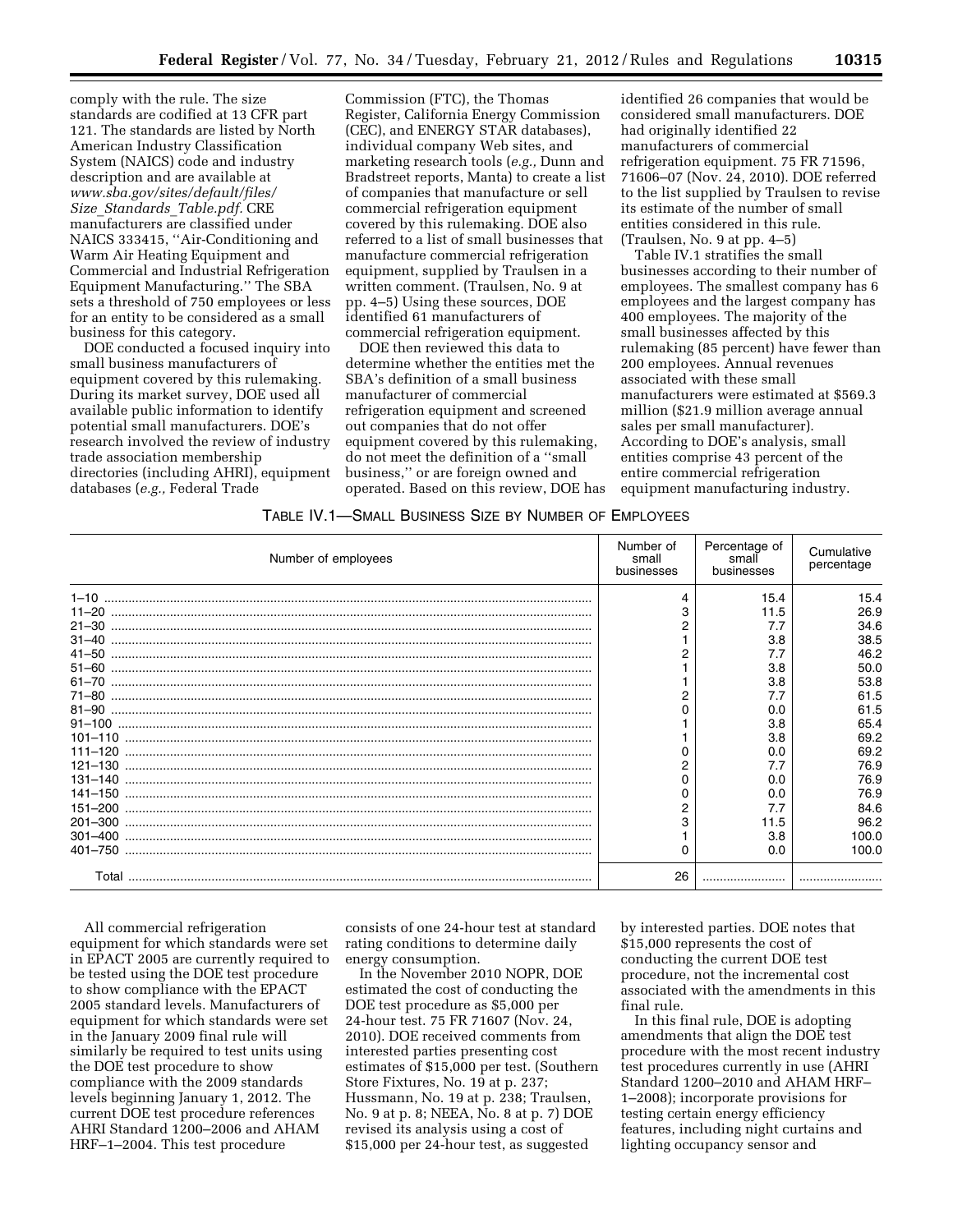scheduled controls; and provide a test procedure for specialty equipment that cannot be tested at the prescribed rating temperature. The updated standards referenced in this test procedure final rule, namely AHRI Standard 1200–2010 and AHAM HRF–1–2008, are not substantially different from those referenced in the current DOE test procedure. DOE estimates that the amended test procedure will still require 24 hours to conduct and cost approximately \$15,000 per test.

For cases with night curtains installed, manufacturers can now take advantage of the reduced energy consumption associated with night curtains in the DOE test procedure. The night curtain provisions in the test procedure require the night curtain to be pulled down for 6 hours during the test. DOE believes the incremental burden of pulling down the night curtain at a certain time and retracting it 6 hours later requires less than half a minute each and is not significant relative to the burden of conducting the test. Although there is a small labor requirement associated with pulling down night curtains, DOE believes this is not an incremental burden because conducting the test already requires personnel to be present to check temperature probes and monitor the status of the test. Thus, DOE has determined that the testing costs for CRE models with added night curtains are approximately the same as those for models without night curtains and therefore concludes there are no significant incremental costs associated with testing models with night curtains.

The amendments in this final rule allowing calculations to quantify the energy savings associated with lighting occupancy sensors and controls will not lead to significant additional testing burden. DOE estimates the minimal costs associated with conducting the necessary calculations as \$26.67 per test. DOE bases its estimate on the assumption that it would take an engineer 30 minutes to perform the calculation. The average hourly salary for an engineer completing this task is estimated at \$38.74.25 Fringe benefits are estimated at 30 percent of total compensation, which brings the hourly costs to employers to \$55.34.26 As this incremental cost represents 0.4 percent of the total testing cost for a unit, DOE believes this increase is not significant.

For equipment that cannot be tested at the prescribed integrated average product temperature, manufacturers currently are required to test the unit using AHRI Standard 1200 at the integrated average temperature associated with their respective equipment class. Under the revisions adopted in this final rule, these manufacturers will be allowed to test units that cannot meet the prescribed rating temperature at the lowest application product temperature, with the only difference being the integrated average product temperature. Since the same test is performed in both cases, DOE believes that this amendment to the test procedure will not increase the burden of test for those manufacturers. In addition, the provision for testing units that cannot operate at the specified integrated average product temperature will affect only a small percentage of units. DOE believes there would not be an incremental increase in testing burden, for small or large manufacturers, due to this provision.

DOE also notes that, if a unit is tested and shows compliance with the relevant energy conservation standard without night curtains or lighting occupancy sensors and scheduled controls installed, that unit can also be sold with these efficiency features installed without additional testing. DOE believes this provision will reduce burden on manufacturers.

Because there is not a significant incremental burden associated with any of the individual amendments adopted in this final rule, DOE concludes that there is not a significant incremental burden associated with the test procedure amendments in this final rule. In fact, the burden of conducting the amended test procedure is almost identical to the burden of conducting the existing DOE test procedure. Since there is no incremental burden associated with the amended test procedure, DOE has determined that this test procedure final rule does not impose negative economic impacts on manufacturers, including small entities. Thus, DOE continues to certify that this rule will not have a ''significant economic impact on a substantial number of small entities,'' and the preparation of a regulatory flexibility analysis is not warranted. DOE has transmitted the certification and supporting statement of factual basis to the Chief Counsel for Advocacy of the Small Business Administration for review under 5 U.S.C. 605(b).

# *C. Review Under the Paperwork Reduction Act of 1995*

Manufacturers of commercial refrigeration equipment must certify to DOE that their equipment complies with any applicable energy conservation standards. In certifying compliance, manufacturers must test their equipment according to the DOE test procedure for commercial refrigeration equipment, including any amendments adopted for the test procedure. DOE has established regulations for the certification and recordkeeping requirements for all covered consumer products and commercial equipment, including commercial refrigeration equipment. 76 FR 12422 (March 7, 2011). The collection-of-information requirement for the certification and recordkeeping is subject to review and approval by OMB under the Paperwork Reduction Act (PRA). This requirement has been approved by OMB under OMB Control Number 1910–1400. Public reporting burden for the certification is estimated to average 20 hours per response, including the time for reviewing instructions, searching existing data sources, gathering and maintaining the data needed, and completing and reviewing the collection of information.

Notwithstanding any other provision of the law, no person is required to respond to, nor shall any person be subject to a penalty for failure to comply with, a collection of information subject to the requirements of the PRA, unless that collection of information displays a currently valid OMB Control Number.

# *D. Review Under the National Environmental Policy Act of 1969*

In this final rule, DOE amends its test procedure for commercial refrigeration equipment. DOE has determined that this rule falls into a class of actions that are categorically excluded from review under the National Environmental Policy Act of 1969 (42 U.S.C. 4321 *et seq.*) and DOE's implementing regulations at 10 CFR part 1021. Specifically, this rule amends an existing rule without affecting the amount, quality, or distribution of energy usage, and therefore will not result in any environmental impacts. Thus, this rulemaking is covered by Categorical Exclusion A5 under 10 CFR part 1021, subpart D, which applies to any rulemaking that interprets or amends an existing rule without changing the environmental effect of that rule. Accordingly, neither an environmental assessment nor an environmental impact statement is required.

<sup>25</sup>U.S. Department of Labor, Bureau of Labor Statistics. 2009. *National Occupational Employment and Wage Estimates.* Washington, DC.

<sup>26</sup>U.S. Department of Labor, Bureau of Labor Statistics. 2010. *Employer Costs for Employee Compensation—Management, Professional, and Related Employees.* Washington, DC.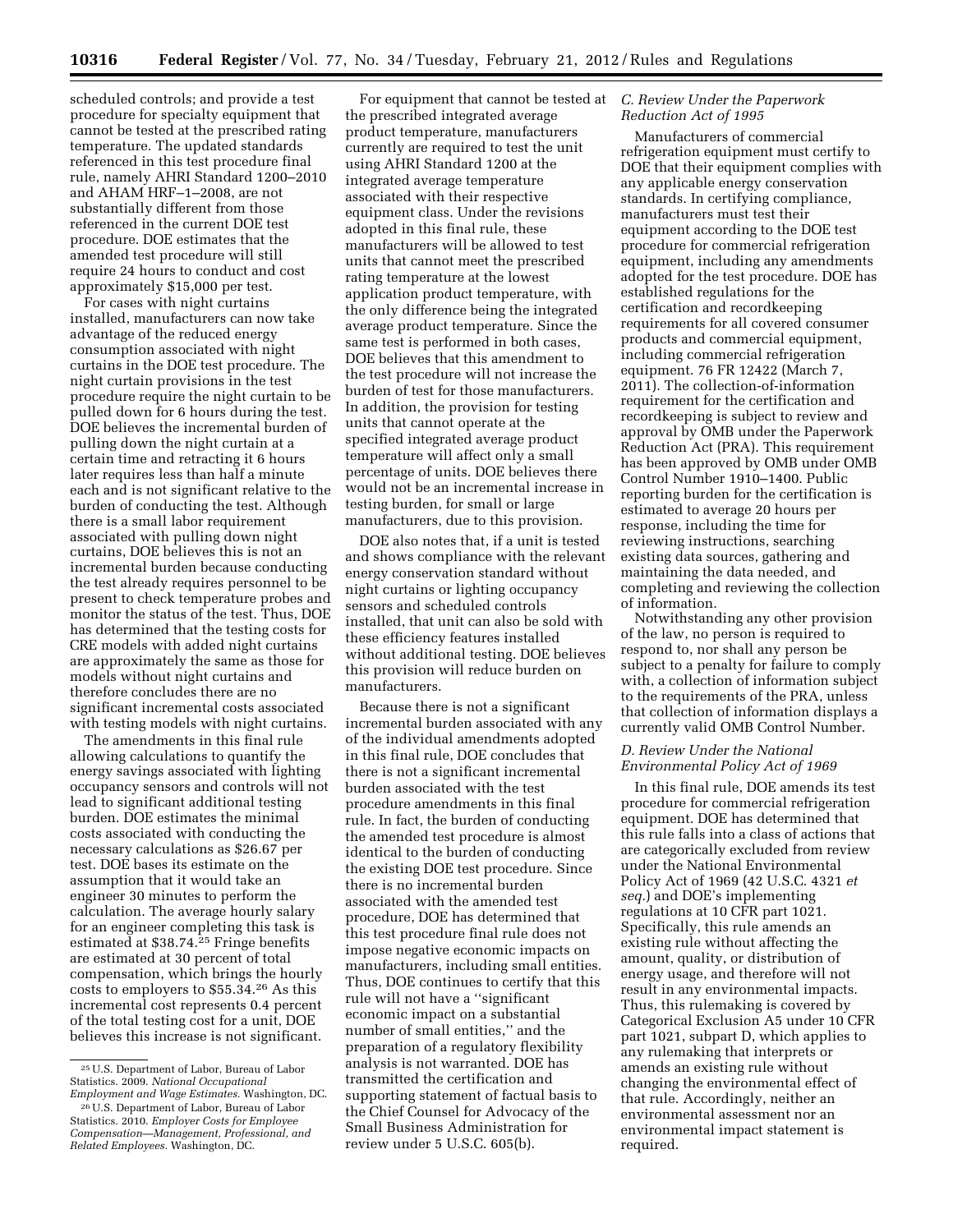# *E. Review Under Executive Order 13132*

Executive Order 13132, ''Federalism,'' 64 FR 43255 (Aug. 4, 1999), imposes certain requirements on agencies formulating and implementing policies or regulations that preempt State law or that have Federalism implications. The Executive Order requires agencies to examine the constitutional and statutory authority supporting any action that would limit the policymaking discretion of the States and to carefully assess the necessity for such actions. The Executive Order also requires agencies to have an accountable process to ensure meaningful and timely input by State and local officials in the development of regulatory policies that have Federalism implications. On March 14, 2000, DOE published a statement of policy describing the intergovernmental consultation process it will follow in the development of such regulations. 65 FR 13735. DOE examined this final rule and determined that it will not have a substantial direct effect on the States, on the relationship between the national government and the States, or on the distribution of power and responsibilities among the various levels of government. EPCA governs and prescribes Federal preemption of State regulations as to energy conservation for the equipment that is the subject of this final rule. States can petition DOE for exemption from such preemption to the extent, and based on criteria, set forth in EPCA. (42 U.S.C. 6297(d)) No further action is required by Executive Order 13132.

#### *F. Review Under Executive Order 12988*

Regarding the review of existing regulations and the promulgation of new regulations, section 3(a) of Executive Order 12988, ''Civil Justice Reform,'' 61 FR 4729 (Feb. 7, 1996), imposes on Federal agencies the general duty to adhere to the following requirements: (1) Eliminate drafting errors and ambiguity; (2) write regulations to minimize litigation; (3) provide a clear legal standard for affected conduct rather than a general standard; and (4) promote simplification and burden reduction. Section 3(b) of Executive Order 12988 specifically requires that Executive agencies make every reasonable effort to ensure that the regulation: (1) Clearly specifies the preemptive effect, if any; (2) clearly specifies any effect on existing Federal law or regulation; (3) provides a clear legal standard for affected conduct while promoting simplification and burden reduction; (4) specifies the retroactive effect, if any; (5) adequately defines key terms; and (6) addresses

other important issues affecting clarity and general draftsmanship under any guidelines issued by the Attorney General. Section 3(c) of Executive Order 12988 requires Executive agencies to review regulations in light of applicable standards in sections 3(a) and 3(b) to determine whether they are met or it is unreasonable to meet one or more of them. DOE has completed the required review and determined that, to the extent permitted by law, this final rule meets the relevant standards of Executive Order 12988.

# *G. Review Under the Unfunded Mandates Reform Act of 1995*

Title II of the Unfunded Mandates Reform Act of 1995 (UMRA) requires each Federal agency to assess the effects of Federal regulatory actions on State, local, and Tribal governments and the private sector. Public Law 104–4, sec. 201 (codified at 2 U.S.C. 1531). For a regulatory action resulting in a rule that may cause the expenditure by State, local, and Tribal governments, in the aggregate, or by the private sector of \$100 million or more in any one year (adjusted annually for inflation), section 202 of UMRA requires a Federal agency to publish a written statement that estimates the resulting costs, benefits, and other effects on the national economy. (2 U.S.C. 1532(a),(b)) The UMRA also requires a Federal agency to develop an effective process to permit timely input by elected officers of State, local, and Tribal governments on a proposed ''significant intergovernmental mandate,'' and requires an agency plan for giving notice and opportunity for timely input to potentially affected small governments before establishing any requirements that might significantly or uniquely affect small governments. On March 18, 1997, DOE published a statement of policy on its process for intergovernmental consultation under UMRA. 62 FR 12820; also available at *[www.gc.doe.gov.](http://www.gc.doe.gov)*  DOE examined this final rule according to UMRA and its statement of policy and determined that the rule contains neither an intergovernmental mandate nor a mandate that may result in the expenditure of \$100 million or more in any year, so these requirements do not apply.

# *H. Review Under the Treasury and General Government Appropriations Act, 1999*

Section 654 of the Treasury and General Government Appropriations Act, 1999 (Pub. L. 105–277) requires Federal agencies to issue a Family Policymaking Assessment for any rule that may affect family well-being.

Today's final rule will not have any impact on the autonomy or integrity of the family as an institution. Accordingly, DOE has concluded that it is not necessary to prepare a Family Policymaking Assessment.

#### *I. Review Under Executive Order 12630*

DOE has determined, under Executive Order 12630, ''Governmental Actions and Interference with Constitutionally Protected Property Rights,'' 53 FR 8859 (March 18, 1988), that this regulation will not result in any takings that might require compensation under the Fifth Amendment to the U.S. Constitution.

# *J. Review Under Treasury and General Government Appropriations Act, 2001*

Section 515 of the Treasury and General Government Appropriations Act, 2001 (44 U.S.C. 3516 note) provides for agencies to review most disseminations of information to the public under guidelines established by each agency pursuant to general guidelines issued by OMB. OMB's guidelines were published at 67 FR 8452 (Feb. 22, 2002), and DOE's guidelines were published at 67 FR 62446 (Oct. 7, 2002). DOE has reviewed this final rule under the OMB and DOE guidelines and has concluded that it is consistent with applicable policies in those guidelines.

#### *K. Review Under Executive Order 13211*

Executive Order 13211, ''Actions Concerning Regulations That Significantly Affect Energy Supply, Distribution, or Use,'' 66 FR 28355 (May 22, 2001), requires Federal agencies to prepare and submit to OMB a Statement of Energy Effects for any significant energy action. A ''significant energy action'' is defined as any action by an agency that promulgated or is expected to lead to promulgation of a final rule, and that: (1) Is a significant regulatory action under Executive Order 12866, or any successor order; and (2) is likely to have a significant adverse effect on the supply, distribution, or use of energy; or (3) is designated by the Administrator of OIRA as a significant energy action. For any significant energy action, the agency must give a detailed statement of any adverse effects on energy supply, distribution, or use if the regulation is implemented, and of reasonable alternatives to the action and their expected benefits on energy supply, distribution, and use.

Today's regulatory action is not a significant regulatory action under Executive Order 12866. Moreover, it would not have a significant adverse effect on the supply, distribution, or use of energy, nor has it been designated as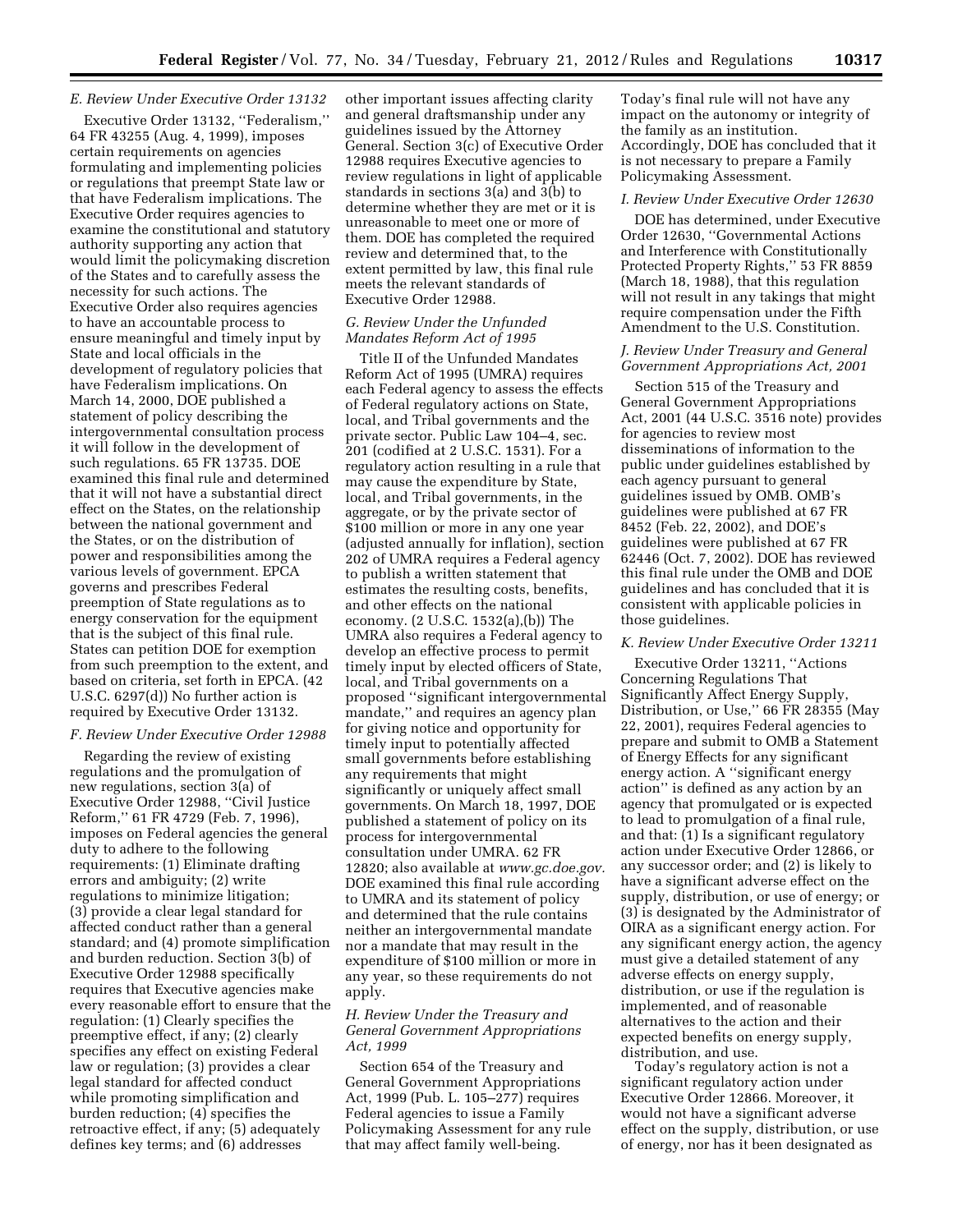a significant energy action by the Administrator of OIRA. Therefore, it is not a significant energy action, and, accordingly, DOE has not prepared a Statement of Energy Effects.

# *L. Review Under Section 32 of the Federal Energy Administration Act of 1974*

Under section 301 of the Department of Energy Organization Act (Pub. L. 95– 91; 42 U.S.C. 7101), DOE must comply with section 32 of the Federal Energy Administration Act of 1974, as amended by the Federal Energy Administration Authorization Act of 1977. (15 U.S.C. 788; FEAA) Section 32 essentially provides in relevant part that, where a proposed rule authorizes or requires use of commercial standards, the NOPR must inform the public of the use and background of such standards. In addition, section 32(c) requires DOE to consult with the Attorney General and the Chairman of the FTC concerning the impact of the commercial or industry standards on competition.

The proposed rule incorporates testing methods contained in the following commercial standards: (1) AHAM HRF–1–2008, which supersedes ANSI/AHAM HRF–1–2004, ''Energy and Internal Volume of Refrigerating Appliances,'' including errata issued November 17, 2009, section 3.30, ''Volume,'' and sections 4.1 through 4.3, ''Method for Computing Refrigerated Volume of Refrigerators, Refrigerator-Freezers, Wine Chillers and Freezers,'' in 10 CFR 431.64(b)(3) and 431.66(a)(1); and (2) AHRI Standard 1200–2010, which supersedes ARI Standard 1200– 2006, ''Performance Rating of Commercial Refrigerated Display Merchandisers and Storage Cabinets,'' section 3, ''Definitions,'' section 4, ''Test Requirements,'' and section 7, ''Symbols and Subscripts,'' in 10 CFR 431.64(b)(1),  $(b)(2)$ ,  $(b)(4)(i)$ , and  $(b)(4)(ii)$ , and 431.66(a)(3), (d)(2) and (3). As stated in the November 2010 NOPR, DOE has evaluated these standards and is unable to conclude whether they fully comply with the requirements of section 323(b) of the Federal Energy Administration Act (*i.e.,* determine that they were developed in a manner that fully provides for public participation, comment, and review). 75 FR 71596, 71609 (Nov. 24, 2010). DOE has consulted with both the Attorney General and the Chairman of the FTC about the impact on competition of using the methods contained in these standards and has received no comments objecting to their use.

# *M. Congressional Notification*

As required by 5 U.S.C. 801, DOE will report to Congress on the promulgation of this rule before its effective date. The report will state that it has been determined that the rule is not a ''major rule'' as defined by 5 U.S.C. 804(2).

# **V. Approval of the Office of the Secretary**

The Secretary of Energy has approved publication of this final rule.

# **List of Subjects in 10 CFR Part 431**

Administrative practice and procedure, Confidential business information, Energy conservation test procedures, Incorporation by reference.

Issued in Washington, DC, on January 31, 2012.

#### **Kathleen B. Hogan,**

*Deputy Assistant Secretary, Energy Efficiency and Renewable Energy.* 

For the reasons stated in the preamble, DOE amends part 431 of Chapter II of Title 10, Code of Federal Regulations as set forth below:

# **PART 431—ENERGY EFFICIENCY PROGRAM FOR CERTAIN COMMERCIAL AND INDUSTRIAL EQUIPMENT**

■ 1. The authority citation for part 431 continues to read as follows:

**Authority:** 42 U.S.C. 6291–6317.

■ 2. Section 431.62 is amended by adding in alphabetical order the definitions of ''lighting occupancy sensor,'' ''lowest application product temperature,'' ''night curtain,'' and ''scheduled lighting control'' to read as follows:

#### **§ 431.62 Definitions concerning commercial refrigerators, freezers, and refrigerator-freezers.**

\* \* \* \* \* *Lighting occupancy sensor* means a device which uses passive infrared, ultrasonic, or other motion-sensing technology to automatically turn off or dim lights within the equipment when no motion is detected in the sensor's coverage area for a certain preset period of time.

*Lowest application product temperature* means the integrated average temperature closest to the specified rating temperature for a given piece of equipment achievable and repeatable, such that the integrated average temperature of a given unit is within  $\pm 2$  °F of the average of all integrated average temperature values for that basic model.

*Night curtain* means a device which is temporarily deployed to decrease air

exchange and heat transfer between the refrigerated case and the surrounding environment.

\* \* \* \* \* *Scheduled lighting control* means a device which automatically shuts off or dims the lighting in a display case at scheduled times throughout the day. \* \* \* \* \*

■ 3. Section 431.63 is amended by adding paragraph (b)(2) and revising paragraph (c) to read as follows:

#### **§ 431.63 Materials incorporated by reference.**

\* \* \* \* \*

(b) \* \* \*

(2) AHAM HRF–1–2008 (''HRF–1– 2008''), Association of Home Appliance Manufacturers, *Energy and Internal Volume of Refrigerating Appliances*  (2008) including *Errata to Energy and Internal Volume of Refrigerating Appliances,* Correction Sheet issued November 17, 2009, IBR approved for § 431.64.

(c) AHRI. Air-Conditioning, Heating, and Refrigeration Institute, 2111 Wilson Blvd., Suite 500, Arlington, VA 22201, (703) 524–8800, *[ahri@ahrinet.org,](mailto:ahri@ahrinet.org)* or *[http://www.ahrinet.org/Content/](http://www.ahrinet.org/Content/StandardsProgram_20.aspx) [StandardsProgram](http://www.ahrinet.org/Content/StandardsProgram_20.aspx)*\_*20.aspx*.

(1) ARI Standard 1200–2006, *Performance Rating of Commercial Refrigerated Display Merchandisers and Storage Cabinets,* 2006, IBR approved for §§ 431.64 and 431.66.

(2) AHRI Standard 1200 (I–P)–2010 (''AHRI Standard 1200 (I–P)–2010''), *2010 Standard for Performance Rating of Commercial Refrigerated Display Merchandisers and Storage Cabinets,*  2010, IBR approved for § 431.64.

■ 4. Section 431.64 is amended by revising paragraph (b) to read as follows:

#### **§ 431.64 Uniform test method for the measurement of energy consumption of commercial refrigerators, freezers, and refrigerator-freezers.**

\* \* \* \* \* (b) *Testing and calculations.*  Manufacturers shall use this paragraph (b) for the purposes of certifying compliance with the applicable energy conservation standards and for all representations of energy efficiency/ energy use. For equipment manufactured prior to January 1, 2016, determine the daily energy consumption of each covered commercial refrigerator, freezer, or refrigerator-freezer by conducting the test procedure set forth in the Air-Conditioning and Refrigeration Institute (ARI) Standard 1200–2006, ''Performance Rating of Commercial Refrigerated Display Merchandisers and Storage Cabinets,'' section 3, "Definitions," section 4, "Test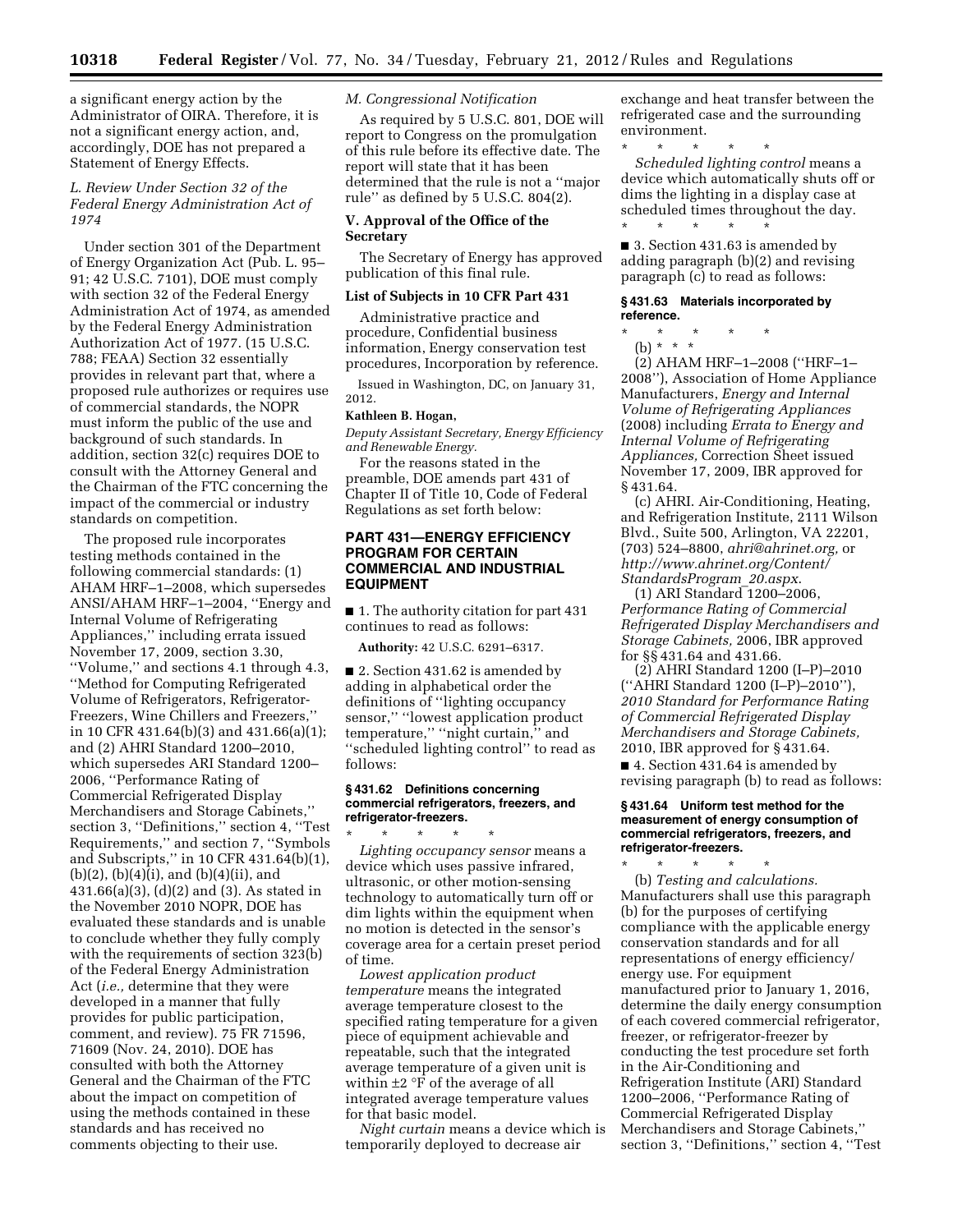Requirements,'' and section 7, ''Symbols and Subscripts'' (incorporated by reference, see § 431.63). For each commercial refrigerator, freezer, or refrigerator-freezer with a self-contained condensing unit, also use ARI Standard 1200–2006, section 6, ''Rating Requirements for Self-contained Commercial Refrigerated Display Merchandisers and Storage Cabinets.'' For each commercial refrigerator, freezer, or refrigerator-freezer with a remote condensing unit, also use ARI Standard 1200–2006, section 5, ''Rating Requirements for Remote Commercial Refrigerated Display Merchandisers and Storage Cabinets.'' For equipment manufactured on or after January 1, 2016, determine the daily energy consumption of each covered commercial refrigerator, freezer, refrigerator-freezer or ice-cream freezer by conducting the test procedure set forth in the AHRI Standard 1200 (I–P)– 2010, section 3, ''Definitions,'' section 4, ''Test Requirements,'' and section 7, ''Symbols and Subscripts'' (incorporated by reference, see § 431.63). For each commercial refrigerator, freezer, or refrigerator-freezer with a self-contained condensing unit, also use AHRI Standard 1200 (I–P)–2010, section 6, ''Rating Requirements for Self-contained Commercial Refrigerated Display Merchandisers and Storage Cabinets.'' For each commercial refrigerator,

freezer, or refrigerator-freezer with a remote condensing unit, also use AHRI Standard 1200 (I–P)–2010, section 5, ''Rating Requirements for Remote Commercial Refrigerated Display Merchandisers and Storage Cabinets.''

(1) For display cases manufactured after January 1, 2016 and sold with night curtains installed, the night curtain shall be employed for 6 hours; 3 hours after the start of the first defrost period. Upon the completion of the 6 hour period, the night curtain shall be raised until the completion of the 24 hour test period.

(2) For commercial refrigerators, freezers, and refrigerator-freezers manufactured after January 1, 2016 and sold with lighting occupancy sensors, scheduled lighting controls, or lighting occupancy sensors and scheduled lighting controls installed on the unit, the effect on daily energy consumption will be determined by either a physical test or a calculation method and using the variables that are defined as:

*CECA* is the Alternate Compressor Energy Consumption (kilowatt-hours);

*LECsc* is the lighting energy consumption of internal case lights with lighting occupancy sensors and controls deployed (kilowatthours);

 $P_{li}$  is the rated power of lights when they are fully on (watts);

 $P_{li(off)}$  is the power of lights when they are off (watts);

*Pli*(*dim*) is the power of lights when they are dimmed (watts);

*TDECo* is the total daily energy consumption with lights fully on, as measured by AHRI Standard 1200 (I–P)–2010 (kilowatt-hours);

*tdim* is the time period which the lights are dimmed due to the use of lighting occupancy sensors or scheduled lighting controls (hours);

*tdim,controls* is the time case lighting is dimmed due to the use of lighting controls (hours);

*tdim,sensors* is the time case lighting is dimmed due to the use of lighting occupancy sensors (hours);

*tl* is the time period when lights would be on without lighting occupancy sensors and/ or scheduled lighting controls (24 hours);

*toff* is the time period which the lights are off due to the use of lighting occupancy sensors and/or scheduled lighting controls (hours);

*toff,controls* is the time case lighting is off due to the use of scheduled lighting controls (hours);

*toff,sensors* is the time case lighting is off due to the use of lighting occupancy sensors (hours); and

*tsc* is the time period when lighting is fully on with lighting occupancy sensors and scheduled lighting controls enabled (hours).

(i) For both a physical test and a calculation method, determine the estimated time off or dimmed,  $t_{off}$  or  $t_{dim}$ , as the sum of contributions from lighting occupancy sensors and scheduled lighting controls which dim or turn off lighting, respectively, as shown in the following equation:

# $t_{off} = t_{off,sensors} + t_{off,controls}$

# $t_{\dim} = t_{\dim,sensors} + t_{\dim, controls}$

The sum of  $t_{sc}$ ,  $t_{off}$ , and  $t_{dim}$  should equal 24 hours and the total time period during which the lights are off or dimmed shall not exceed 10.8 hours. For cases with scheduled lighting controls, the time the case lighting is off and/or dimmed due to scheduled lighting controls ( $t_{\rm off, controls}$  and/or  $t_{\rm dim, controls}$ , as applicable) shall not exceed 8 hours. For cases with lighting occupancy sensors installed, the time the case lighting is off and/or dimmed due to lighting occupancy sensors ( $t_{\rm off,sensors}$  and/or  $t_{\rm dim,sensors}$ , as applicable) shall not exceed 10.8 hours. For cases with lighting occupancy sensors and scheduled lighting controls installed, the time the case lighting is off and/or dimmed

due to lighting occupancy sensors (toff,sensors and/or t<sub>dim,sensors</sub>, as applicable) shall not exceed 2.8 hours and the time the case lighting is off and/or dimmed due to scheduled lighting controls (toff,controls and/or t<sub>dim,controls</sub>, as applicable) shall not exceed 8 hours.

(ii) If using a physical test to determine the daily energy consumption of a commercial refrigerator, freezer, or refrigerator-freezer sold with lighting occupancy sensors, scheduled lighting controls, or lighting occupancy sensors and scheduled lighting controls installed on the unit, turn off the lights for a time period equivalent to toff and dim the lights for a time period equal to t<sub>dim</sub>.

If night curtains are also being tested on the case, the period of lights off and/or dimmed shall begin at the same time that the night curtain is being deployed and shall continue consecutively, in that order, for the appropriate number of hours.

(iii) If using a calculation method to determine the daily energy consumption of a commercial refrigerator, freezer, or refrigerator-freezer sold with lighting occupancy sensors, scheduled lighting controls, or lighting occupancy sensors and scheduled lighting controls installed on the unit—

 $(A)$  Calculate the LEC<sub>sc</sub> using the following equation:

$$
LEC_{sc} = \frac{((P_{li} \times t_{sc}) + (P_{li(off)} \times t_{off}) + (P_{li(dim)} \times t_{dim}))}{(1000)}
$$

 $(B)$  Calculate the CEC<sub>A</sub> using the following equation: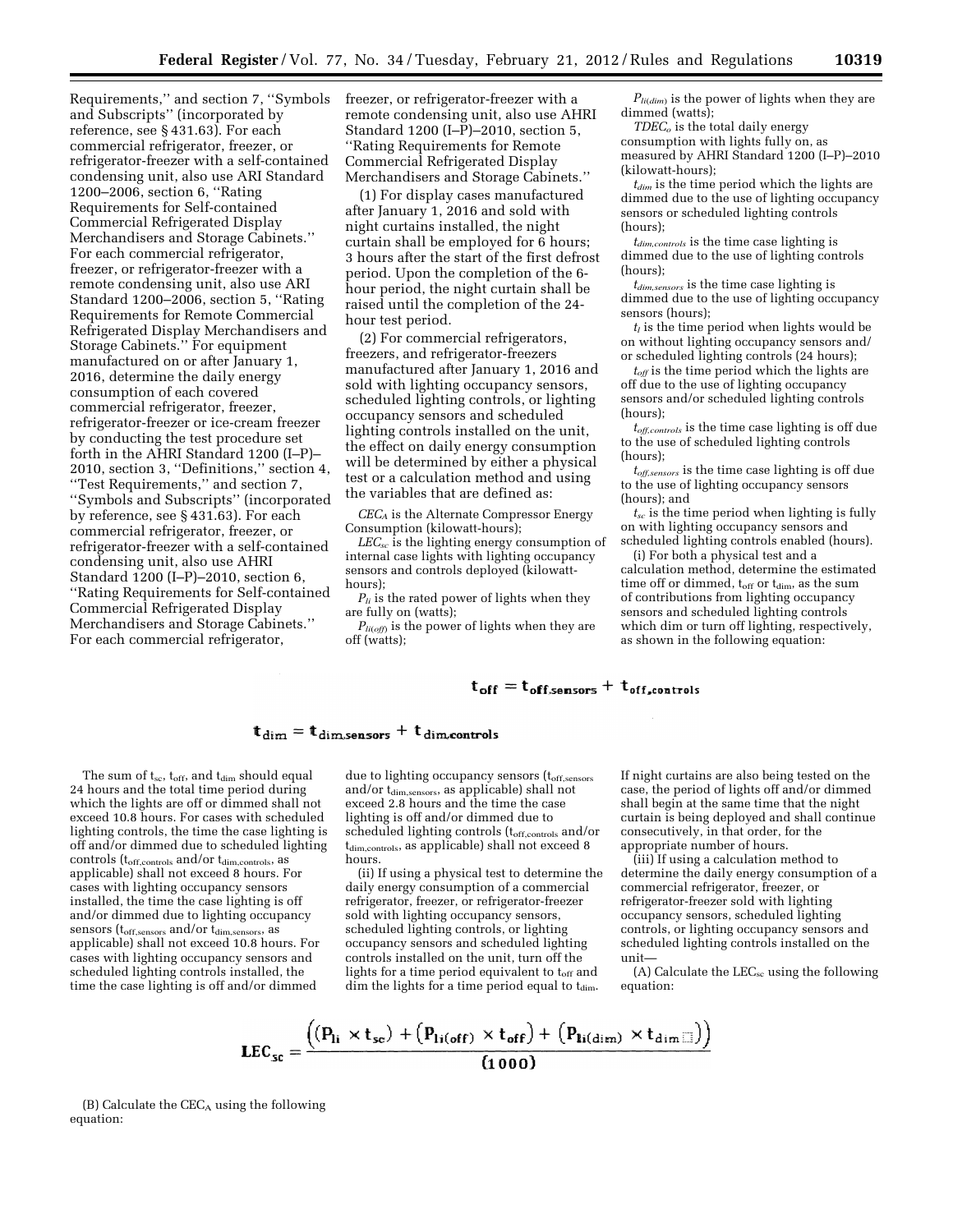# CEC<sub>A</sub> = 0.75  $\times \frac{3.4121 \times (LEC_{sc} - P_{li} \times t_1/_{1000})}{EER}$

Where EER represents the energy efficiency ratio from Table 1 in AHRI Standard 1200 (I–P)-2010 (incorporated by reference, see § 431.63) for remote condensing equipment or the values shown in the following table for self-contained equipment:

EER FOR SELF-CONTAINED COMMER-CIAL REFRIGERATED DISPLAY MER-CHANDISERS AND STORAGE CABI-**NETS** 

| Operating temperature class | FFR<br>Btu/W |
|-----------------------------|--------------|
|                             |              |
| l ow                        |              |
|                             |              |

(C) For remote condensing commercial refrigerators, freezers, and refrigerator-freezers with lighting occupancy sensors, scheduled lighting controls, or lighting occupancy sensors and scheduled lighting controls installed, the revised compressor energy consumption ( $CEC_R$ ) shall be the  $CEC_A$ added to the compressor energy consumption (CEC) measured in AHRI Standard 1200 (I–P)-2010 (incorporated by reference, see § 431.63). The CDEC for the entire case shall be the sum of the  $CEC_R$  and  $LEG_{sc}$  (as calculated above) and the fan energy consumption (FEC), anti-condensate energy consumption (AEC), defrost energy consumption (DEC), and condensate evaporator pan energy consumption

(PEC) (as measured in AHRI Standard 1200 (I–P)-2010).

(D) For self-contained commercial refrigerators, freezers, and refrigeratorfreezers with lighting occupancy sensors, scheduled lighting controls, or lighting occupancy sensors and scheduled lighting controls installed, the TDEC for the entire case shall be the sum of total daily energy consumption as measured by the AHRI Standard 1200 (I–P)-2010 (incorporated by reference, see § 431.63) test with the lights fully on (TDEC<sub>o</sub>) and CEC<sub>A</sub>, less the decrease in lighting energy use due to lighting occupancy sensors and scheduled lighting controls, as shown in following equation.

$$
\text{TDEC} = \text{TDEC}_{o} + \text{CEC}_{A} - (\mathbf{I}(\mathbf{P})_{1i} \times \mathbf{t}_{1}) / \mathbf{1}_{1000} - \text{LEC}_{sc})
$$

(3) Conduct the testing required in paragraphs (b) introductory text, (b)(1), and (2) of this section, and determine

the daily energy consumption, at the applicable integrated average temperature in the following table. The integrated average temperature is determined using the required test method.

| Category                                                                                                                                          | Test procedure prior to<br>January 1, 2016 | Test procedure on or<br>after January 1, 2016 | Integrated average temperatures                                                                                                                      |
|---------------------------------------------------------------------------------------------------------------------------------------------------|--------------------------------------------|-----------------------------------------------|------------------------------------------------------------------------------------------------------------------------------------------------------|
|                                                                                                                                                   | ARI Standard 1200-<br>2006.                | AHRI Standard 1200                            | 38 °F ( $\pm$ 2 °F).                                                                                                                                 |
| (ii) Refrigerator with Transparent Door(s)                                                                                                        | ARI Standard 1200-<br>2006.                | AHRI Standard 1200<br>$(I-P)-2010$            | 38 °F (±2 °F).                                                                                                                                       |
|                                                                                                                                                   | ARI Standard 1200-<br>2006.                | AHRI Standard 1200                            | 0 °F ( $\pm$ 2 °F).                                                                                                                                  |
|                                                                                                                                                   | ARI Standard 1200-<br>2006.                | AHRI Standard 1200                            | 0 °F ( $\pm$ 2 °F).                                                                                                                                  |
| (v) Refrigerator-Freezer with Solid Door(s)                                                                                                       | ARI Standard 1200-<br>2006.                |                                               | AHRI Standard 1200  38 °F ( $\pm$ 2 °F) for refrigerator com-<br>partment.<br>0 °F ( $\pm$ 2 °F) for freezer compartment.                            |
| (vi) Commercial Refrigerator with a Self-Contained<br>Condensing Unit Designed for Pull-Down Tem-<br>perature Applications and Transparent Doors. | ARI Standard 1200-<br>2006.                | AHRI Standard 1200<br>(I-P)-2010              | 38 °F ( $\pm$ 2 °F).                                                                                                                                 |
|                                                                                                                                                   | ARI Standard 1200-<br>2006.                | AHRI Standard 1200<br>$(I-P)-2010$            | $-15.0$ °F ( $\pm$ 2 °F).                                                                                                                            |
| (viii) Commercial Refrigerator, Freezer, and Refrig-<br>erator-Freezer with a Self-Contained Con-<br>densing Unit and without Doors.              | ARI Standard 1200-<br>2006.                | AHRI Standard 1200                            | (A) 0 °F ( $\pm$ 2 °F) for low temperature<br>applications.<br>(B) 38.0 $\degree$ F ( $\pm$ 2 $\degree$ F) for medium tem-<br>perature applications. |
| (ix) Commercial Refrigerator, Freezer, and Refrig-<br>erator-Freezer with a Remote Condensing Unit.                                               | ARI Standard 1200-<br>2006.                | AHRI Standard 1200                            | (A) 0 °F ( $\pm$ 2 °F) for low temperature<br>applications.<br>(B) 38.0 °F ( $\pm$ 2 °F) for medium tem-<br>perature applications.                   |

(A) If a piece of commercial refrigeration equipment is not able to be tested at the specified integrated average temperatures of 38 °F ( $\pm$ 2 °F), 0 °F ( $\pm$ 2  $\mathrm{P}F$ ), or  $-15$   $\mathrm{P}F$  ( $\pm 2$   $\mathrm{P}F$ ) for refrigerators, freezers, and ice-cream freezers, respectively, the unit may be tested at the lowest application product

temperature, as defined in § 431.62. For many pieces of equipment, this will be the lowest thermostat setting. For remote condensing equipment without a thermostat or other means of controlling temperature at the case, the lowest application product temperature shall be that achieved with the adjusted dew

point temperature (as defined in AHRI 1200 (I–P)–2010) set to 5 degrees colder than that required to maintain the manufacturer's lowest specified application temperature.

(B) For commercial refrigeration equipment that is also tested in accordance with NSF test procedures